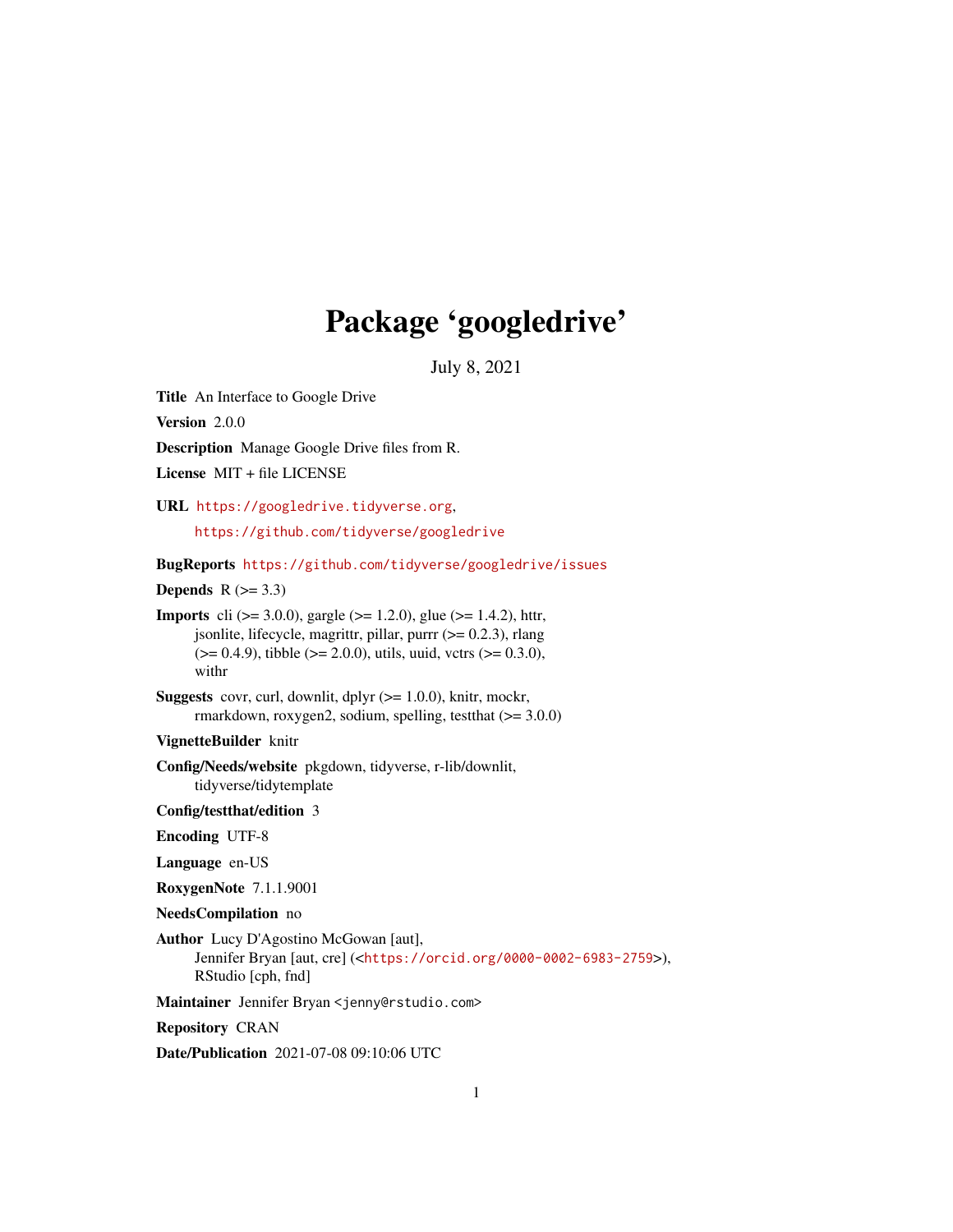# R topics documented:

|                                                                                                                  | 3              |
|------------------------------------------------------------------------------------------------------------------|----------------|
|                                                                                                                  | $\overline{4}$ |
|                                                                                                                  | 5              |
|                                                                                                                  | 6              |
|                                                                                                                  | 6              |
|                                                                                                                  | $\overline{7}$ |
|                                                                                                                  | 8              |
| drive_auth_configure $\dots \dots \dots \dots \dots \dots \dots \dots \dots \dots \dots \dots \dots \dots \dots$ | 11             |
|                                                                                                                  | 12             |
|                                                                                                                  | 13             |
|                                                                                                                  | 15             |
|                                                                                                                  | 17             |
|                                                                                                                  | 18             |
|                                                                                                                  | 20             |
|                                                                                                                  | 20             |
|                                                                                                                  | 21             |
|                                                                                                                  | 22             |
|                                                                                                                  | 23             |
|                                                                                                                  | 24             |
|                                                                                                                  | 27             |
|                                                                                                                  | 30             |
|                                                                                                                  | 30             |
|                                                                                                                  | 31             |
|                                                                                                                  | 32             |
|                                                                                                                  | 33             |
|                                                                                                                  | 35             |
|                                                                                                                  | 37             |
|                                                                                                                  | 38             |
|                                                                                                                  | 40             |
|                                                                                                                  | 41             |
|                                                                                                                  | 42             |
|                                                                                                                  | 45             |
|                                                                                                                  | 46             |
|                                                                                                                  | 48             |
|                                                                                                                  | 49             |
|                                                                                                                  | 50             |
|                                                                                                                  | 51             |
|                                                                                                                  | 54             |
|                                                                                                                  | 55             |
|                                                                                                                  | 57             |
|                                                                                                                  | 58             |
|                                                                                                                  | 60             |
|                                                                                                                  | 62             |
|                                                                                                                  | 63             |
| shared_drive_get                                                                                                 | 64             |
| shared_drive_rm                                                                                                  | 65             |
|                                                                                                                  |                |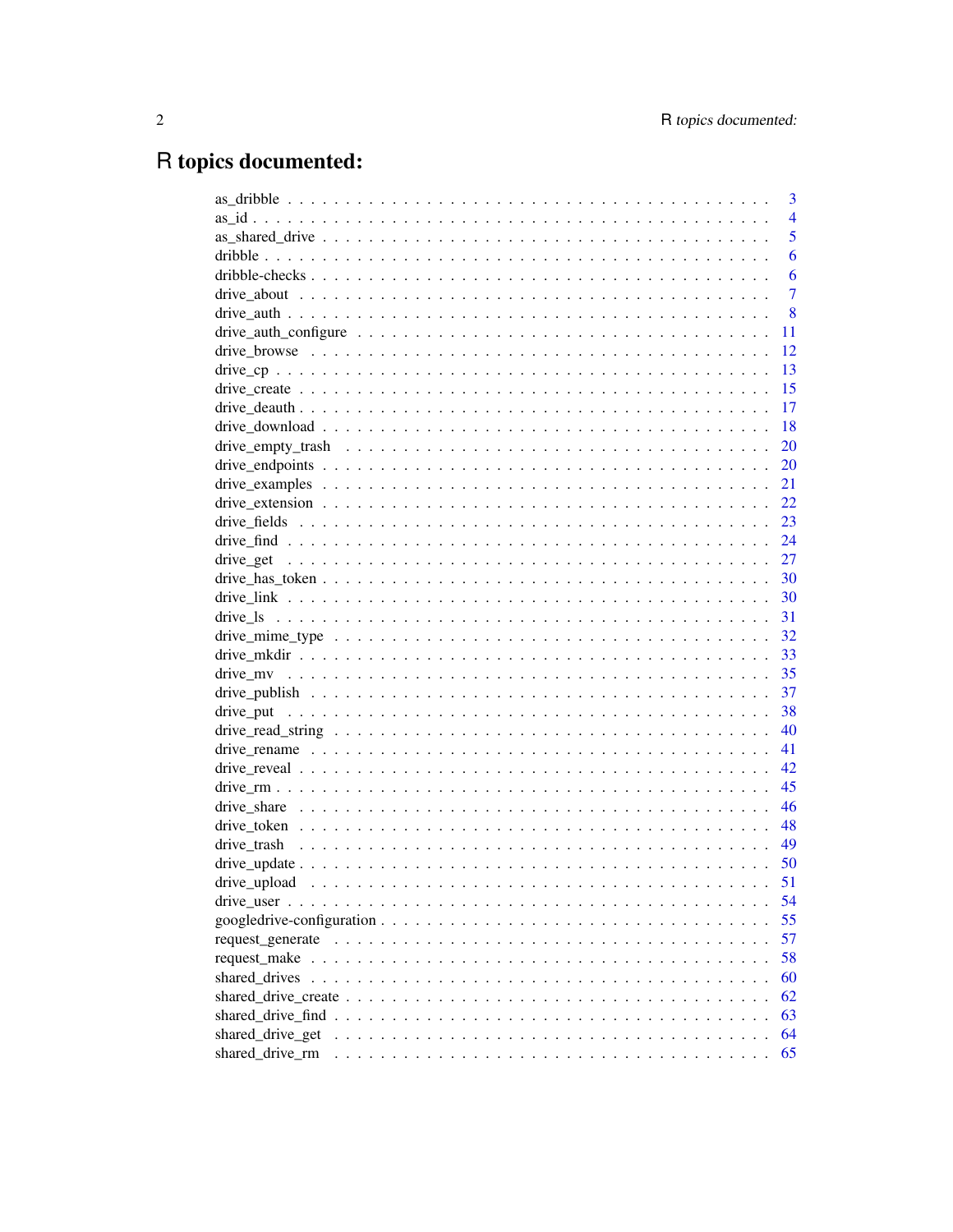#### <span id="page-2-0"></span> $\alpha$ s\_dribble  $\beta$

| Index |                                                                                                              |  |
|-------|--------------------------------------------------------------------------------------------------------------|--|
|       |                                                                                                              |  |
|       | shortcut create $\ldots \ldots \ldots \ldots \ldots \ldots \ldots \ldots \ldots \ldots \ldots \ldots \ldots$ |  |

<span id="page-2-1"></span>as\_dribble *Coerce to a* dribble

#### **Description**

Converts various representations of Google Drive files into a [dribble](#page-5-1), the object used by googledrive to hold Drive file metadata. Files can be specified via:

- File path. File name is an important special case.
- File id. Mark with  $as_id()$  to distinguish from file path.
- Data frame or [dribble](#page-5-1). Once you've successfully used googledrive to identify the files of interest, you'll have a [dribble](#page-5-1). Pass it into downstream functions.
- List representing [Files resource](https://developers.google.com/drive/api/v3/reference/files) objects. Mostly for internal use.

This is a generic function.

For maximum clarity, get your files into a [dribble](#page-5-1) (or capture file id) as early as possible. When specifying via path, it's best to include the trailing slash when you're targetting a folder. If you want the folder foo, say foo/, not foo.

Some functions, such as [drive\\_cp\(\)](#page-12-1), [drive\\_mkdir\(\)](#page-32-1), [drive\\_mv\(\)](#page-34-1), and [drive\\_upload\(\)](#page-50-1), can accept the new file or folder name as the last part of path, when name is not given. But if you say a/b/c (no trailing slash) and a folder a/b/c/ already exists, it's unclear what you want. A file named c in a/b/ or a file with default name in a/b/c/? You get an error and must make your intent clear.

#### Usage

```
as\_dribble(x, ...)
```
#### Arguments

| A vector of Drive file paths, a vector of file ids marked with as_id(), a list of |
|-----------------------------------------------------------------------------------|
| Files Resource objects, or a suitable data frame.                                 |

```
... Other arguments passed down to methods. (Not used.)
```

```
# create some files for us to re-discover by name or filepath
alfa <- drive_create("alfa", type = "folder")
bravo <- drive_create("bravo", path = alfa)
```

```
# as_dribble() can work with file names or paths
as_dribble("alfa")
```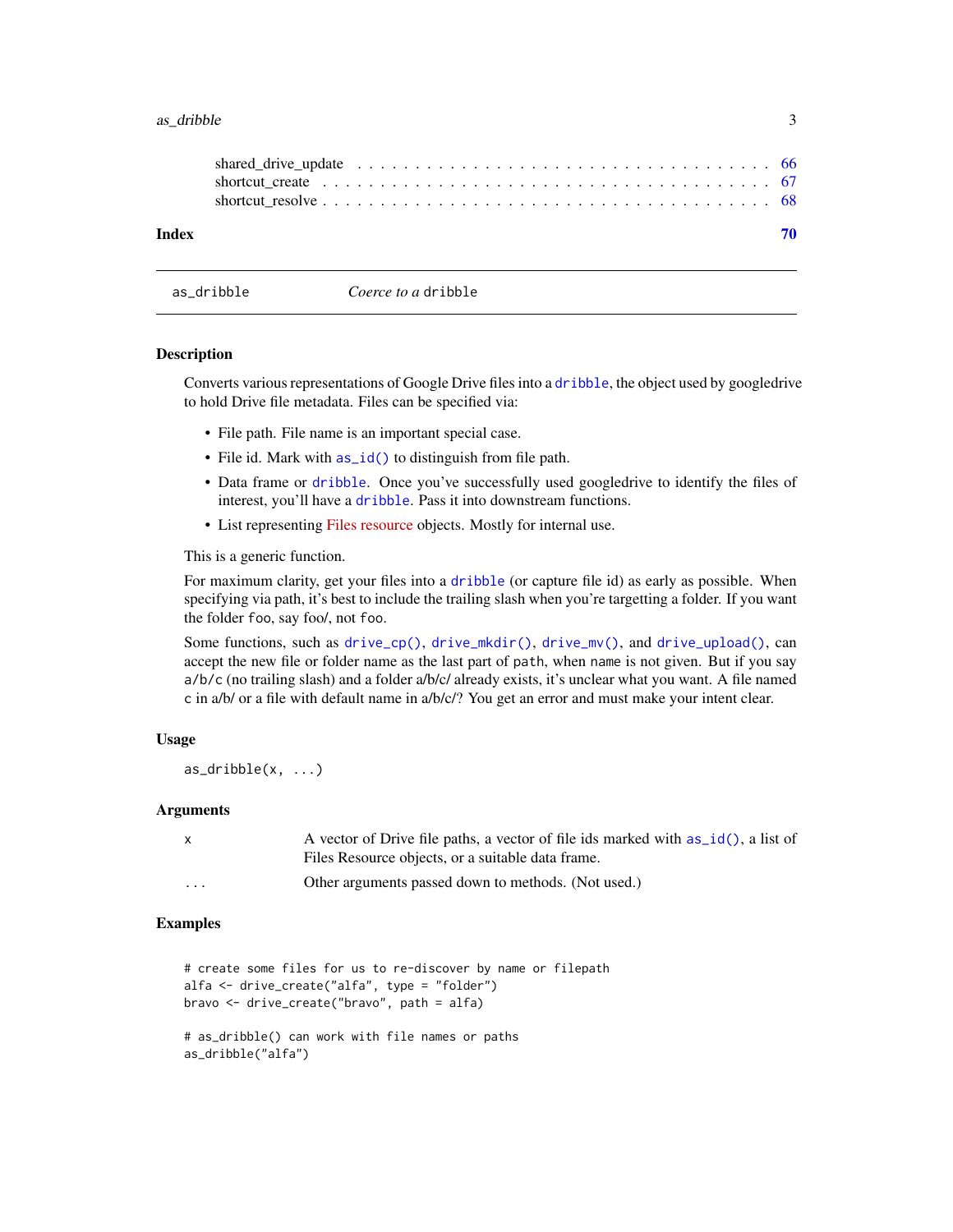```
as_dribble("bravo")
as_dribble("alfa/bravo")
as_dribble(c("alfa", "alfa/bravo"))
# specify the file id (substitute a real file id of your own!)
# as_dribble(as_id("0B0Gh-SuuA2nTOGZVTXZTREgwZ2M"))
# cleanup
drive_find("alfa") %>% drive_rm()
```
## <span id="page-3-1"></span>as\_id *Extract and/or mark as file id*

## Description

Gets file ids from various inputs and marks them as such, to distinguish them from file names or paths.

This is a generic function.

## Usage

 $as_id(x, \ldots)$ 

## Arguments

|          | A character vector of file or shared drive ids or URLs, a dribble, or a suitable<br>data frame. |
|----------|-------------------------------------------------------------------------------------------------|
| $\cdots$ | Other arguments passed down to methods. (Not used.)                                             |

## Value

A character vector bearing the S3 class drive\_id.

```
as_id("123abc")
as_id("https://docs.google.com/spreadsheets/d/qawsedrf16273849/edit#gid=12345")
x \leftarrow drive_find(n_max = 3)
as_id(x)
```
<span id="page-3-0"></span>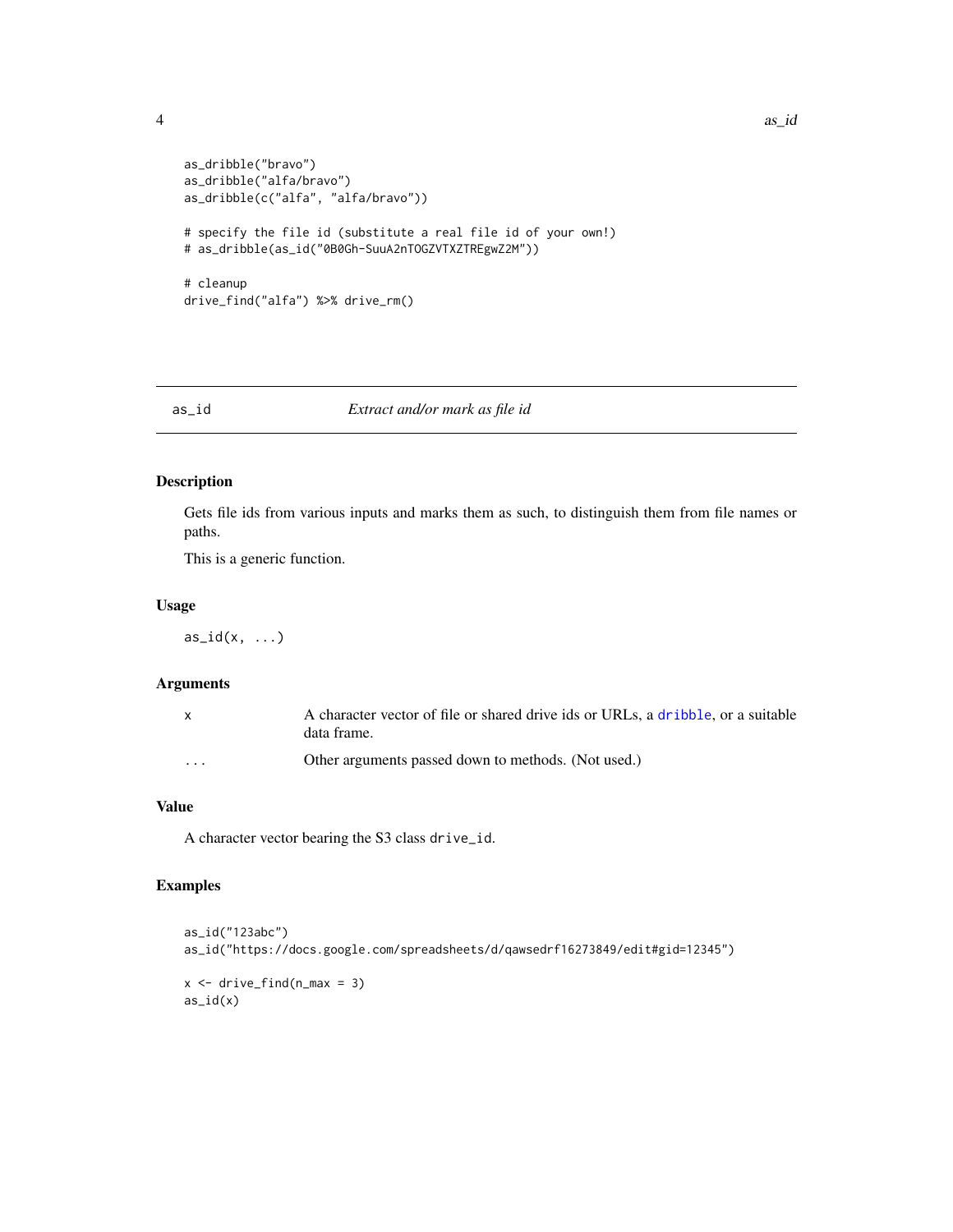## <span id="page-4-1"></span><span id="page-4-0"></span>Description

Converts various representations of a shared drive into a [dribble](#page-5-1), the object used by googledrive to hold Drive file metadata. Shared drives can be specified via

- Name
- Shared drive id, marked with  $as_id()$  to distinguish from name
- Data frame or [dribble](#page-5-1) consisting solely of shared drives
- List representing [Drives resource](https://developers.google.com/drive/api/v3/reference/drives#resource-representations) objects (mostly for internal use)

A shared drive supports files owned by an organization rather than an individual user. Shared drives follow different sharing and ownership models from a specific user's "My Drive". Shared drives are the successors to the earlier concept of Team Drives. Learn more about [shared drives.](#page-59-1)

This is a generic function.

#### Usage

```
as_shared_drive(x, ...)
```
#### Arguments

| x        | A vector of shared drive names, a vector of shared drive ids marked with $as_id()$ .<br>a list of Drives resource objects, or a suitable data frame. |
|----------|------------------------------------------------------------------------------------------------------------------------------------------------------|
| $\cdots$ | Other arguments passed down to methods. (Not used.)                                                                                                  |

```
## Not run:
# specify the name
as_shared_drive("abc")
# specify the id (substitute one of your own!)
as_shared_drive(as_id("0AOPK1X2jaNckUk9PVA"))
## End(Not run)
```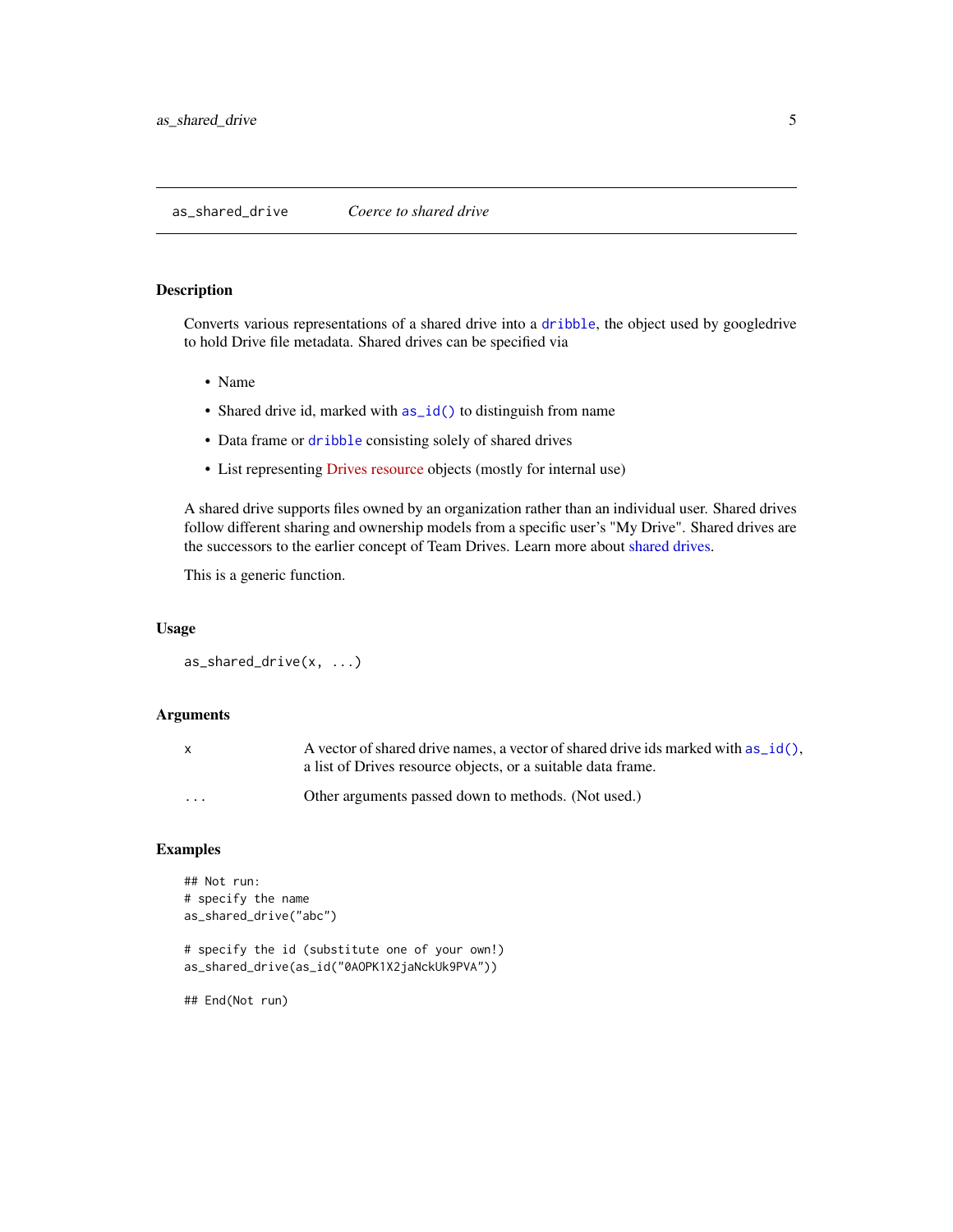<span id="page-5-1"></span><span id="page-5-0"></span>

#### Description

googledrive stores the metadata for one or more Drive files or shared drives as a dribble. It is a "Drive [tibble"](#page-0-0) with one row per file or shared drive and, at a minimum, these columns:

- name: a character column containing file or shared drive names
- id: a character column of file or shared drive ids
- drive\_resource: a list-column, each element of which is either a [Files resource](https://developers.google.com/drive/api/v3/reference/files#resource-representations) or a [Drives](https://developers.google.com/drive/api/v3/reference/drives#resource-representations) [resource](https://developers.google.com/drive/api/v3/reference/drives#resource-representations) object. Note there is no guarantee that all documented fields are always present. We do check if the kind field is present and equal to one of drive#file or drive#drive.

The dribble format is handy because it exposes the file name, which is good for humans, but keeps it bundled with the file's unique id and other metadata, which are needed for API calls.

In general, the dribble class will be retained even after manipulation, as long as the required variables are present and of the correct type. This works best for manipulations via the dplyr and vctrs packages.

#### See Also

[as\\_dribble\(\)](#page-2-1)

dribble-checks *Check facts about a dribble*

#### **Description**

Sometimes you need to check things about a [dribble](#page-5-1)' or about the files it represents, such as:

- Is it even a dribble?
- Size: Does the dribble hold exactly one file? At least one file? No file?
- File type: Is this file a folder?
- File ownership and access: Is it mine? Published? Shared?

#### Usage

is\_dribble(d)

no\_file(d)

single\_file(d)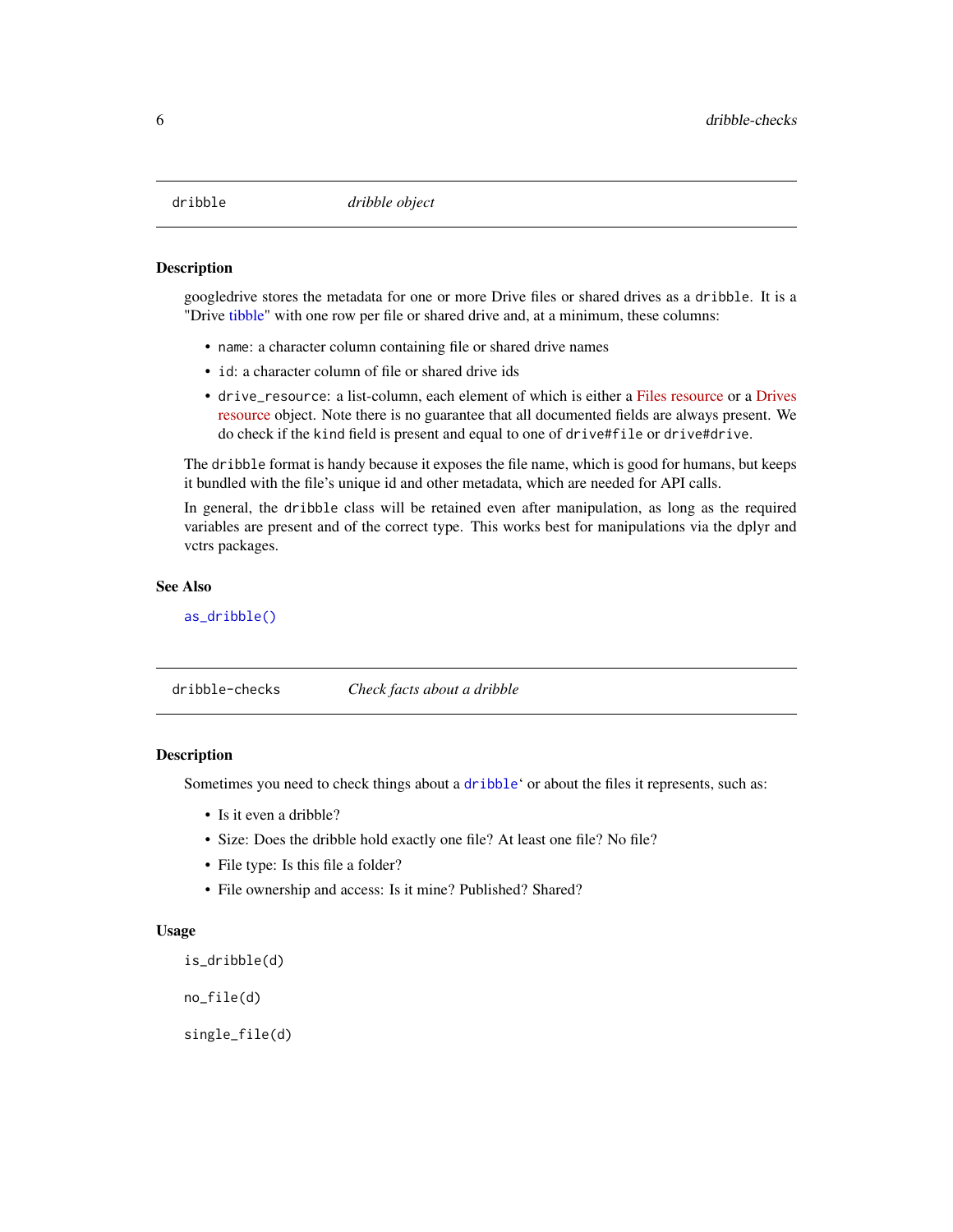## <span id="page-6-0"></span>drive\_about 7

some\_files(d)

confirm\_dribble(d)

confirm\_single\_file(d)

confirm\_some\_files(d)

is\_folder(d)

is\_shortcut(d)

is\_folder\_shortcut(d)

is\_native(d)

is\_parental(d)

is\_mine(d)

is\_shared\_drive(d)

## Arguments

d A [dribble](#page-5-1).

## Examples

```
## most of us have multiple files or folders on Google Drive
d <- drive_find()
is_dribble(d)
no_file(d)
single_file(d)
some_files(d)
# this will error
# confirm_single_file(d)
confirm_some_files(d)
is_folder(d)
is_mine(d)
```
<span id="page-6-1"></span>drive\_about *Get info on Drive capabilities*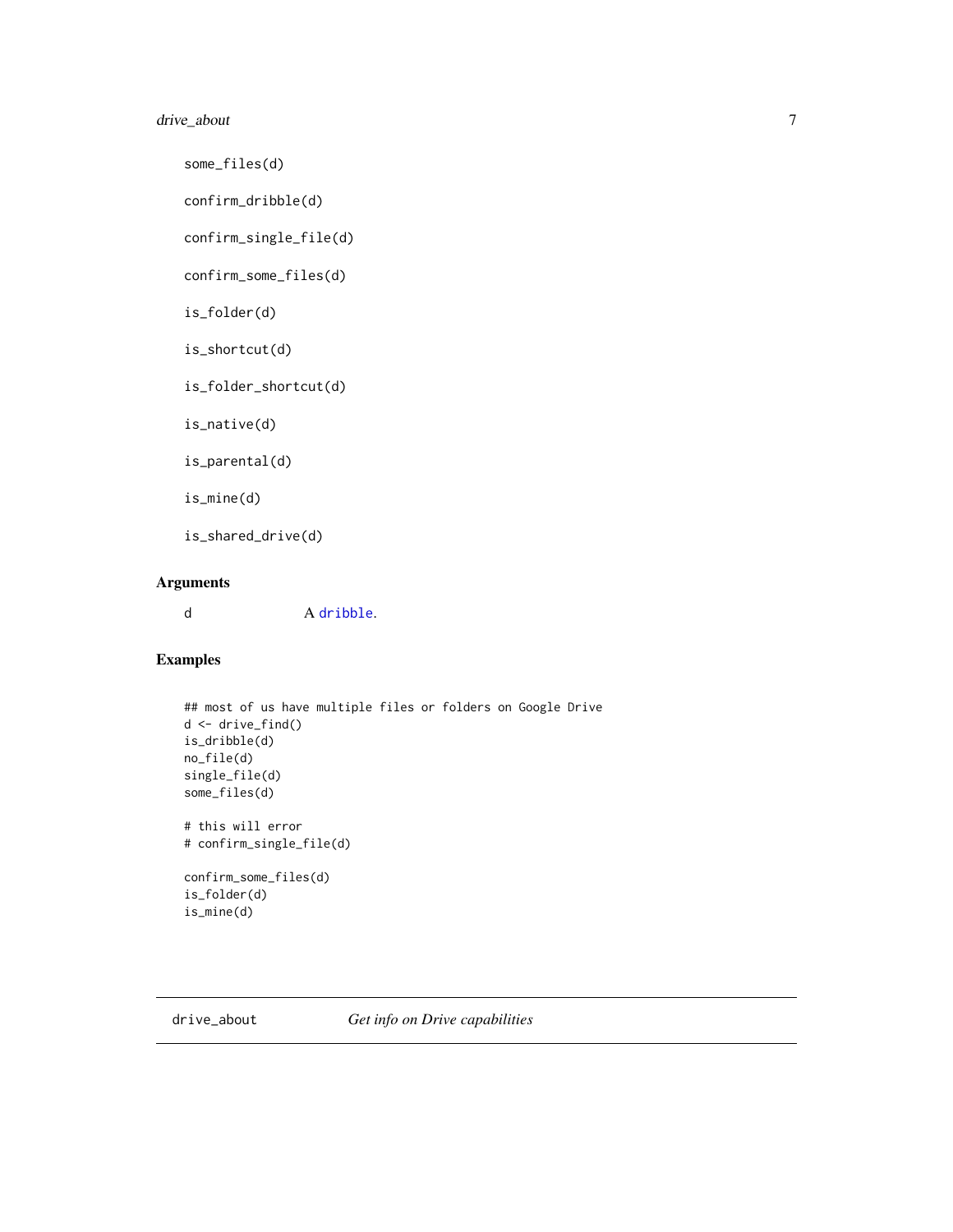#### <span id="page-7-0"></span>Description

Gets information about the user, the user's Drive, and system capabilities. This function mostly exists to power [drive\\_user\(\)](#page-53-1), which extracts the most useful information (the information on current user) and prints it nicely.

#### Usage

```
drive_about()
```
#### Value

A list representation of a Drive [about resource](https://developers.google.com/drive/api/v3/reference/about)

#### See Also

Wraps the about.get endpoint:

• <https://developers.google.com/drive/api/v3/reference/about/get>

#### Examples

drive\_about()

```
# explore the export formats available for Drive files, by MIME type
about <- drive_about()
about[["exportFormats"]] %>%
 purrr::map(unlist)
```
<span id="page-7-1"></span>drive\_auth *Authorize googledrive*

#### Description

Authorize googledrive to view and manage your Drive files. This function is a wrapper around [gargle::token\\_fetch\(\)](#page-0-0).

By default, you are directed to a web browser, asked to sign in to your Google account, and to grant googledrive permission to operate on your behalf with Google Drive. By default, with your permission, these user credentials are cached in a folder below your home directory, from where they can be automatically refreshed, as necessary. Storage at the user level means the same token can be used across multiple projects and tokens are less likely to be synced to the cloud by accident.

If you are interacting with R within a browser (applies to RStudio Server, RStudio Workbench, and RStudio Cloud), you need a variant of this flow, known as out-of-band auth ("oob"). If this does not happen automatically, you can request it yourself with use\_oob = TRUE or, more persistently, by setting an option via options(gargle\_oob\_default = TRUE).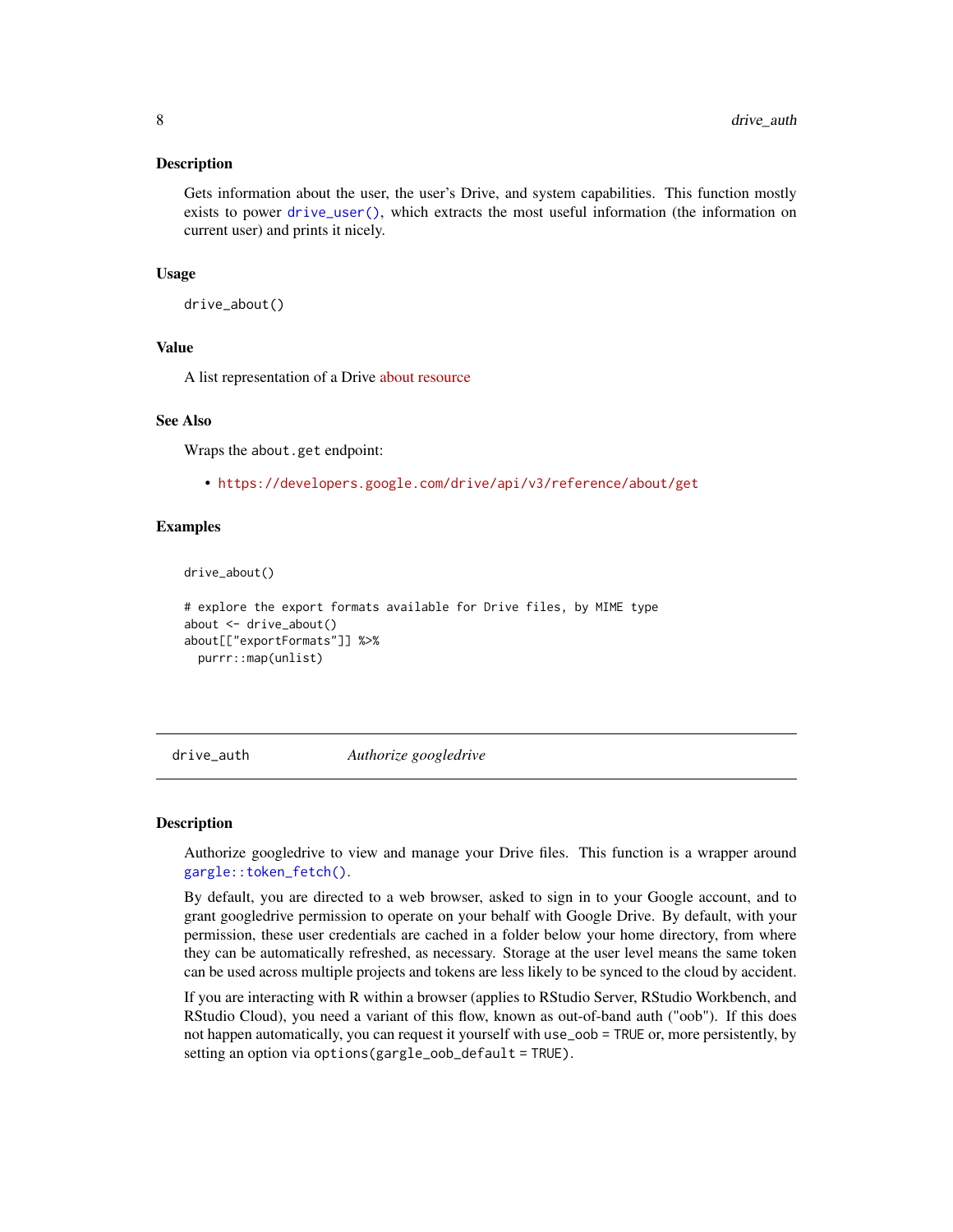## <span id="page-8-0"></span>drive\_auth 9

## Usage

```
drive_auth(
 email = gargle::gargle_oauth_email(),
 path = NULL,
 scopes = "https://www.googleapis.com/auth/drive",
 cache = gargle::gargle_oauth_cache(),
 use_oob = gargle::gargle_oob_default(),
 token = NULL
)
```
## Arguments

| email   | Optional. Allows user to target a specific Google identity. If specified, this<br>is used for token lookup, i.e. to determine if a suitable token is already avail-<br>able in the cache. If no such token is found, email is used to pre-select the<br>targetted Google identity in the OAuth chooser. Note, however, that the email<br>associated with a token when it's cached is always determined from the token<br>itself, never from this argument. Use NA or FALSE to match nothing and force<br>the OAuth dance in the browser. Use TRUE to allow email auto-discovery, if<br>exactly one matching token is found in the cache. Specify just the domain<br>with a glob pattern, e.g. "*@example.com", to create code that "just works"<br>for both alice@example.com and bob@example.com. Defaults to the option<br>named "gargle_oauth_email", retrieved by gargle_oauth_email(). |
|---------|---------------------------------------------------------------------------------------------------------------------------------------------------------------------------------------------------------------------------------------------------------------------------------------------------------------------------------------------------------------------------------------------------------------------------------------------------------------------------------------------------------------------------------------------------------------------------------------------------------------------------------------------------------------------------------------------------------------------------------------------------------------------------------------------------------------------------------------------------------------------------------------------|
| path    | JSON identifying the service account, in one of the forms supported for the txt<br>argument of jsonlite::fromJSON() (typically, a file path or JSON string).                                                                                                                                                                                                                                                                                                                                                                                                                                                                                                                                                                                                                                                                                                                                |
| scopes  | A character vector of scopes to request. Pick from those listed at https://<br>developers.google.com/identity/protocols/oauth2/scopes.<br>For certain token flows, the "https://www.googleapis.com/auth/userinfo.email"<br>scope is unconditionally included. This grants permission to retrieve the email<br>address associated with a token; gargle uses this to index cached OAuth tokens.<br>This grants no permission to view or send email and is generally considered a<br>low-value scope.                                                                                                                                                                                                                                                                                                                                                                                          |
| cache   | Specifies the OAuth token cache. Defaults to the option named "gargle_oauth_cache",<br>retrieved via gargle_oauth_cache().                                                                                                                                                                                                                                                                                                                                                                                                                                                                                                                                                                                                                                                                                                                                                                  |
| use_oob | Whether to prefer "out of band" authentication. Defaults to the option named<br>"gargle_oob_default", retrieved via gargle_oob_default().                                                                                                                                                                                                                                                                                                                                                                                                                                                                                                                                                                                                                                                                                                                                                   |
| token   | A token with class Token 2.0 or an object of httr's class request, i.e. a token that<br>has been prepared with httr:: config() and has a Token2.0 in the auth_token<br>component.                                                                                                                                                                                                                                                                                                                                                                                                                                                                                                                                                                                                                                                                                                           |

## Details

Most users, most of the time, do not need to call drive\_auth() explicitly – it is triggered by the first action that requires authorization. Even when called, the default arguments often suffice. However, when necessary, this function allows the user to explicitly: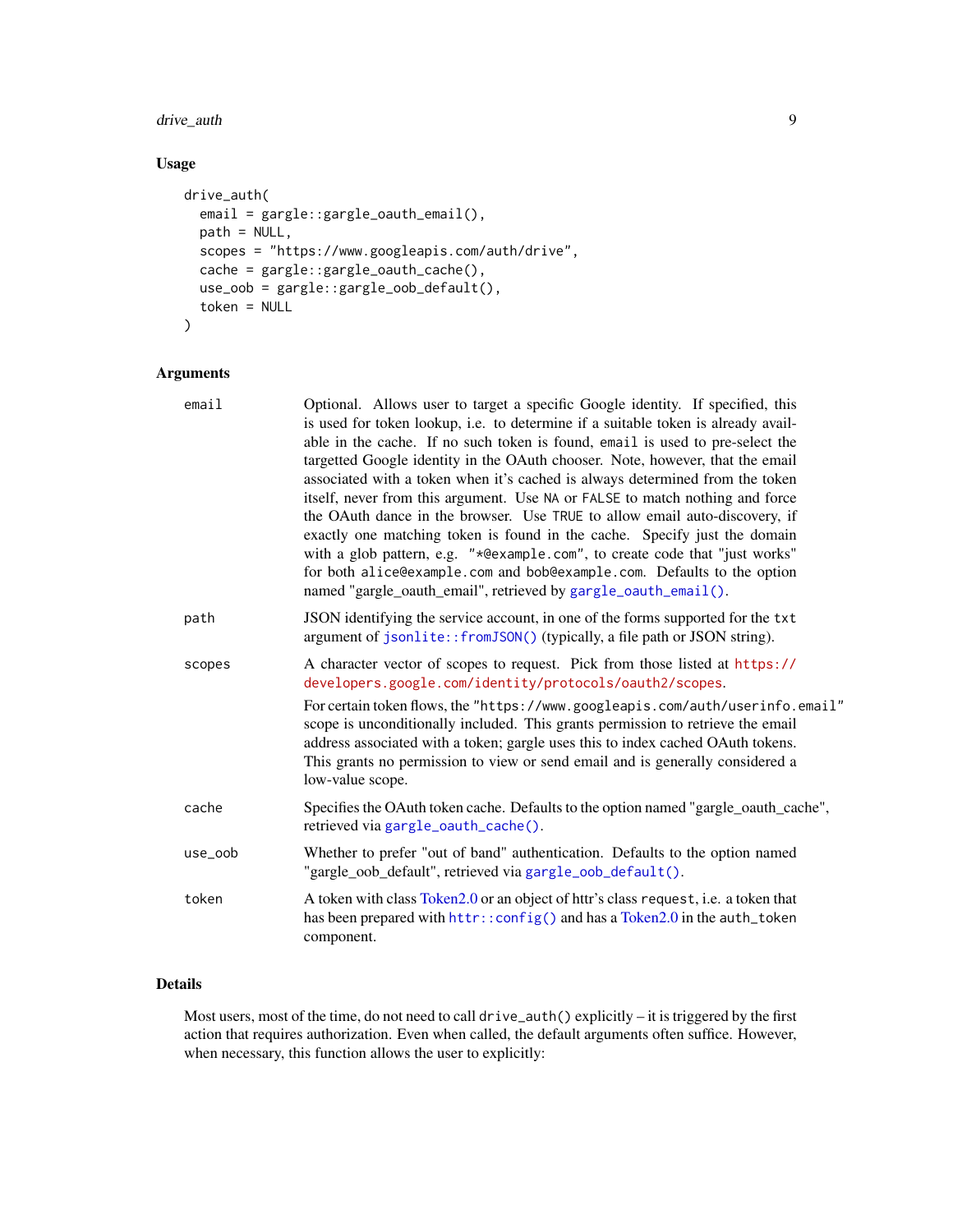- <span id="page-9-0"></span>• Declare which Google identity to use, via an email address. If there are multiple cached tokens, this can clarify which one to use. It can also force googledrive to switch from one identity to another. If there's no cached token for the email, this triggers a return to the browser to choose the identity and give consent. You can specify just the domain by using a glob pattern. This means that a script containing email = "\*@example.com" can be run without further tweaks on the machine of either alice@example.com or bob@example.com.
- Use a service account token or workload identity federation.
- Bring their own [Token2.0.](#page-0-0)
- Specify non-default behavior re: token caching and out-of-bound authentication.
- Customize scopes.

For details on the many ways to find a token, see [gargle::token\\_fetch\(\)](#page-0-0). For deeper control over auth, use [drive\\_auth\\_configure\(\)](#page-10-1) to bring your own OAuth app or API key. Read more about gargle options, see [gargle::gargle\\_options.](#page-0-0)

## See Also

Other auth functions: [drive\\_auth\\_configure\(](#page-10-1)), [drive\\_deauth\(](#page-16-1))

```
## Not run:
# load/refresh existing credentials, if available
# otherwise, go to browser for authentication and authorization
drive_auth()
# see user associated with current token
drive_user()
# force use of a token associated with a specific email
drive_auth(email = "jenny@example.com")
drive_user()
# force the OAuth web dance
drive_auth(email = NA)
# use a 'read only' scope, so it's impossible to edit or delete files
drive_auth(
 scopes = "https://www.googleapis.com/auth/drive.readonly"
)
# use a service account token
drive_auth(path = "foofy-83ee9e7c9c48.json")
## End(Not run)
```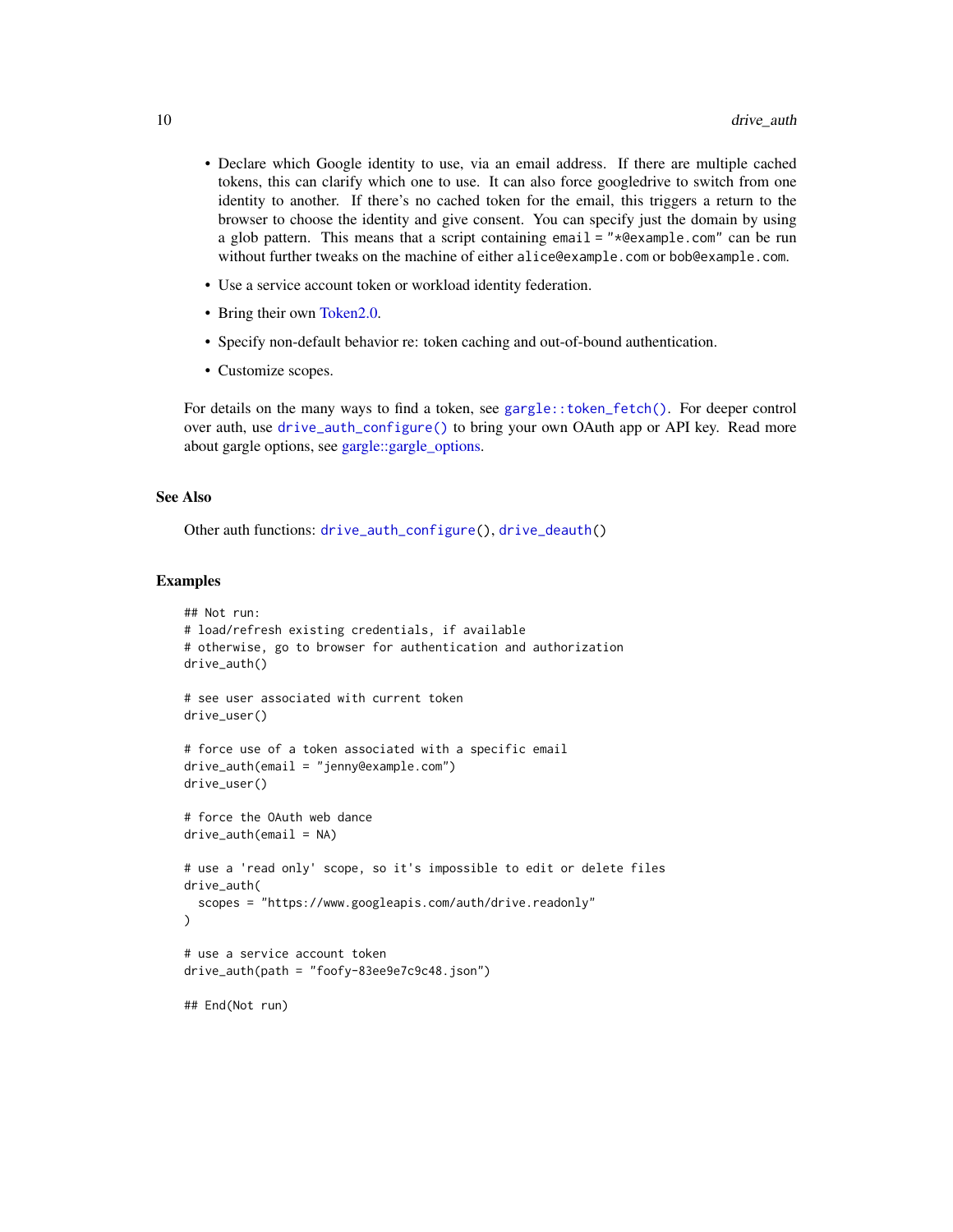<span id="page-10-1"></span><span id="page-10-0"></span>drive\_auth\_configure *Edit and view auth configuration*

#### <span id="page-10-2"></span>Description

These functions give more control over and visibility into the auth configuration than  $drive$  auth() does. drive\_auth\_configure() lets the user specify their own:

- OAuth app, which is used when obtaining a user token.
- API key. If googledrive is de-authorized via [drive\\_deauth\(\)](#page-16-1), all requests are sent with an API key in lieu of a token. See the vignette [How to get your own API credentials](https://gargle.r-lib.org/articles/get-api-credentials.html) for more. If the user does not configure these settings, internal defaults are used. drive\_oauth\_app() and drive\_api\_key() retrieve the currently configured OAuth app and API key, respectively.

#### Usage

drive\_auth\_configure(app, path, api\_key)

```
drive_api_key()
```
drive\_oauth\_app()

#### Arguments

| app     |                                                                                                                                                                                                                            |
|---------|----------------------------------------------------------------------------------------------------------------------------------------------------------------------------------------------------------------------------|
| path    | JSON downloaded from Google Cloud Platform Console, containing a client<br>id (aka key) and secret, in one of the forms supported for the txt argument of<br>isonlite::fromJSON() (typically, a file path or JSON string). |
| api_key | API key.                                                                                                                                                                                                                   |

## Value

- drive\_auth\_configure(): An object of R6 class [gargle::AuthState,](#page-0-0) invisibly.
- drive\_oauth\_app(): the current user-configured [httr::oauth\\_app\(\)](#page-0-0).
- drive\_api\_key(): the current user-configured API key.

#### See Also

Other auth functions: [drive\\_auth\(](#page-7-1)), [drive\\_deauth\(](#page-16-1))

```
# see and store the current user-configured OAuth app (probaby `NULL`)
(original_app <- drive_oauth_app())
```

```
# see and store the current user-configured API key (probaby `NULL`)
(original_api_key <- drive_api_key())
```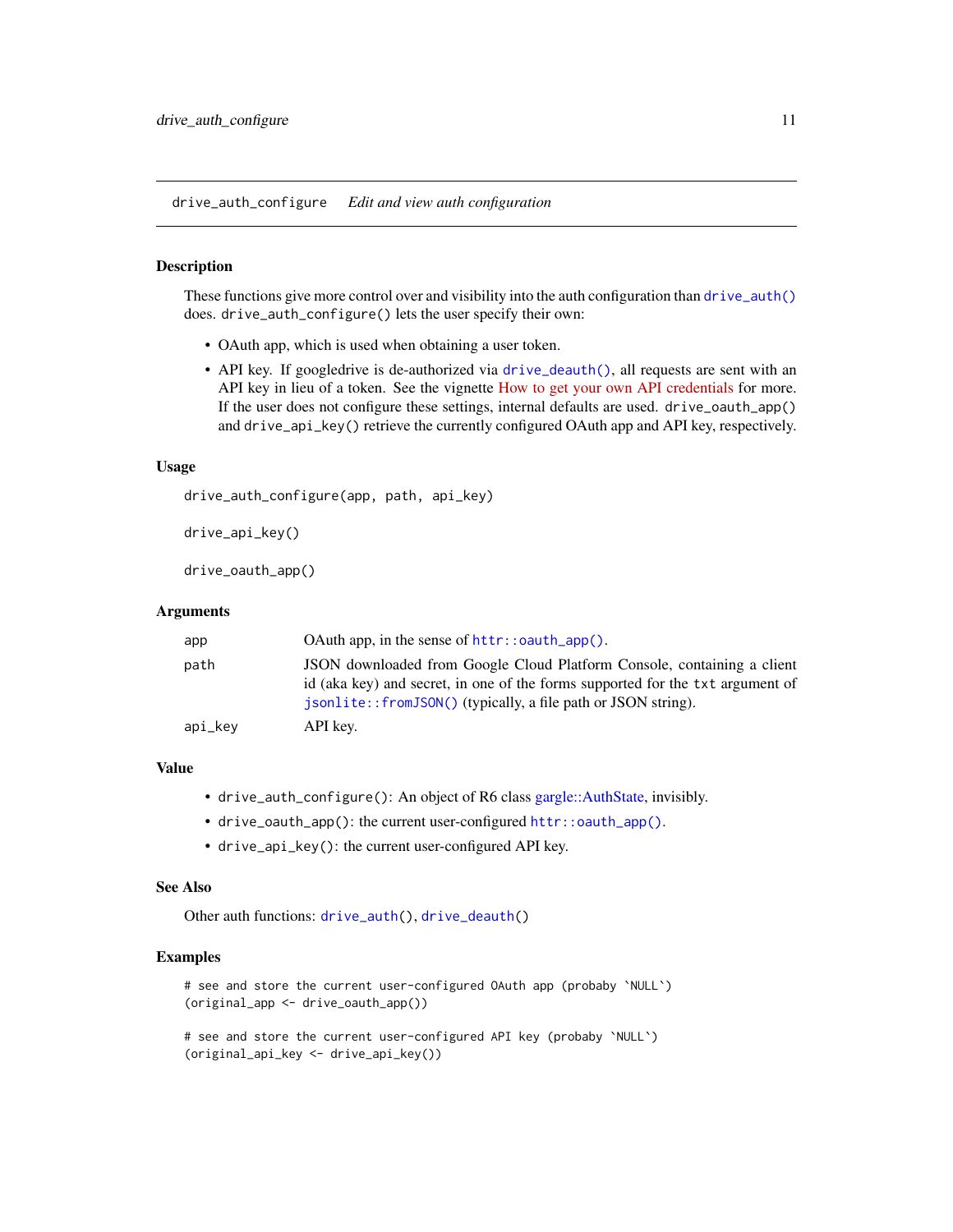```
if (require(httr)) {
  # bring your own app via client id (aka key) and secret
  google_app <- httr::oauth_app(
    "my-awesome-google-api-wrapping-package",
   key = "123456789.apps.googleusercontent.com",
   secret = "abcdefghijklmnopqrstuvwxyz"
  )
  google_key <- "the-key-I-got-for-a-google-API"
  drive_auth_configure(app = google_app, api_key = google_key)
  # confirm the changes
  drive_oauth_app()
  drive_api_key()
}
## Not run:
# bring your own app via JSON downloaded from Google Developers Console
drive_auth_configure(
  path = "/path/to/the/JSON/you/downloaded/from/google/dev/console.json"
)
## End(Not run)
# restore original auth config
drive_auth_configure(app = original_app, api_key = original_api_key)
```
drive\_browse *Visit Drive file in browser*

## Description

Visits a file on Google Drive in your default browser.

#### Usage

```
drive_browse(file = .Last.value)
```
## Arguments

| file | Something that identifies the file of interest on your Google Drive. Can be a |  |  |  |  |  |
|------|-------------------------------------------------------------------------------|--|--|--|--|--|
|      | name or path, a file id or URL marked with $as_id()$ , or a dribble.          |  |  |  |  |  |

#### Value

Character vector of file hyperlinks, from [drive\\_link\(\)](#page-29-1), invisibly.

<span id="page-11-0"></span>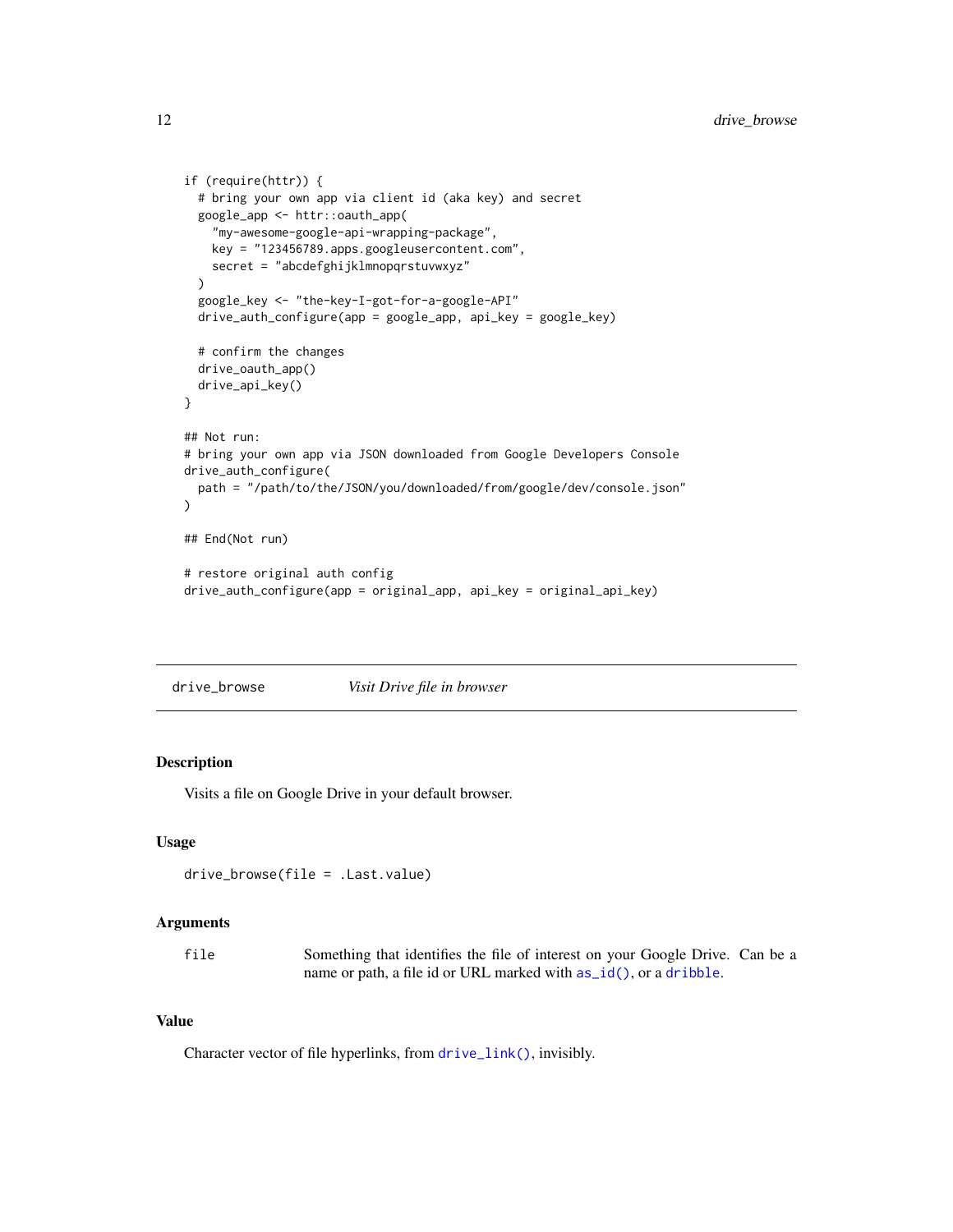<span id="page-12-0"></span>drive\_cp 13

## Examples

drive\_find(n\_max = 1) %>% drive\_browse()

## <span id="page-12-1"></span>drive\_cp *Copy a Drive file*

## Description

Copies an existing Drive file into a new file id.

## Usage

```
drive_cp(
 file,
 path = NULL,
 name = NULL,...,
 overwrite = NA,
 verbose = deprecated()
)
```
## Arguments

| file      | Something that identifies the file of interest on your Google Drive. Can be a<br>name or path, a file id or URL marked with as_id(), or a dribble.                                                                                                                                                             |
|-----------|----------------------------------------------------------------------------------------------------------------------------------------------------------------------------------------------------------------------------------------------------------------------------------------------------------------|
| path      | Specifies target destination for the new file on Google Drive. Can be an actual<br>path (character), a file id marked with as_id(), or a dribble.                                                                                                                                                              |
|           | If path is a shortcut to a folder, it is automatically resolved to its target folder.                                                                                                                                                                                                                          |
|           | If path is given as a path (as opposed to a dribble or an id), it is best to explic-<br>itly indicate if it's a folder by including a trailing slash, since it cannot always<br>be worked out from the context of the call. By default, the new file has the same<br>parent folder as the source file.         |
| name      | Character, new file name if not specified as part of path. This will force path<br>to be interpreted as a folder, even if it is character and lacks a trailing slash.<br>Defaults to "Copy of FILE-NAME".                                                                                                      |
|           | Named parameters to pass along to the Drive API. Has dynamic dots semantics.<br>You can affect the metadata of the target file by specifying properties of the Files<br>resource via  Read the "Request body" section of the Drive API docs for<br>the associated endpoint to learn about relevant parameters. |
| overwrite | Logical, indicating whether to check for a pre-existing file at the targetted "filepath".<br>The quotes around "filepath" refer to the fact that Drive does not impose a 1-to-<br>1 relationship between filepaths and files, like a typical file system; read more<br>about that in $drive\_get()$ .          |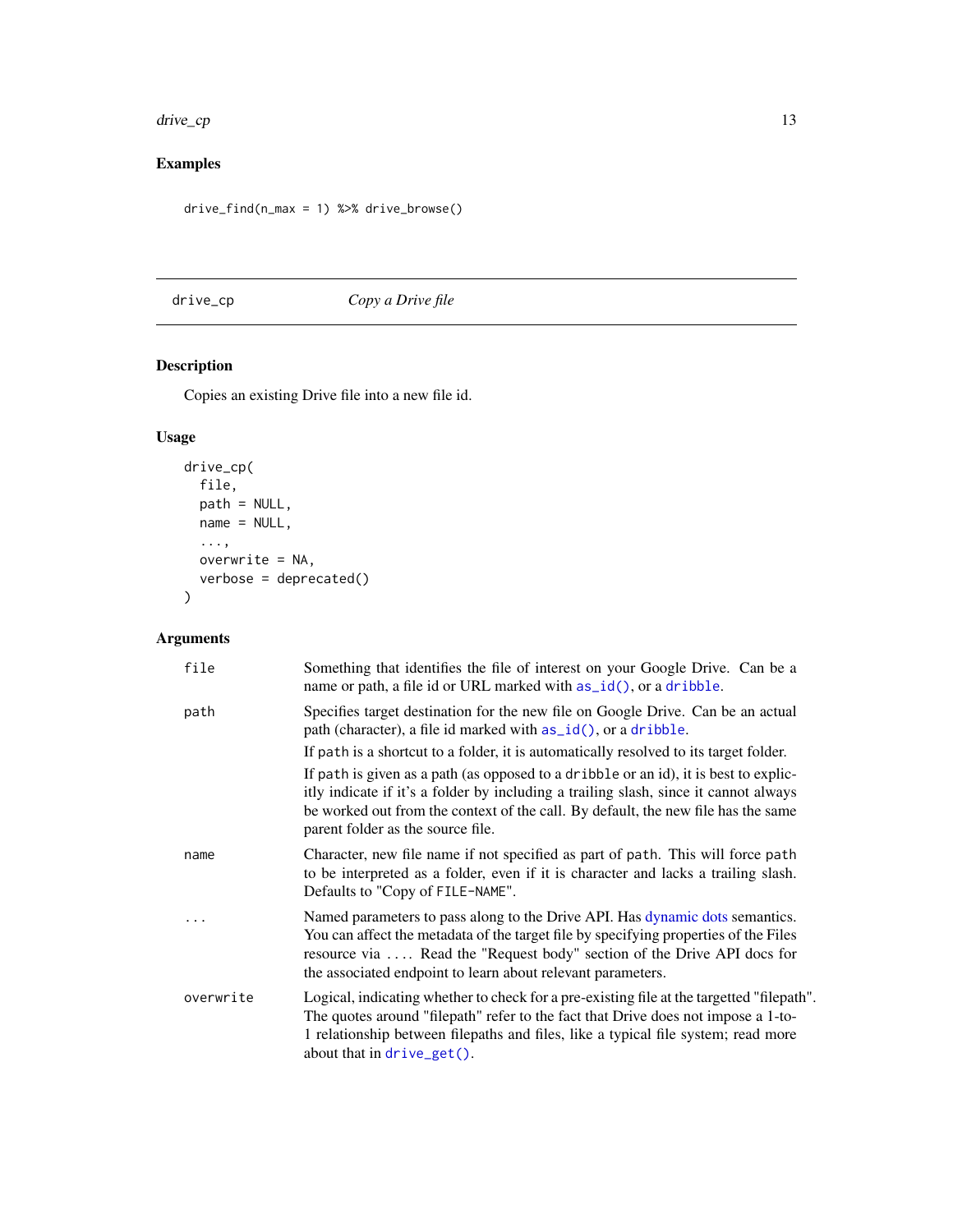<span id="page-13-0"></span>

|         | • NA (default): Just do the operation, even if it results in multiple files with<br>the same filepath.                                                                                                                                                                                                                                                                                                                                |
|---------|---------------------------------------------------------------------------------------------------------------------------------------------------------------------------------------------------------------------------------------------------------------------------------------------------------------------------------------------------------------------------------------------------------------------------------------|
|         | • TRUE: Check for a pre-existing file at the filepath. If there is zero or one,<br>move a pre-existing file to the trash, then carry on. Note that the new file<br>does not inherit any properties from the old one, such as sharing or publish-<br>ing settings. It will have a new file ID. An error is thrown if two or more<br>pre-existing files are found.<br>• FALSE: Error if there is any pre-existing file at the filepath. |
|         | Note that existence checks, based on filepath, are expensive operations, i.e. they<br>require additional API calls.                                                                                                                                                                                                                                                                                                                   |
| verbose | <b>[Deprecated]</b> This logical argument to individual googledrive functions is dep-<br>recated. To globally suppress googledrive messaging, use options (googledrive_quiet<br>= TRUE) (the default behaviour is to emit informational messages). To suppress<br>messaging in a more limited way, use the helpers local_drive_quiet() or<br>$with\_drive\_quiet()$ .                                                                 |

#### Value

An object of class [dribble](#page-5-1), a tibble with one row per file.

#### See Also

Wraps the files.copy endpoint:

• <https://developers.google.com/drive/api/v3/reference/files/copy>

```
# Target one of the official example files
(src_file <- drive_example_remote("chicken.txt"))
# Make a "Copy of" copy in your My Drive
cp1 <- drive_cp(src_file)
# Make an explicitly named copy, in a different folder, and star it.
# The starring is an example of providing metadata via `...`.
# 'starred' is not an actual argument to 'drive_cp()',
# it just gets passed through to the API.
folder <- drive_mkdir("drive-cp-folder")
cp2 <- drive_cp(
  src_file,
  path = folder,
  name = "chicken-cp.txt",
  starred = TRUE
)
drive_reveal(cp2, "starred")
# `overwrite = FALSE` errors if file already exists at target filepath
# THIS WILL ERROR!
```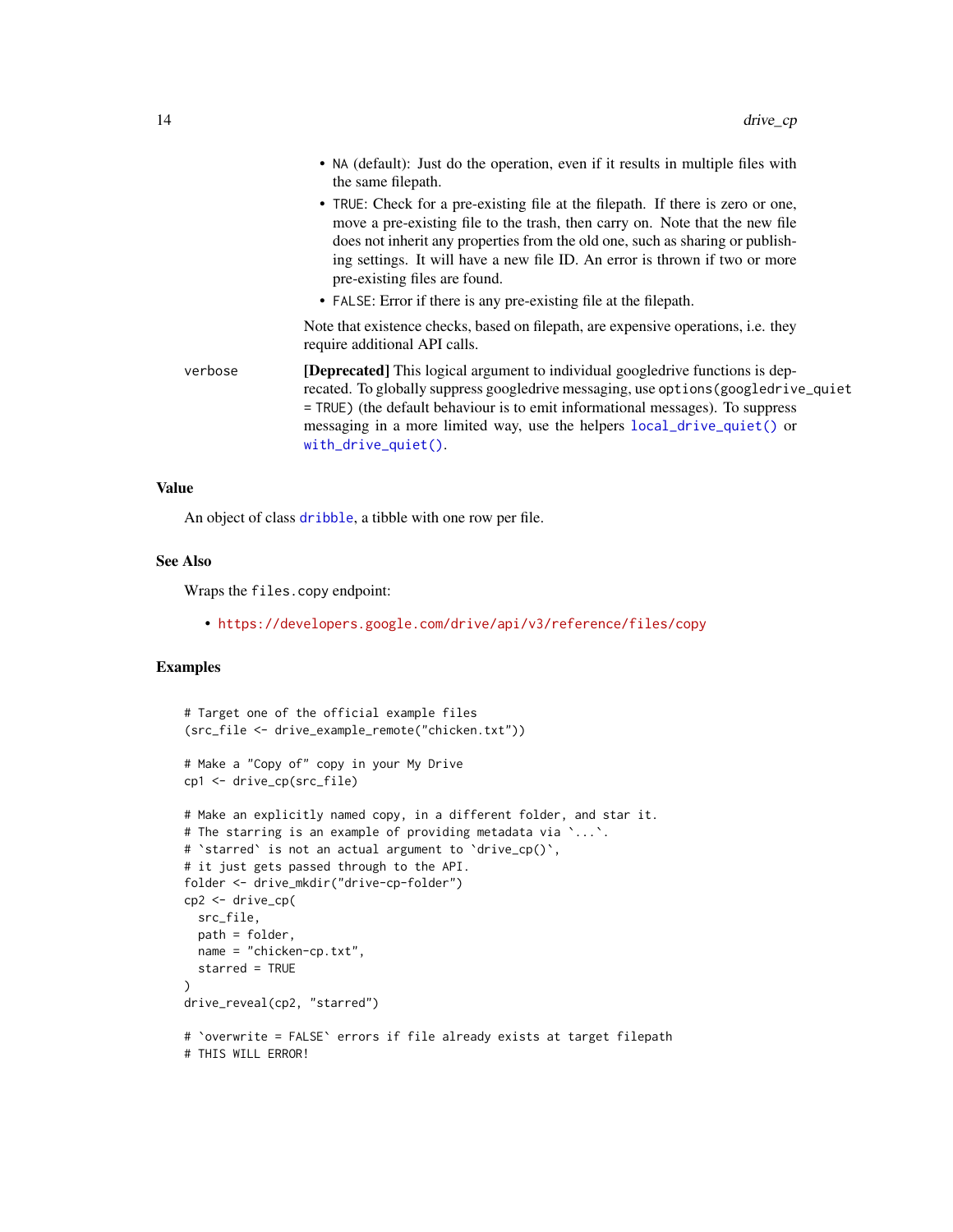## <span id="page-14-0"></span>drive\_create 15

```
# drive_cp(src_file, name = "Copy of chicken.txt", overwrite = FALSE)
# `overwrite = TRUE` moves an existing file to trash, then proceeds
cp3 <- drive_cp(src_file, name = "Copy of chicken.txt", overwrite = TRUE)
# Delete all of our copies and the new folder!
drive_rm(cp1, cp2, cp3, folder)
# Target an official example file that's a csv file
(csv_file <- drive_example_remote("chicken.csv"))
# copy AND AT THE SAME TIME convert it to a Google Sheet
chicken_sheet <- drive_cp(
  csv_file,
  name = "chicken-sheet-copy",
 mime_type = drive_mime_type("spreadsheet")
)
# is it really a Google Sheet?
drive_reveal(chicken_sheet, "mime_type")$mime_type
# go see the new Sheet in the browser
# drive_browse(chicken_sheet)
# clean up
drive_rm(chicken_sheet)
```
drive\_create *Create a new blank Drive file*

## Description

Creates a new blank Drive file. Note there are better options for these special cases:

- Creating a folder? Use [drive\\_mkdir\(\)](#page-32-1).
- Want to upload existing local content into a new Drive file? Use [drive\\_upload\(\)](#page-50-1).

#### Usage

```
drive_create(
 name,
 path = NULL,type = NULL,
  ...,
 overwrite = NA,
  verbose = deprecated()
)
```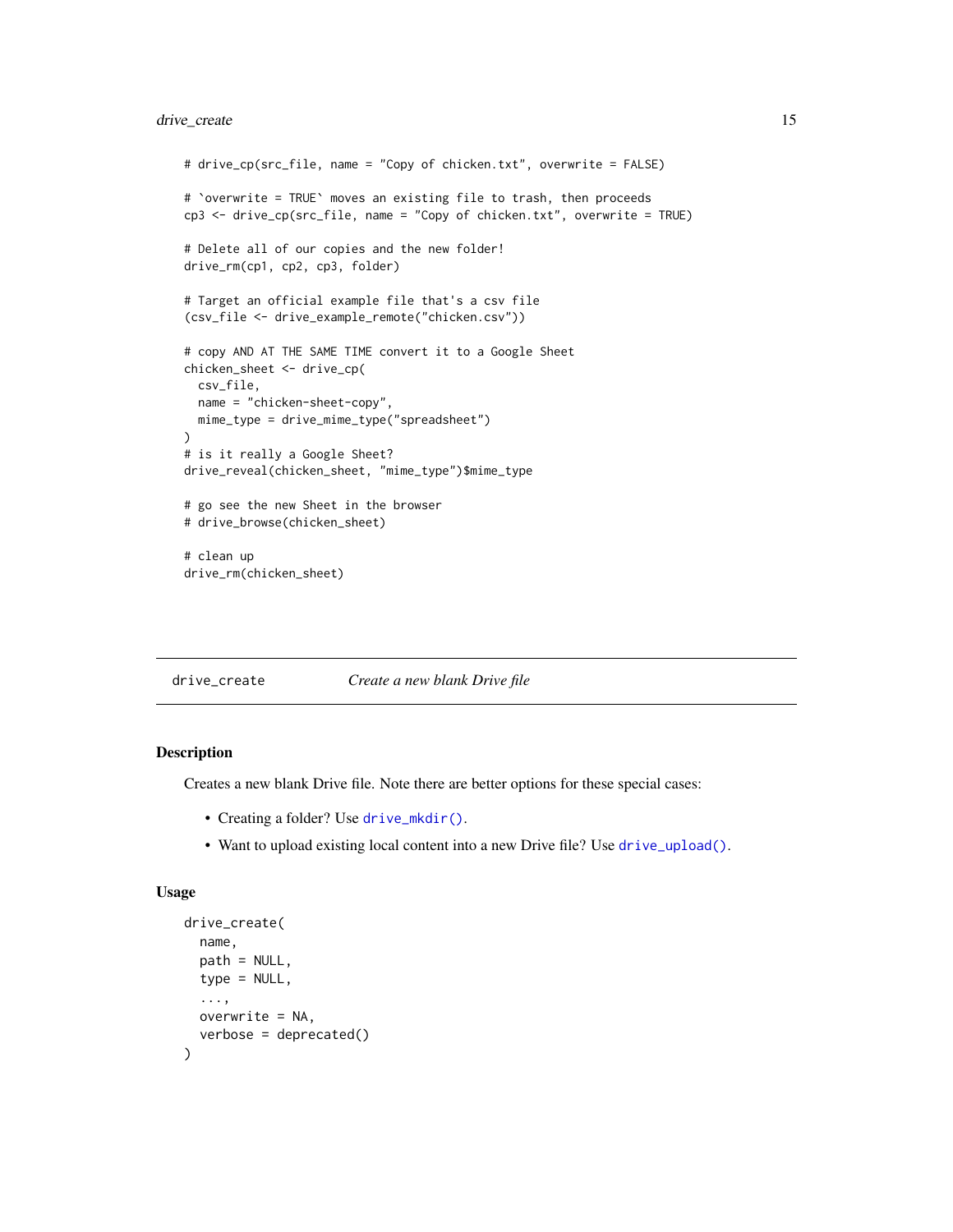## <span id="page-15-0"></span>Arguments

| name      | Name for the new file or, optionally, a path that specifies an existing parent<br>folder, as well as the new file name.                                                                                                                                                                                                                                                                                                                                                                                                                                                                                                               |
|-----------|---------------------------------------------------------------------------------------------------------------------------------------------------------------------------------------------------------------------------------------------------------------------------------------------------------------------------------------------------------------------------------------------------------------------------------------------------------------------------------------------------------------------------------------------------------------------------------------------------------------------------------------|
| path      | Target destination for the new item, i.e. a folder or a shared drive. Can be<br>given as an actual path (character), a file id or URL marked with as_id(), or<br>a dribble. Defaults to your "My Drive" root folder. If path is a shortcut to a<br>folder, it is automatically resolved to its target folder.                                                                                                                                                                                                                                                                                                                         |
| type      | Character. Create a blank Google Doc, Sheet or Slides by setting type to<br>document, spreadsheet, or presentation, respectively. All non-NULL values<br>for type are pre-processed with drive_mime_type().                                                                                                                                                                                                                                                                                                                                                                                                                           |
| .         | Named parameters to pass along to the Drive API. Has dynamic dots semantics.<br>You can affect the metadata of the target file by specifying properties of the Files<br>resource via  Read the "Request body" section of the Drive API docs for<br>the associated endpoint to learn about relevant parameters.                                                                                                                                                                                                                                                                                                                        |
| overwrite | Logical, indicating whether to check for a pre-existing file at the targetted "filepath".<br>The quotes around "filepath" refer to the fact that Drive does not impose a 1-to-<br>1 relationship between filepaths and files, like a typical file system; read more<br>about that in drive_get().                                                                                                                                                                                                                                                                                                                                     |
|           | • NA (default): Just do the operation, even if it results in multiple files with<br>the same filepath.<br>• TRUE: Check for a pre-existing file at the filepath. If there is zero or one,<br>move a pre-existing file to the trash, then carry on. Note that the new file<br>does not inherit any properties from the old one, such as sharing or publish-<br>ing settings. It will have a new file ID. An error is thrown if two or more<br>pre-existing files are found.<br>• FALSE: Error if there is any pre-existing file at the filepath.<br>Note that existence checks, based on filepath, are expensive operations, i.e. they |
|           | require additional API calls.                                                                                                                                                                                                                                                                                                                                                                                                                                                                                                                                                                                                         |
| verbose   | [Deprecated] This logical argument to individual googledrive functions is dep-<br>recated. To globally suppress googledrive messaging, use options (googledrive_quiet<br>= TRUE) (the default behaviour is to emit informational messages). To suppress<br>messaging in a more limited way, use the helpers local_drive_quiet() or<br>with_drive_quiet().                                                                                                                                                                                                                                                                             |

## Value

An object of class [dribble](#page-5-1), a tibble with one row per file.

## See Also

Wraps the files.create endpoint:

• <https://developers.google.com/drive/api/v3/reference/files/create>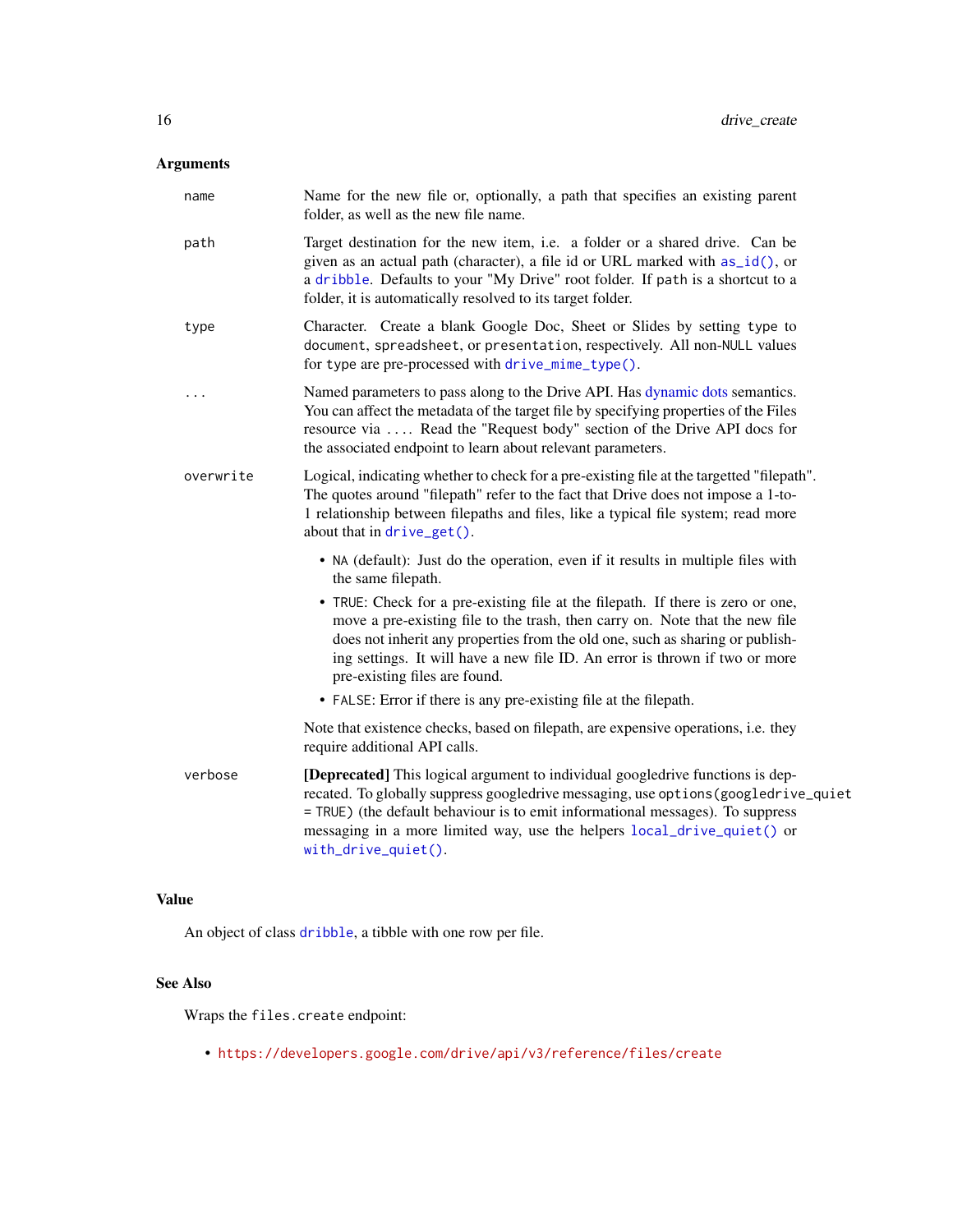## <span id="page-16-0"></span>drive\_deauth 17

#### Examples

```
# Create a blank Google Doc named 'WordStar' in
# your 'My Drive' root folder and star it
wordstar <- drive_create("WordStar", type = "document", starred = TRUE)
# is 'WordStar' really starred? YES
purrr::pluck(wordstar, "drive_resource", 1, "starred")
# Create a blank Google Slides presentation in
# the root folder, and set its description
execuvision <- drive_create(
  "ExecuVision",
  type = "presentation",
  description = "deeply nested bullet lists FTW"
\mathcal{L}# Did we really set the description? YES
purrr::pluck(execuvision, "drive_resource", 1, "description")
# check out the new presentation
drive_browse(execuvision)
# Create folder 'b4xl' in the root folder,
# then create an empty new Google Sheet in it
b4xl <- drive_mkdir("b4xl")
drive_create("VisiCalc", path = b4xl, type = "spreadsheet")
# Another way to create a Google Sheet in the folder 'b4xl'
drive_create("b4xl/SuperCalc", type = "spreadsheet")
# Yet another way to create a new file in a folder,
# this time specifying parent `path` as a character
drive_create("Lotus 1-2-3", path = "b4xl", type = "spreadsheet")
# Did we really create those Sheets in the intended folder? YES
drive_ls("b4xl")
# `overwrite = FALSE` errors if file already exists at target filepath
# THIS WILL ERROR!
drive_create("VisiCalc", path = b4xl, overwrite = FALSE)
# `overwrite = TRUE` moves an existing file to trash, then proceeds
drive_create("VisiCalc", path = b4xl, overwrite = TRUE)
# clean up
drive_rm(wordstar, b4xl, execuvision)
```
<span id="page-16-1"></span>drive\_deauth *Suspend authorization*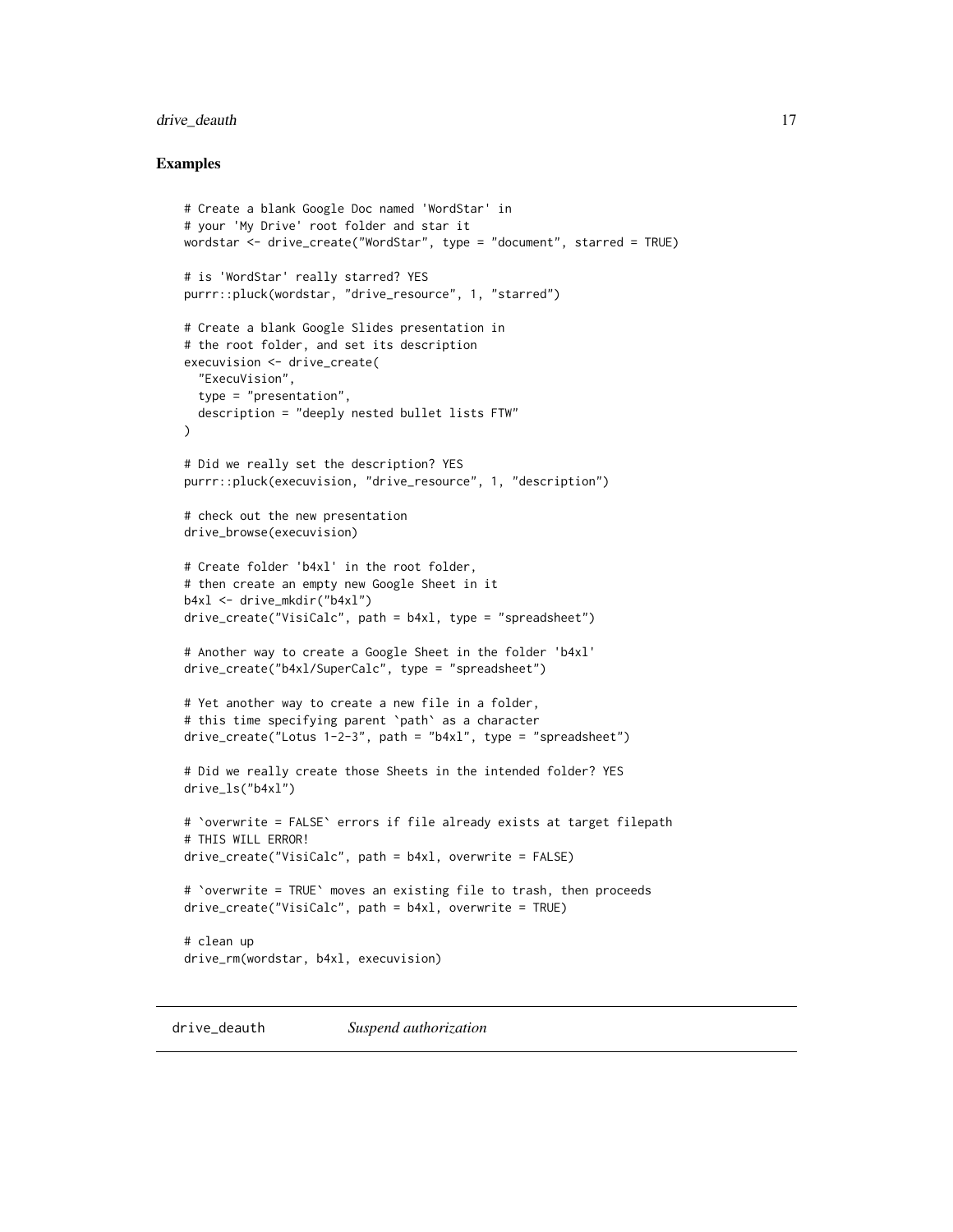#### <span id="page-17-0"></span>**Description**

Put googledrive into a de-authorized state. Instead of sending a token, googledrive will send an API key. This can be used to access public resources for which no Google sign-in is required. This is handy for using googledrive in a non-interactive setting to make requests that do not require a token. It will prevent the attempt to obtain a token interactively in the browser. The user can configure their own API key via [drive\\_auth\\_configure\(\)](#page-10-1) and retrieve that key via [drive\\_api\\_key\(\)](#page-10-2). In the absence of a user-configured key, a built-in default key is used.

### Usage

drive\_deauth()

#### See Also

Other auth functions: [drive\\_auth\\_configure\(](#page-10-1)), [drive\\_auth\(](#page-7-1))

## Examples

```
## Not run:
drive_deauth()
drive_user()
public_file <-
 drive_get(as_id("1Hj-k7NpPSyeOR3R7j4KuWnru6kZaqqOAE8_db5gowIM"))
drive_download(public_file)
```
## End(Not run)

<span id="page-17-1"></span>drive\_download *Download a Drive file*

## **Description**

This function downloads a file from Google Drive. Native Google file types, such as Google Docs, Google Sheets, and Google Slides, must be exported to a conventional local file type. This can be specified:

- explicitly via type
- implicitly via the file extension of path
- not at all, i.e. rely on the built-in default

To see what export file types are even possible, see the [Drive API documentation](https://developers.google.com/drive/api/v3/ref-export-formats) or the result of drive\_about()\$exportFormats. The returned dribble includes a local\_path column.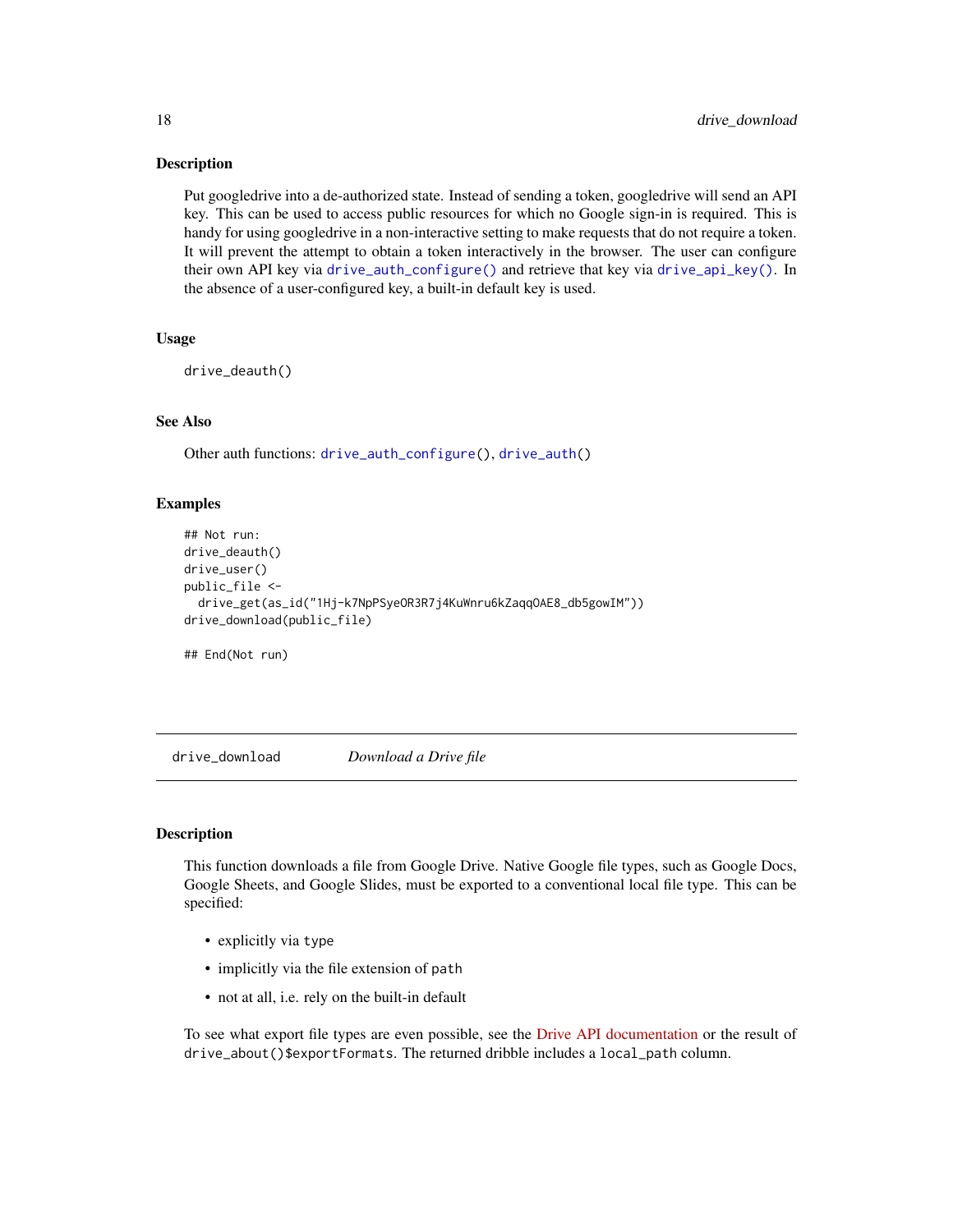<span id="page-18-0"></span>drive\_download 19

## Usage

```
drive_download(
  file,
 path = NULL,
  type = NULL,
 overwrite = FALSE,
  verbose = deprecated()
\lambda
```
## Arguments

| file      | Something that identifies the file of interest on your Google Drive. Can be a<br>name or path, a file id or URL marked with $as_id(),$ or a dribble.                                                                                                                                                                                                               |
|-----------|--------------------------------------------------------------------------------------------------------------------------------------------------------------------------------------------------------------------------------------------------------------------------------------------------------------------------------------------------------------------|
| path      | Character. Path for output file. If absent, the default file name is the file's name<br>on Google Drive and the default location is working directory, possibly with an<br>added file extension.                                                                                                                                                                   |
| type      | Character. Only consulted if file is a native Google file. Specifies the desired<br>type of the exported file. Will be processed via drive_mime_type(), so either<br>a file extension like "pdf" or a full MIME type like "application/pdf" is<br>acceptable.                                                                                                      |
| overwrite | A logical scalar. If local path already exists, do you want to overwrite it?                                                                                                                                                                                                                                                                                       |
| verbose   | <b>[Deprecated]</b> This logical argument to individual googledrive functions is dep-<br>recated. To globally suppress googledrive messaging, use options (googledrive_quiet<br>$=$ TRUE) (the default behaviour is to emit informational messages). To suppress<br>messaging in a more limited way, use the helpers local_drive_quiet() or<br>with_drive_quiet(). |

## Value

An object of class [dribble](#page-5-1), a tibble with one row per file.

## See Also

[Download files,](https://developers.google.com/drive/api/v3/manage-downloads) in the Drive API documentation.

```
# Target one of the official example files
(src_file <- drive_example_remote("chicken_sheet"))
# Download Sheet as csv, explicit type
downloaded_file <- drive_download(src_file, type = "csv")
# See local path to new file
downloaded_file$local_path
# Download as csv, type implicit in file extension
drive_download(src_file, path = "my_csv_file.csv")
```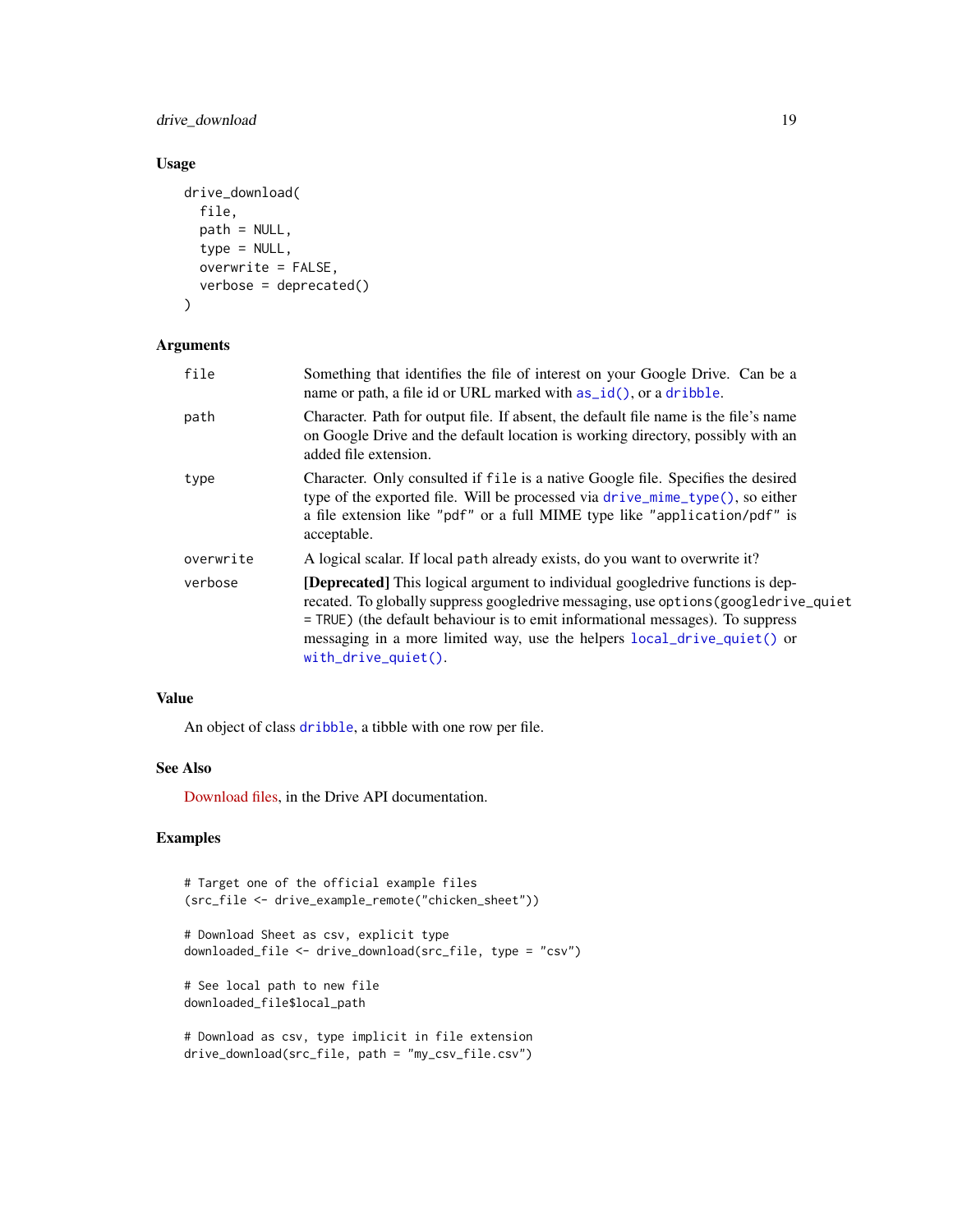```
# Download with default name and type (xlsx)
drive_download(src_file)
# Clean up
unlink(c("chicken_sheet.csv", "chicken_sheet.xlsx", "my_csv_file.csv"))
```
drive\_empty\_trash *Empty Drive Trash*

#### Description

Caution, this will permanently delete files in your Drive trash.

#### Usage

```
drive_empty_trash(verbose = deprecated())
```
#### Arguments

verbose [Deprecated] This logical argument to individual googledrive functions is deprecated. To globally suppress googledrive messaging, use options(googledrive\_quiet = TRUE) (the default behaviour is to emit informational messages). To suppress messaging in a more limited way, use the helpers [local\\_drive\\_quiet\(\)](#page-54-1) or [with\\_drive\\_quiet\(\)](#page-54-1).

<span id="page-19-1"></span>drive\_endpoints *List Drive endpoints*

## Description

The googledrive package stores a named list of Drive API v3 endpoints (or "methods", using Google's vocabulary) internally and these functions expose this data.

- drive\_endpoint() returns one endpoint, i.e. it uses [[.
- drive\_endpoints() returns a list of endpoints, i.e. it uses [.

The names of this list (or the id sub-elements) are the nicknames that can be used to specify an endpoint in [request\\_generate\(\)](#page-56-1). For each endpoint, we store its nickname or id, the associated HTTP verb, the path, and details about the parameters. This list is derived programmatically from the [Drive API v3 Discovery Document](https://www.googleapis.com/discovery/v1/apis/drive/v3/rest) using the approach described in the [Discovery Documents](https://gargle.r-lib.org/articles/request-helper-functions.html#discovery-documents) [section](https://gargle.r-lib.org/articles/request-helper-functions.html#discovery-documents) of the gargle vignette [Request helper functions.](https://gargle.r-lib.org/articles/request-helper-functions.html)

<span id="page-19-0"></span>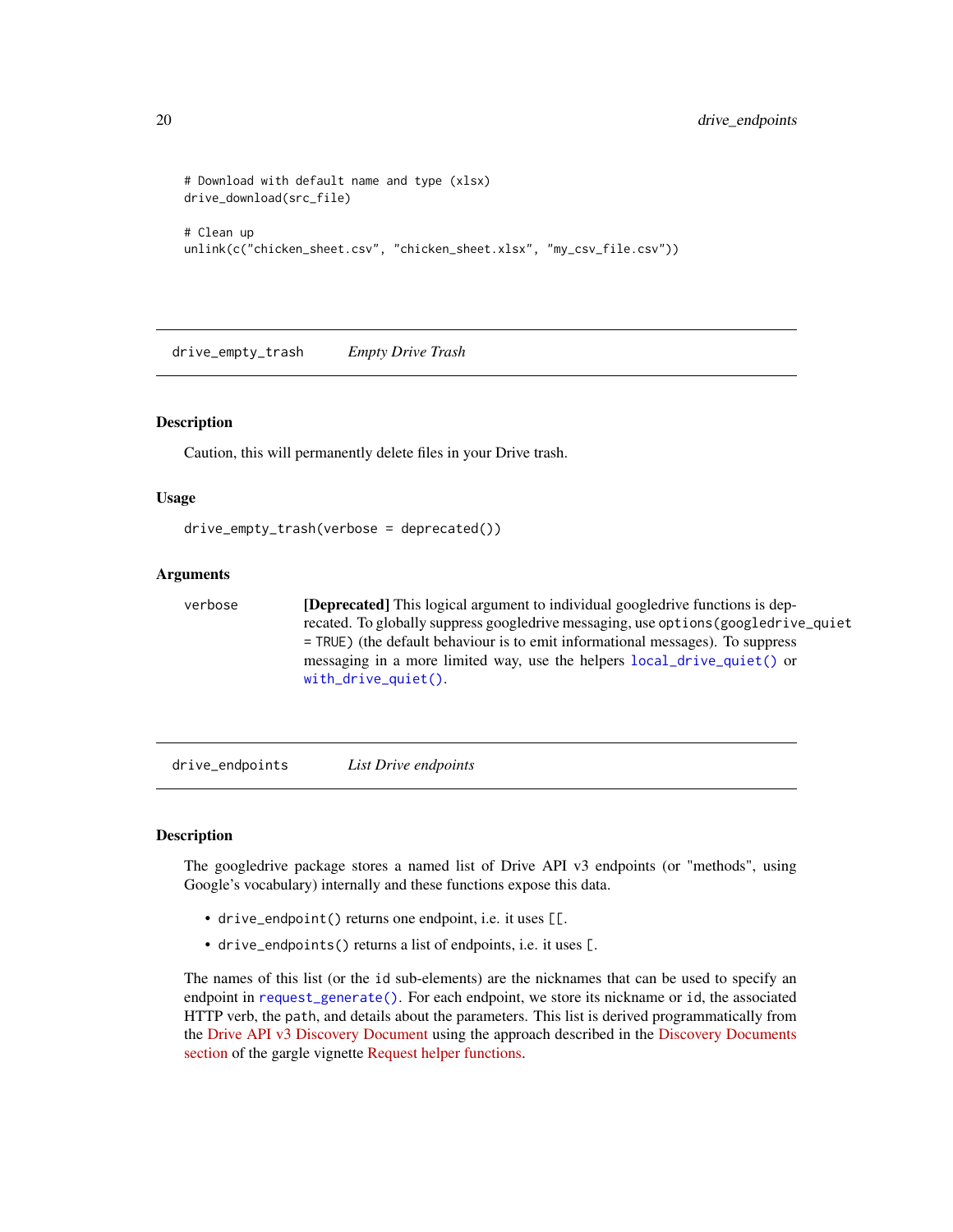## <span id="page-20-0"></span>drive\_examples 21

#### Usage

```
drive endpoints(i = NULL)
```
drive\_endpoint(i)

#### Arguments

i The name(s) or integer index(ices) of the endpoints to return. i is optional for drive\_endpoints() and, if not given, the entire list is returned.

## Value

One or more of the Drive API v3 endpoints that are used internally by googledrive.

## Examples

```
str(head(drive_endpoints(), 3), max.level = 2)
drive_endpoint("drive.files.delete")
drive_endpoint(4)
```
drive\_examples *Example files*

#### Description

googledrive makes a variety of example files – both local and remote – available for use in examples and reprexes. These functions help you access the example files. See vignette("example-files", package = "googledrive") for more.

#### Usage

```
drive_examples_local(matches)
```
drive\_examples\_remote(matches)

drive\_example\_local(matches)

```
drive_example_remote(matches)
```
#### Arguments

matches A regular expression that matches the name of the desired example file(s). This argument is optional for the plural forms (drive\_examples\_local() and drive\_examples\_remote() and, if provided, multiple matches are allowed. The single forms (drive\_example\_local() and drive\_example\_reomote() require this argument and require that there is exactly one match.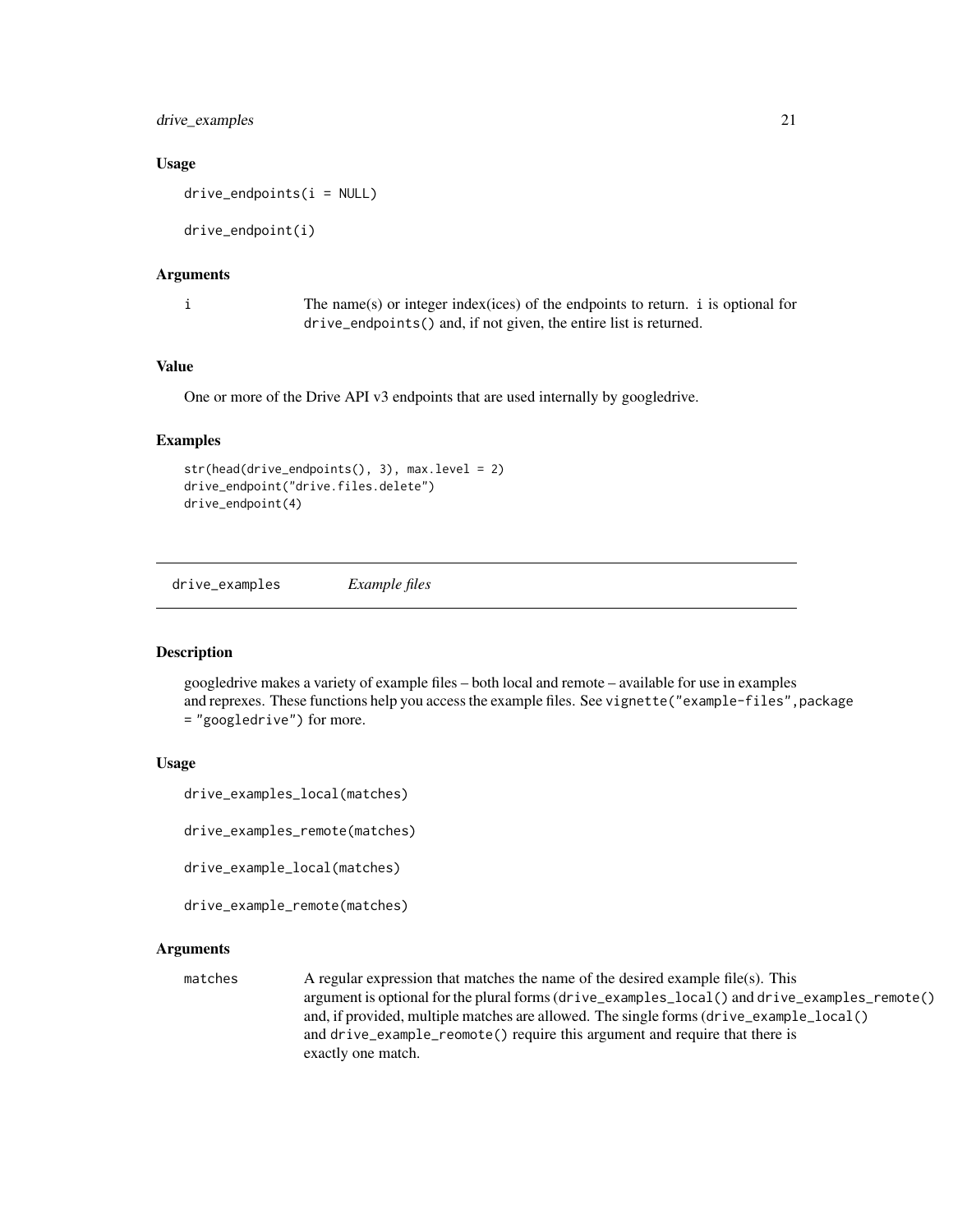## Value

- For drive\_example\_local() and drive\_examples\_local(), one or more local filepaths.
- For drive\_example\_remote() and drive\_examples\_remote(), a dribble.

#### Examples

```
drive_examples_remote()
drive_examples_remote("chicken")
drive_example_remote("chicken_doc")
drive_examples_local() %>% basename()
drive_examples_local("chicken") %>% basename()
drive_example_local("imdb")
```
drive\_extension *Lookup extension from MIME type*

## Description

This is a helper to determinine which extension should be used for a file. Two types of input are acceptable:

- MIME types accepted by Google Drive.
- File extensions, such as "pdf", "csv", etc. (these are simply passed through).

#### Usage

```
drive_extension(type = NULL)
```
#### Arguments

type Character. MIME type or file extension.

#### Value

Character. File extension.

```
## get the extension for mime type image/jpeg
drive_extension("image/jpeg")
## it's vectorized
drive_extension(c("text/plain", "pdf", "image/gif"))
```
<span id="page-21-0"></span>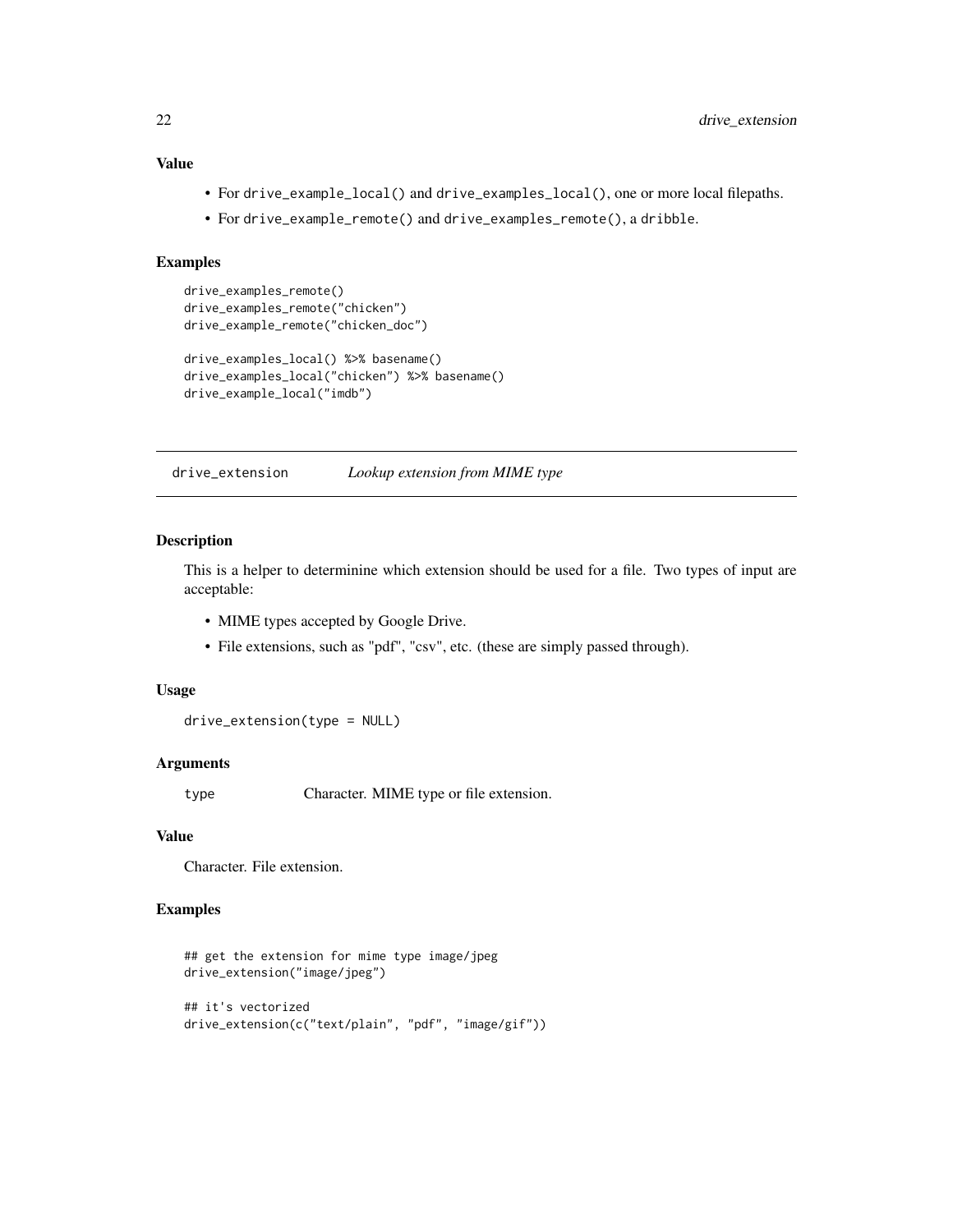<span id="page-22-0"></span>

#### **Description**

You may be able to improve the performance of your API calls by requesting only the metadata that you actually need. This function is primarily for internal use and is currently focused on the [Files resource.](https://developers.google.com/drive/api/v3/reference/files) Note that high-level googledrive functions assume that the name, id, and kind fields are included, at a bare minimum. Assuming that resource = "files" (the default), input provided via fields is checked for validity against the known field names and the validated fields are returned. To see a tibble containing all possible fields and a short description of each, call drive\_fields(expose()).

prep\_fields() prepares fields for inclusion as query parameters.

#### Usage

```
drive_fields(fields = NULL, resource = "files")
```

```
prep_fields(fields, resource = "files")
```
#### Arguments

| fields   | Character vector of field names. If resource = "files", they are checked for<br>validity. Otherwise, they are passed through. |
|----------|-------------------------------------------------------------------------------------------------------------------------------|
| resource | Character, naming the API resource of interest. Currently, only the Files re-<br>source is anticipated.                       |

## Value

drive\_fields(): Character vector of field names. prep\_fields(): a string.

#### See Also

[Improve performance,](https://developers.google.com/drive/api/v3/performance) in the Drive API documentation.

```
# get a tibble of all fields for the Files resource + indicator of defaults
drive_fields(expose())
# invalid fields are removed and throw warning
drive_fields(c("name", "parents", "ownedByMe", "pancakes!"))
```

```
# prepare fields for query
prep_fields(c("name", "parents", "kind"))
```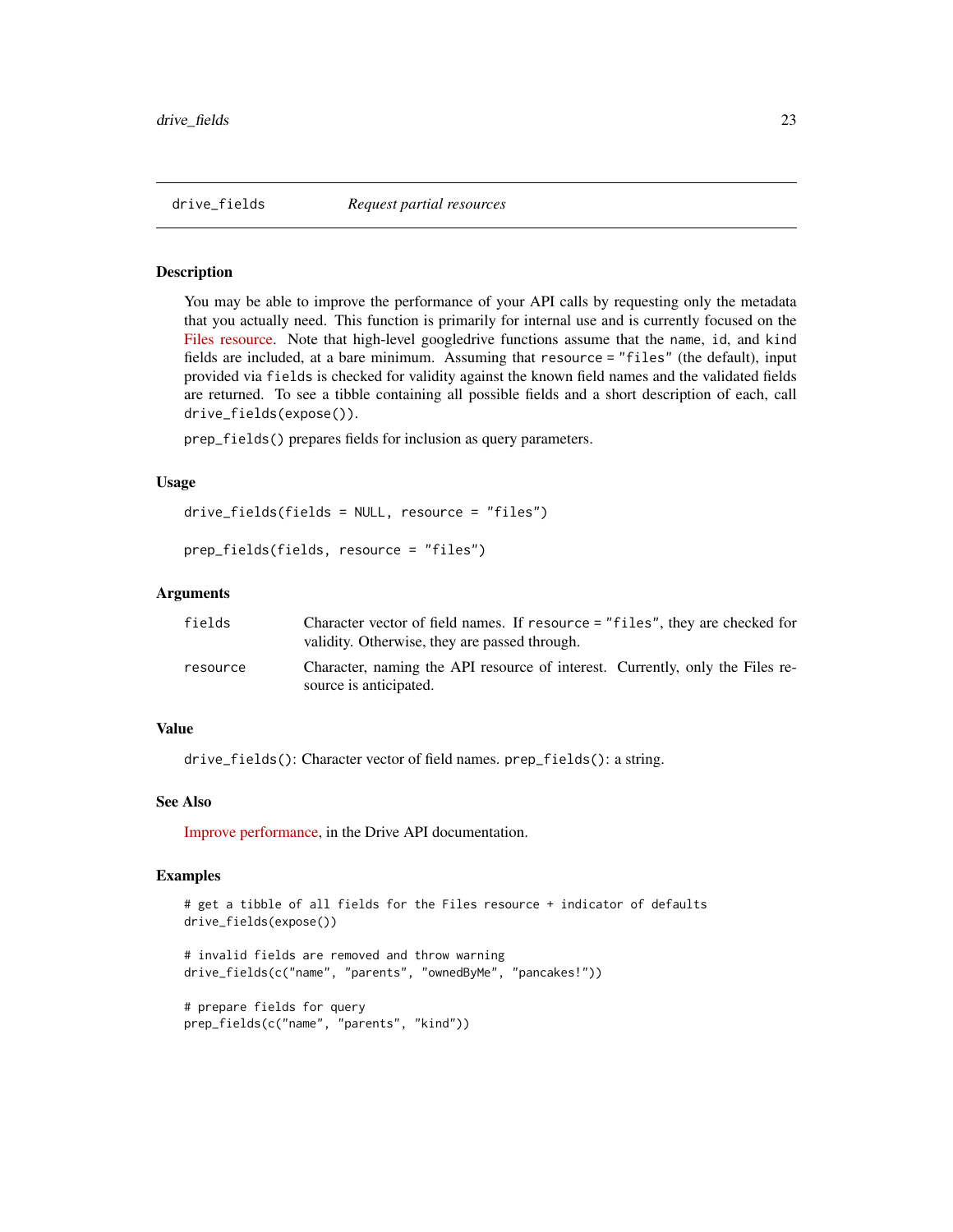<span id="page-23-1"></span><span id="page-23-0"></span>

#### Description

This is the closest googledrive function to what you can do at <https://drive.google.com>: by default, you just get a listing of your files. You can also search in various ways, e.g., filter by file type or ownership or work with [shared drives.](#page-59-1) This is a very powerful function. Together with the more specific [drive\\_get\(\)](#page-26-1), this is the main way to identify files to target for downstream work. If you know you want to search within a specific folder or shared drive, use [drive\\_ls\(\)](#page-30-1).

## Usage

```
drive_find(
 pattern = NULL,
  trashed = FALSE,
  type = NULL,
  n_{max} = Inf,shared_drive = NULL,
  corpus = NULL,
  ...,
  verbose = dependence(),team_drive = deprecated()
)
```
#### Arguments

| pattern      | Character. If provided, only the items whose names match this regular expres-<br>sion are returned. This is implemented locally on the results returned by the<br>API.                                                                                                                                    |
|--------------|-----------------------------------------------------------------------------------------------------------------------------------------------------------------------------------------------------------------------------------------------------------------------------------------------------------|
| trashed      | Logical. Whether to search files that are not in the trash (trashed = FALSE, the<br>default), only files that are in the trash (trashed = TRUE), or to search regardless<br>of trashed status ( $transhed = NA$ ).                                                                                        |
| type         | Character. If provided, only files of this type will be returned. Can be any-<br>thing that drive_mime_type() knows how to handle. This is processed by<br>googledrive and sent as a query parameter.                                                                                                     |
| n_max        | Integer. An upper bound on the number of items to return. This applies to the<br>results requested from the API, which may be further filtered locally, via the<br>pattern argument.                                                                                                                      |
| shared_drive | Anything that identifies one specific shared drive: its name, its id or URL<br>marked with $as_id()$ , or a dribble. The value provided to shared_drive<br>is pre-processed with as_shared_drive(). Read more about shared drives.                                                                        |
| corpus       | Character, specifying which collections of items to search. Relevant to those<br>who work with shared drives and/or Google Workspace domains. If specified,<br>must be one of "user", "drive" (requires that shared_drive also be specified),<br>"allDrives", or "domain". Read more about shared drives. |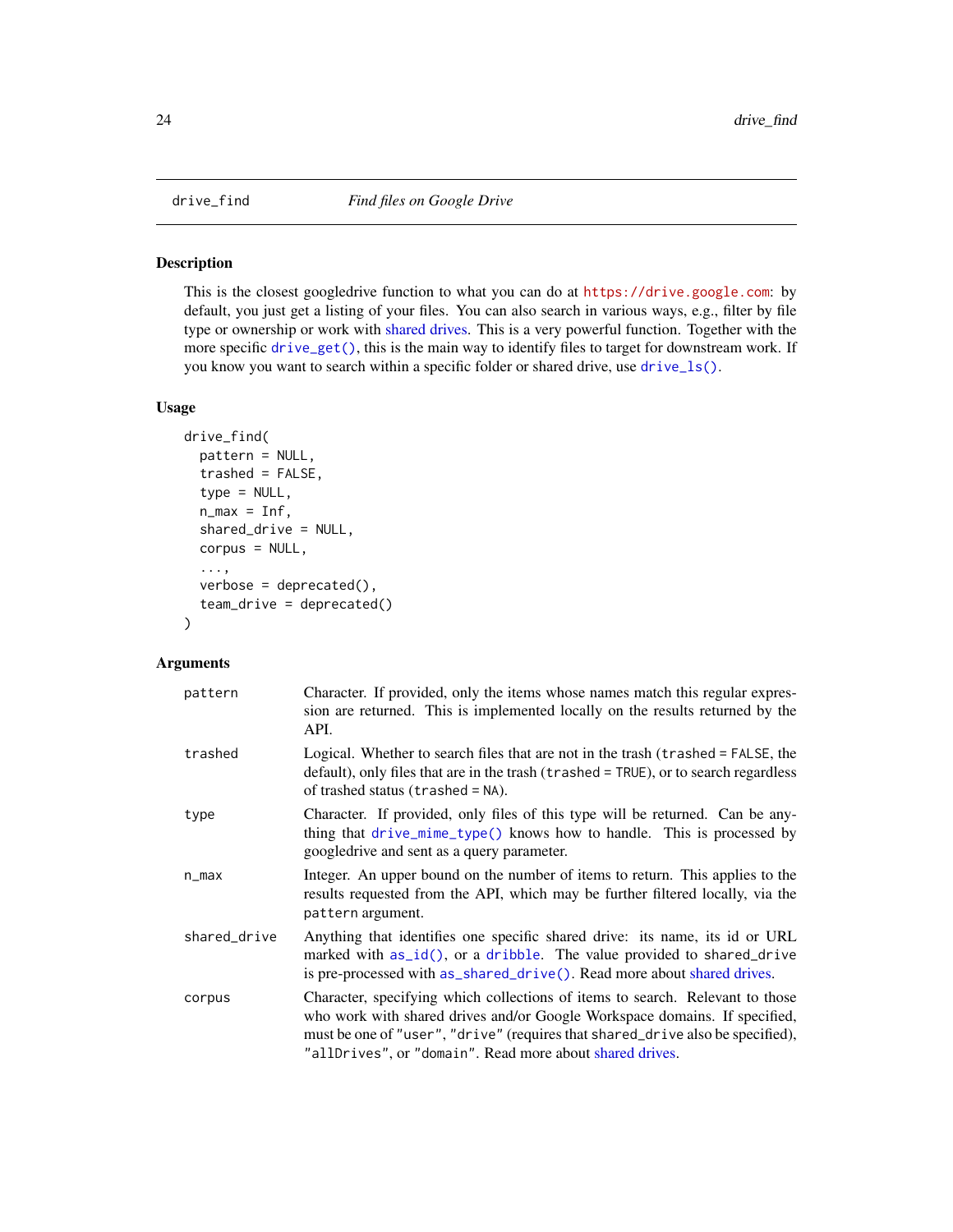#### <span id="page-24-0"></span>drive\_find 25

| $\cdot$ $\cdot$ $\cdot$ | Other parameters to pass along in the request. The most likely candidate is q.<br>See below and the API's Search for files and folders guide.                                                                                                                                                                                                                |
|-------------------------|--------------------------------------------------------------------------------------------------------------------------------------------------------------------------------------------------------------------------------------------------------------------------------------------------------------------------------------------------------------|
| verbose                 | [Deprecated] This logical argument to individual googledrive functions is dep-<br>recated. To globally suppress googledrive messaging, use options (googledrive_quiet<br>= TRUE) (the default behaviour is to emit informational messages). To suppress<br>messaging in a more limited way, use the helpers local drive quiet () or<br>$with$ drive_quiet(). |
| team drive              | <b>[Deprecated]</b> Google Drive and the Drive API have replaced Team Drives with<br>shared drives.                                                                                                                                                                                                                                                          |

#### Value

An object of class [dribble](#page-5-1), a tibble with one row per file.

#### File type

The type argument is pre-processed with [drive\\_mime\\_type\(\)](#page-31-1), so you can use a few shortcuts and file extensions, in addition to full-blown MIME types. googledrive forms a search clause to pass to q.

#### Search parameters

Do advanced search on file properties by providing search clauses to the q parameter that is passed to the API via .... Multiple q clauses or vector-valued q are combined via 'and'.

#### Trash

By default, drive\_find() sets trashed = FALSE and does not include files in the trash. Literally, it adds q = "trashed = false" to the query. To search *only* the trash, set trashed = TRUE. To see files regardless of trash status, set trashed =  $NA$ , which adds  $q = "$  (trashed = true or trashed = false)" to the query.

#### Sort order

By default, drive\_find() sends orderBy = "recency desc", so the top files in your result have high "recency" (whatever that means). To suppress sending orderBy at all, do drive\_find(orderBy = NULL). The orderBy parameter accepts sort keys in addition to recency, which are documented in the [files.list](https://developers.google.com/drive/api/v3/reference/files/list) endpoint. googledrive translates a snake\_case specification of order\_by into the lowerCamel form, orderBy.

## Shared drives and domains

If you work with shared drives and/or Google Workspace, you can apply your search query to collections of items beyond those associated with "My Drive". Use the shared\_drive or corpus arguments to control this. Read more about [shared drives.](#page-59-1)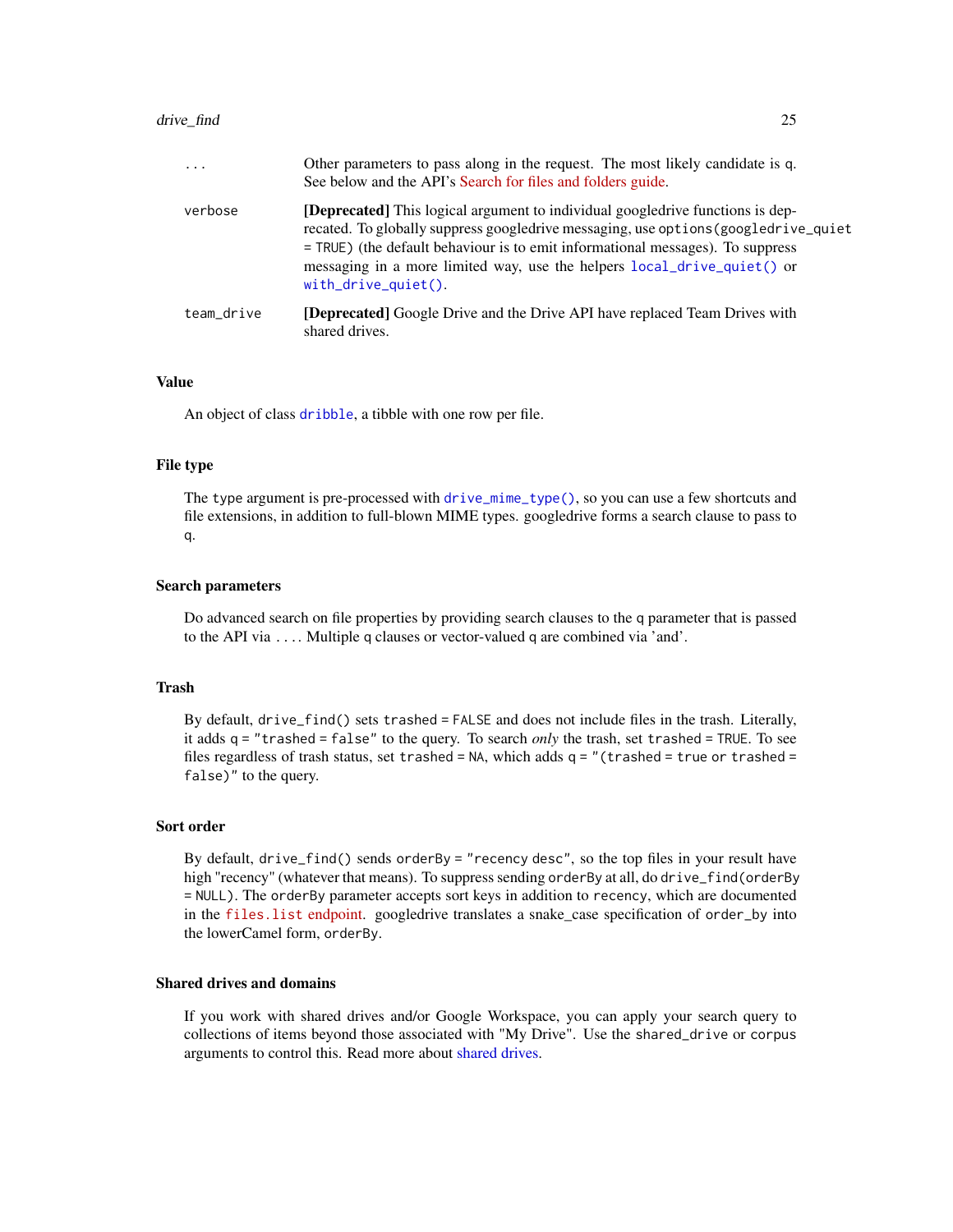## See Also

Wraps the files.list endpoint:

• <https://developers.google.com/drive/api/v3/reference/files/list>

Helpful resource for forming your own queries:

• <https://developers.google.com/drive/api/v3/search-files>

```
## Not run:
# list "My Drive" w/o regard for folder hierarchy
drive_find()
# filter for folders, the easy way and the hard way
drive_find(type = "folder")
drive_find(q = "mimeType = 'application/vnd.google-apps.folder'")
# filter for Google Sheets, the easy way and the hard way
drive_find(type = "spreadsheet")drive_find(q = "mimeType='application/vnd.google-apps.spreadsheet'")
# files whose names match a regex
# the local, general, sometimes-slow-to-execute version
drive_find(pattern = "ick")
# the server-side, executes-faster version
# NOTE: works only for a pattern at the beginning of file name
drive_find(q = "name contains 'chick'")# search for files located directly in your root folder
drive_find(q = "'root' in parents")
# FYI: this is equivalent to
drive_ls("*/")# control page size or cap the number of files returned
drive_find(pageSize = 50)
# all params passed through `...' can be camelCase or snake_case
drive_find(page_size = 50)
drive_find(n_max = 58)drive_find(page_size = 5, n_max = 15)
# various ways to specify q search clauses
# multiple q's
drive_find(q = "name contains 'TEST'",q = "modifiedTime > '2020-07-21T12:00:00'")
# vector q
drive_find(q = c("starred = true", "visibility = 'anyoneWithLink'"))# default `trashed = FALSE` excludes files in the trash
# `trashed = TRUE` consults ONLY file in the trash
drive_find(trashed = TRUE)
# `trashed = NA` disregards trash status completely
```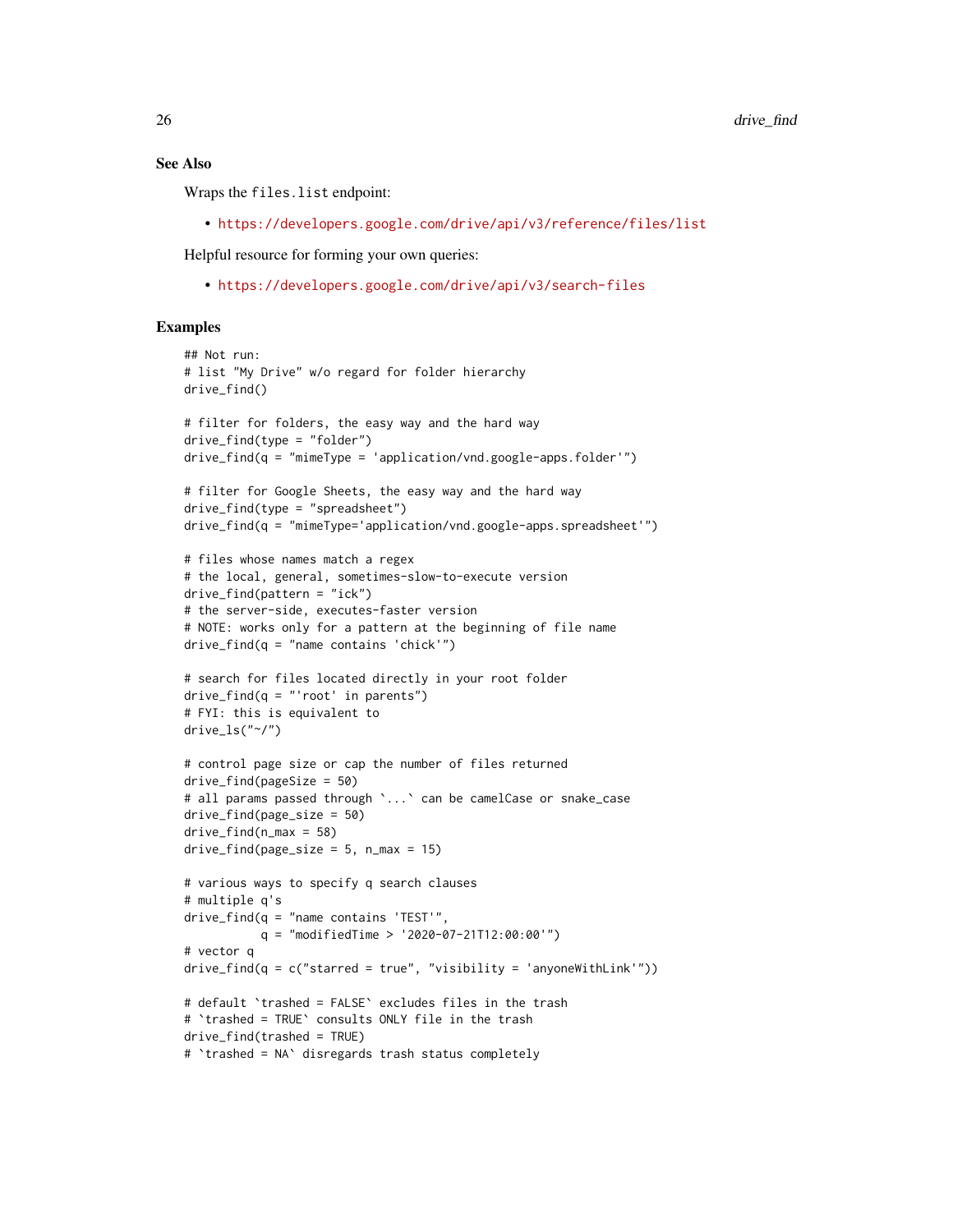#### <span id="page-26-0"></span>drive\_get 27

```
drive_find(trashed = NA)
# suppress the default sorting on recency
drive_find(order_by = NULL, n_max = 5)# sort on various keys
drive_find(order_by = "modifiedByMeTime", n_max = 5)
# request descending order
drive_find(order_by = "quotaBytesUsed desc", n_max = 5)
## End(Not run)
```
<span id="page-26-1"></span>drive\_get *Get Drive files by path or id*

## Description

Retrieves metadata for files specified via path or via file id. This function is quite straightforward if you specify files by id. But there are some important considerations when you specify your target files by path. See below for more. If the target files are specified via path, the returned [dribble](#page-5-1) will include a path column.

## Usage

```
drive_get(
  path = NULL,
  id = NULL,shared_drive = NULL,
  corpus = NULL,
  verbose = deprecated(),
  team_drive = deprecated()
\mathcal{L}
```
#### Arguments

| path         | Character vector of path(s) to get. Use a trailing slash to indicate explicitly that<br>a path is a folder, which can disambiguate if there is a file of the same name (yes<br>this is possible on Drive!). If path appears to contain Drive URLs or is explicitly<br>marked with $as_id()$ , it is treated as if it was provided via the id argument. |
|--------------|--------------------------------------------------------------------------------------------------------------------------------------------------------------------------------------------------------------------------------------------------------------------------------------------------------------------------------------------------------|
| id           | Character vector of Drive file ids or URLs (it is first processed with $as_id()$ ).<br>If both path and id are non-NULL, id is silently ignored.                                                                                                                                                                                                       |
| shared_drive | Anything that identifies one specific shared drive: its name, its id or URL<br>marked with as_id(), or a dribble. The value provided to shared_drive<br>is pre-processed with as_shared_drive(). Read more about shared drives.                                                                                                                        |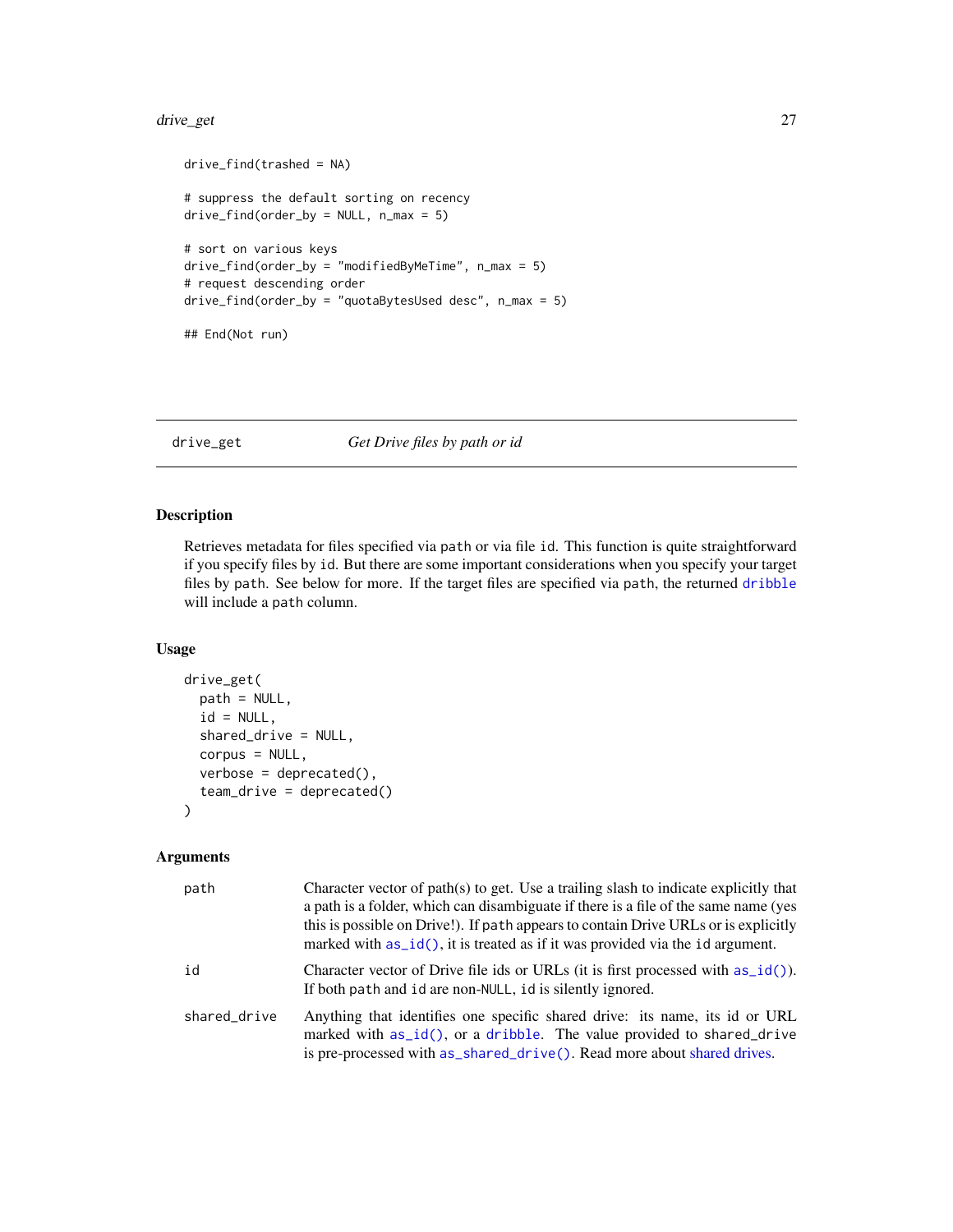<span id="page-27-0"></span>

| corpus     | Character, specifying which collections of items to search. Relevant to those<br>who work with shared drives and/or Google Workspace domains. If specified,<br>must be one of "user", "drive" (requires that shared_drive also be specified),<br>"allDrives", or "domain". Read more about shared drives.                                                             |
|------------|-----------------------------------------------------------------------------------------------------------------------------------------------------------------------------------------------------------------------------------------------------------------------------------------------------------------------------------------------------------------------|
| verbose    | <b>[Deprecated]</b> This logical argument to individual googledrive functions is dep-<br>recated. To globally suppress googledrive messaging, use options (googledrive_quiet<br>= TRUE) (the default behaviour is to emit informational messages). To suppress<br>messaging in a more limited way, use the helpers local_drive_quiet() or<br>$with\_drive\_quiet()$ . |
| team_drive | <b>[Deprecated]</b> Google Drive and the Drive API have replaced Team Drives with<br>shared drives.                                                                                                                                                                                                                                                                   |

## Value

An object of class [dribble](#page-5-1), a tibble with one row per file. If the target files were specified via path, there will be a path column.

#### Getting by path

Google Drive does NOT behave like your local file system! File and folder names need not be unique, even at a given level of the hierarchy. This means that a single path can describe multiple files (or 0 or exactly 1).

A single file can also be compatible with multiple paths, i.e. one path could be more specific than the other. A file located at ~/alfa/bravo can be found as bravo, alfa/bravo, and ~/alfa/bravo. If all 3 of those were included in the input path, they would be represented by a single row in the output.

It's best to think of drive\_get() as a setwise operation when using file paths. Do not assume that the i-th input path corresponds to row i in the output (although it often does!). If there's not a 1-to-1 relationship between the input and output, this will be announced in a message.

drive\_get() performs just enough path resolution to uniquely identify a file compatible with each input path, for all paths at once. If you absolutely want the full canonical path, run the output of drive\_get() through [drive\\_reveal\(d,"path"\)](#page-41-1)'.

#### Files that you don't own

If you want to get a file via path and it's not necessarily on your My Drive, you may need to specify the shared\_drive or corpus arguments to search other collections of items. Read more about [shared drives.](#page-59-1)

## See Also

To add path information to any [dribble](#page-5-1) that lacks it, use [drive\\_reveal\(d,"path"\)](#page-41-1). To list the contents of a folder, use [drive\\_ls\(\)](#page-30-1). For general searching, use [drive\\_find\(\)](#page-23-1).

Wraps the files.get endpoint and, if you specify files by name or path, also calls files.list:

- <https://developers.google.com/drive/api/v3/reference/files/get>
- <https://developers.google.com/drive/api/v3/reference/files/list>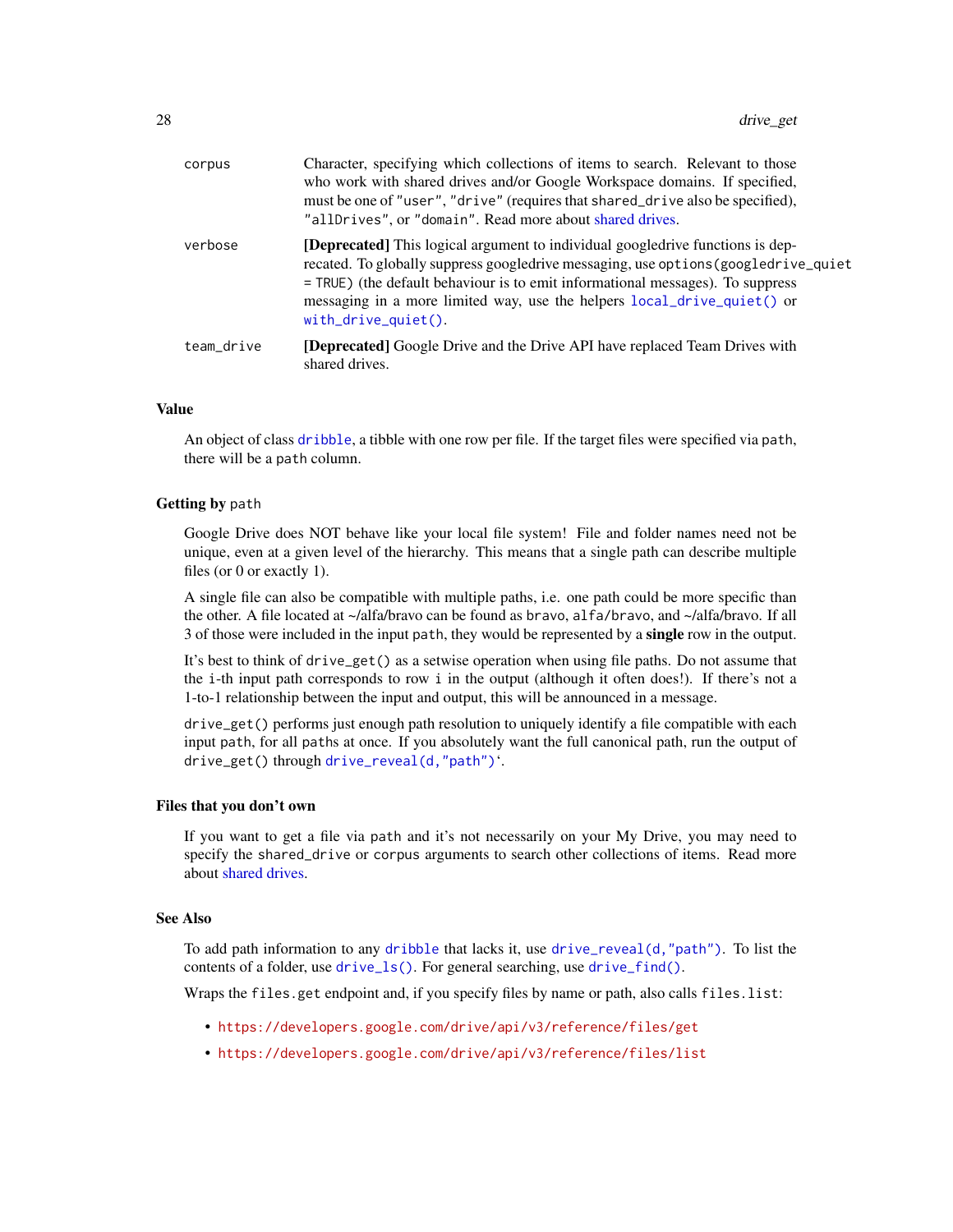#### drive\_get 29

```
# get info about your "My Drive" root folder
drive_get("~/")
# the API reserves the file id "root" for your root folder
drive_get(id = "root")
drive_get(id = "root") %>% drive_reveal("path")
# set up some files to get by path
alfalfa <- drive_mkdir("alfalfa")
broccoli <- drive_upload(
  drive_example_local("chicken.txt"),
  name = "broccoli", path = alfalfa
)
drive_get("broccoli")
drive_get("alfalfa/broccoli")
drive_get("~/alfalfa/broccoli")
drive_get(c("broccoli", "alfalfa/", "~/alfalfa/broccoli"))
# clean up
drive_rm(alfalfa)
## Not run:
# The examples below are indicative of correct syntax.
# But note these will generally result in an error or a
# 0-row dribble, unless you replace the inputs with paths
# or file ids that exist in your Drive.
# multiple names
drive_get(c("abc", "def"))
# multiple names, one of which must be a folder
drive_get(c("abc", "def/"))
# query by file id(s)
drive<sub>get(id = "abcdefgeh123456789")</sub>
drive_get(as_id("abcdefgeh123456789"))
drive_get(id = c("abcdefgh123456789", "jklmnopq123456789"))
# apply to a browser URL for, e.g., a Google Sheet
my_url <- "https://docs.google.com/spreadsheets/d/FILE_ID/edit#gid=SHEET_ID"
drive_get(my_url)
drive_get(as_id(my_url))
drive<sub>get(id = my_url)</sub>
# access the shared drive named "foo"
# shared_drive params must be specified if getting by path
foo <- shared_drive_get("foo")
drive_get(c("this.jpg", "that-file"), shared_drive = foo)
# shared_drive params are not necessary if getting by id
drive_get(as_id("123456789"))
```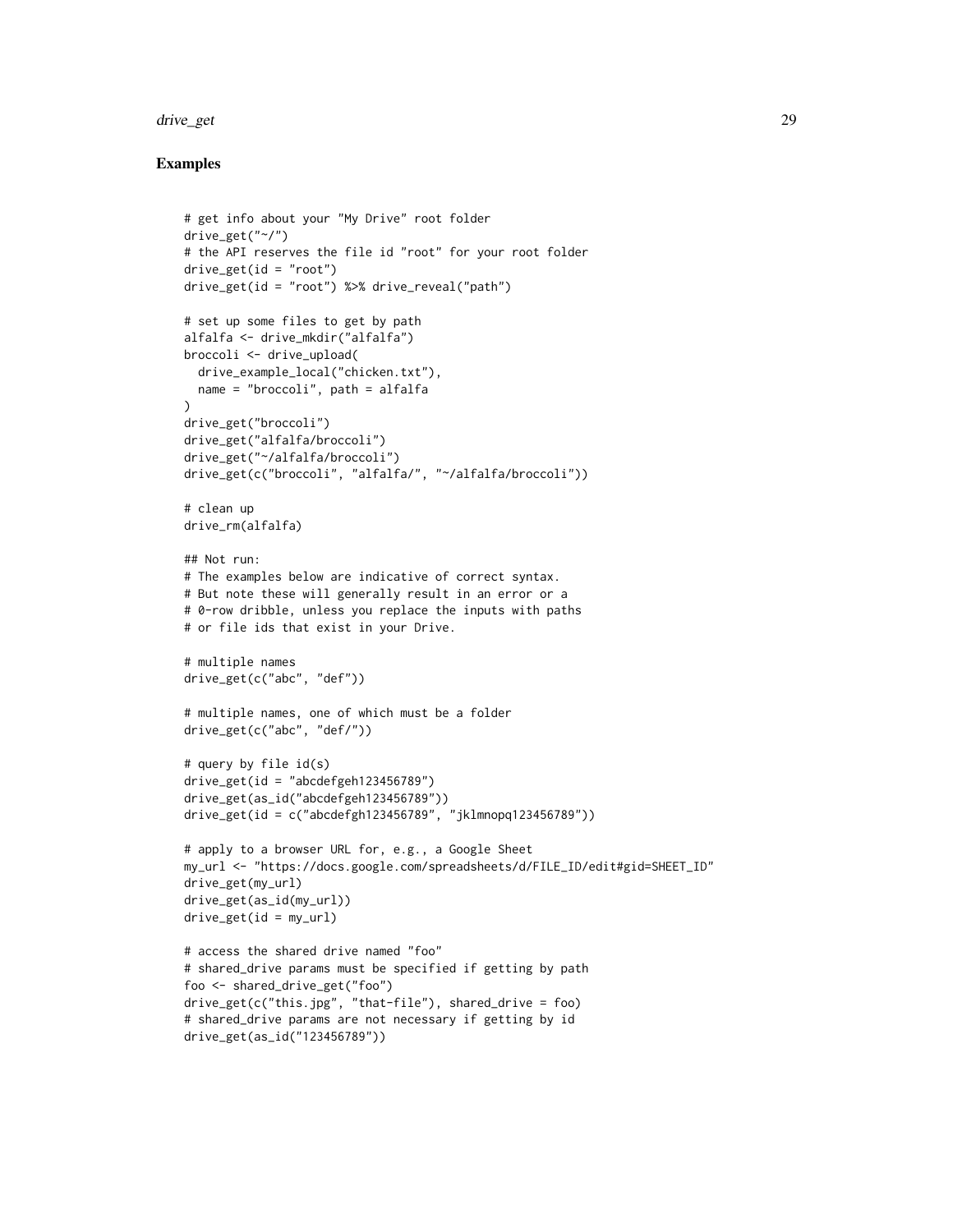```
# search all shared drives and other files user has accessed
drive_get(c("this.jpg", "that-file"), corpus = "allDrives")
```

```
## End(Not run)
```
<span id="page-29-2"></span>drive\_has\_token *Is there a token on hand?*

## Description

Reports whether googledrive has stored a token, ready for use in downstream requests.

#### Usage

```
drive_has_token()
```
## Value

Logical.

## See Also

Other low-level API functions: [drive\\_token\(](#page-47-1)), [request\\_generate\(](#page-56-1)), [request\\_make\(](#page-57-1))

#### Examples

drive\_has\_token()

<span id="page-29-1"></span>drive\_link *Retrieve Drive file links*

#### Description

Returns the "webViewLink" for one or more files, which is the "link for opening the file in a relevant Google editor or viewer in a browser".

#### Usage

drive\_link(file)

#### Arguments

file Something that identifies the file(s) of interest on your Google Drive. Can be a character vector of names/paths, a character vector of file ids or URLs marked with [as\\_id\(\)](#page-3-1), or a [dribble](#page-5-1).

<span id="page-29-0"></span>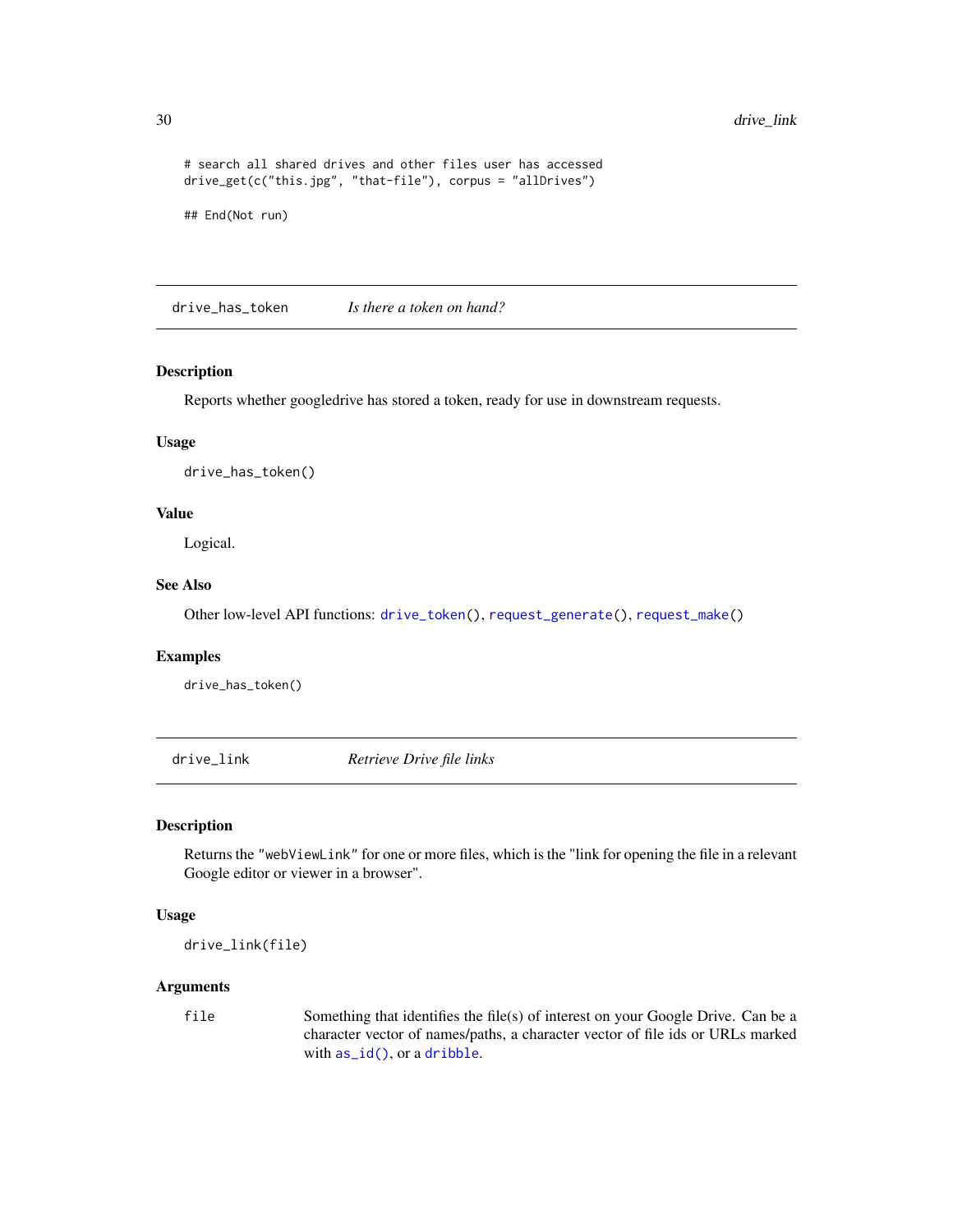<span id="page-30-0"></span>drive\_ls 31

## Value

Character vector of file hyperlinks.

## Examples

```
# get a few files into a dribble
three_files \le drive_find(n_max = 3)
# get their browser links
```
drive\_link(three\_files)

<span id="page-30-1"></span>drive\_ls *List contents of a folder or shared drive*

## Description

List the contents of a folder or shared drive, recursively or not. This is a thin wrapper around [drive\\_find\(\)](#page-23-1), that simply adds one constraint: the search is limited to direct or indirect children of path.

## Usage

drive\_ls(path = NULL, ..., recursive = FALSE)

#### Arguments

| path                    | Specifies a single folder on Google Drive whose contents you want to list. Can<br>be an actual path (character), a file id or URL marked with as_id(), or a<br>dribble. If it is a shared drive or is a folder on a shared drive, it must be passed<br>as a dribble. If path is a shortcut to a folder, it is automatically resolved to its<br>target folder. |
|-------------------------|---------------------------------------------------------------------------------------------------------------------------------------------------------------------------------------------------------------------------------------------------------------------------------------------------------------------------------------------------------------|
| $\cdot$ $\cdot$ $\cdot$ | Any parameters that are valid for drive find().                                                                                                                                                                                                                                                                                                               |
| recursive               | Logical, indicating if you want only direct children of path (recursive = FALSE,<br>the default) or all children, including indirect ( $recursively = TRUE$ ).                                                                                                                                                                                                |

## Value

An object of class [dribble](#page-5-1), a tibble with one row per file.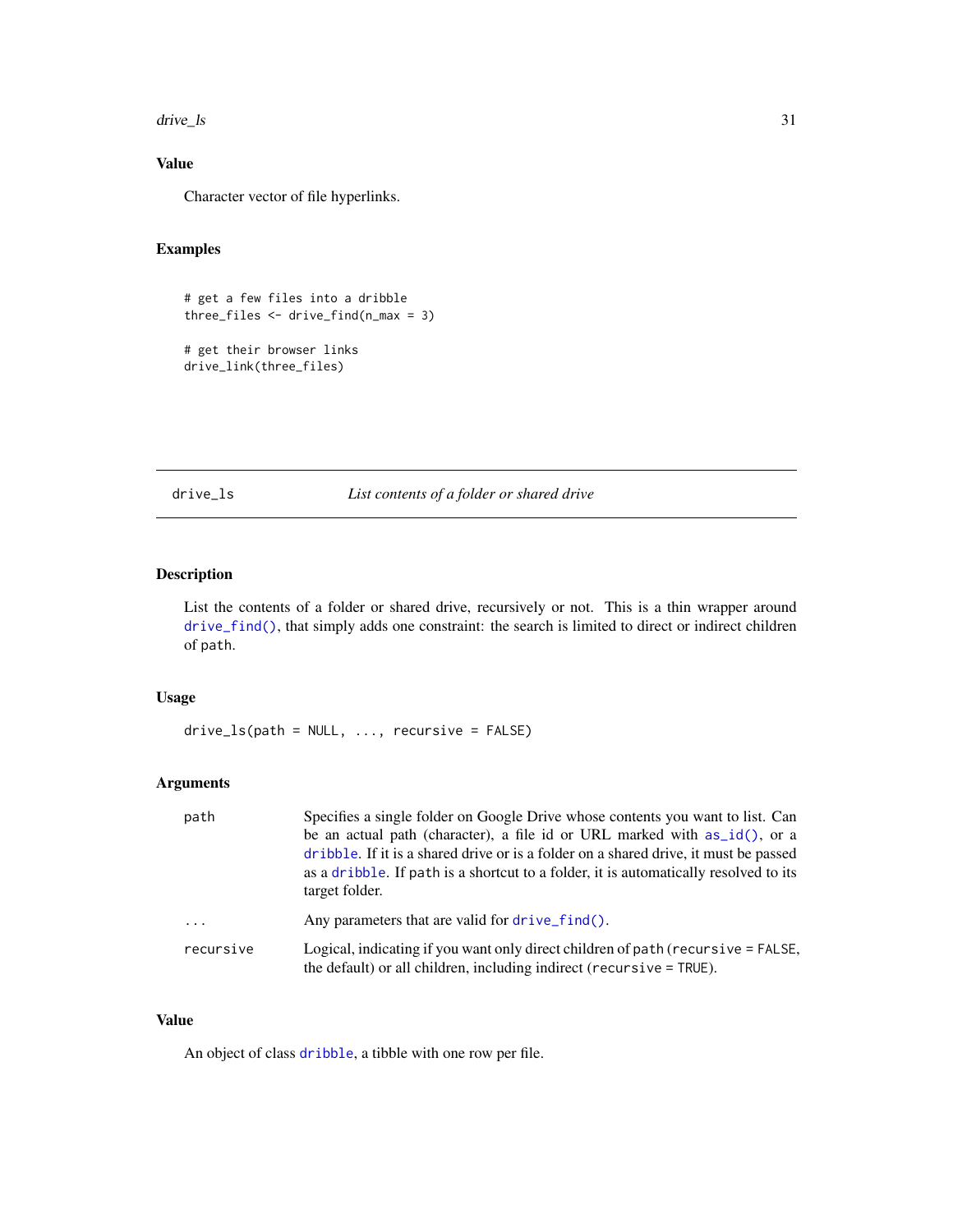#### <span id="page-31-0"></span>Examples

```
## Not run:
# get contents of the folder 'abc' (non-recursive)
drive_ls("abc")
# get contents of folder 'abc' whose names contain the letters 'def'
drive_ls(path = "abc", pattern = "def")
# get all Google spreadsheets in folder 'abc'
# whose names contain the letters 'def'
drive_ls(path = "abc", pattern = "def", type = "spreadsheet")# get all the files below 'abc', recursively, that are starred
drive_ls(path = "abc", q = "starred = true", recursive = TRUE)## End(Not run)
```
<span id="page-31-1"></span>drive\_mime\_type *Lookup MIME type*

## Description

This is a helper to determine which MIME type should be used for a file. Three types of input are acceptable:

- Native Google Drive file types. Important examples:
	- "document" for Google Docs
	- "folder" for folders
	- "presentation" for Google Slides
	- "spreadsheet" for Google Sheets
- File extensions, such as "pdf", "csv", etc.
- MIME types accepted by Google Drive (these are simply passed through).

#### Usage

```
drive_mime_type(type = NULL)
```
#### Arguments

type Character. Google Drive file type, file extension, or MIME type. Pass the sentinel [expose\(\)](#page-0-0) if you want to get the full table used for validation and lookup, i.e. all MIME types known to be relevant to the Drive API.

#### Value

Character. MIME type.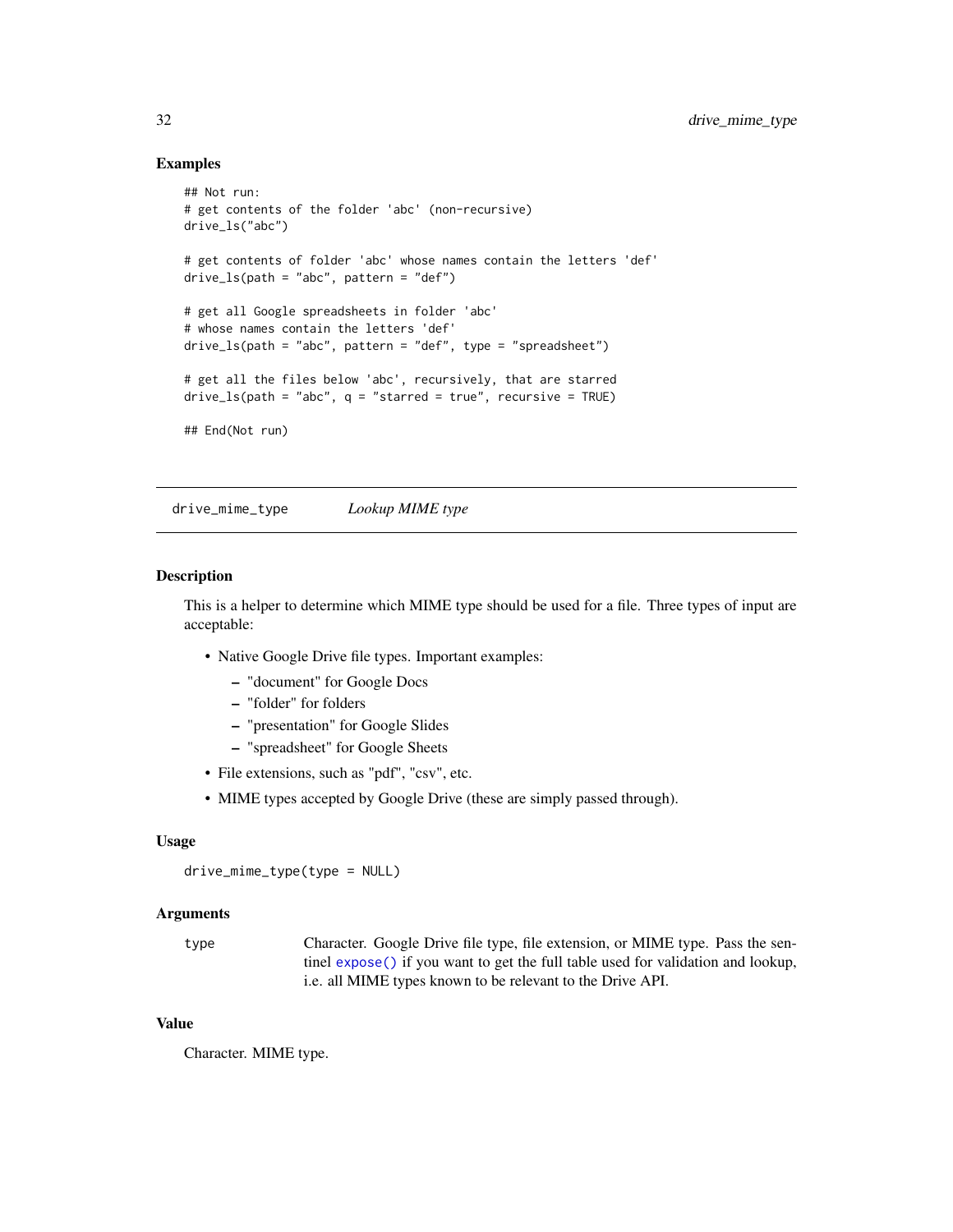## <span id="page-32-0"></span>drive\_mkdir 33

## Examples

```
## get the mime type for Google Spreadsheets
drive_mime_type("spreadsheet")
## get the mime type for jpegs
drive_mime_type("jpeg")
## it's vectorized
drive_mime_type(c("presentation", "pdf", "image/gif"))
## see the internal tibble of MIME types known to the Drive API
drive_mime_type(expose())
```
<span id="page-32-1"></span>drive\_mkdir *Create a Drive folder*

## Description

Creates a new Drive folder. To update the metadata of an existing Drive file, including a folder, use [drive\\_update\(\)](#page-49-1).

## Usage

drive\_mkdir(name, path = NULL, ..., overwrite = NA, verbose = deprecated())

#### Arguments

| name      | Name for the new folder or, optionally, a path that specifies an existing parent<br>folder, as well as the new name.                                                                                                                                                                                                                                             |
|-----------|------------------------------------------------------------------------------------------------------------------------------------------------------------------------------------------------------------------------------------------------------------------------------------------------------------------------------------------------------------------|
| path      | Target destination for the new folder, <i>i.e.</i> a folder or a shared drive. Can be<br>given as an actual path (character), a file id or URL marked with $as_id()$ , or<br>a dribble. Defaults to your "My Drive" root folder. If path is a shortcut to a<br>folder, it is automatically resolved to its target folder.                                        |
|           | Named parameters to pass along to the Drive API. Has dynamic dots semantics.<br>You can affect the metadata of the target file by specifying properties of the Files<br>resource via  Read the "Request body" section of the Drive API docs for<br>the associated endpoint to learn about relevant parameters.                                                   |
| overwrite | Logical, indicating whether to check for a pre-existing file at the targetted "filepath".<br>The quotes around "filepath" refer to the fact that Drive does not impose a 1-to-<br>1 relationship between filepaths and files, like a typical file system; read more<br>about that in $drive\_get()$ .                                                            |
|           | • NA (default): Just do the operation, even if it results in multiple files with<br>the same filepath.                                                                                                                                                                                                                                                           |
|           | • TRUE: Check for a pre-existing file at the filepath. If there is zero or one,<br>move a pre-existing file to the trash, then carry on. Note that the new file<br>does not inherit any properties from the old one, such as sharing or publish-<br>ing settings. It will have a new file ID. An error is thrown if two or more<br>pre-existing files are found. |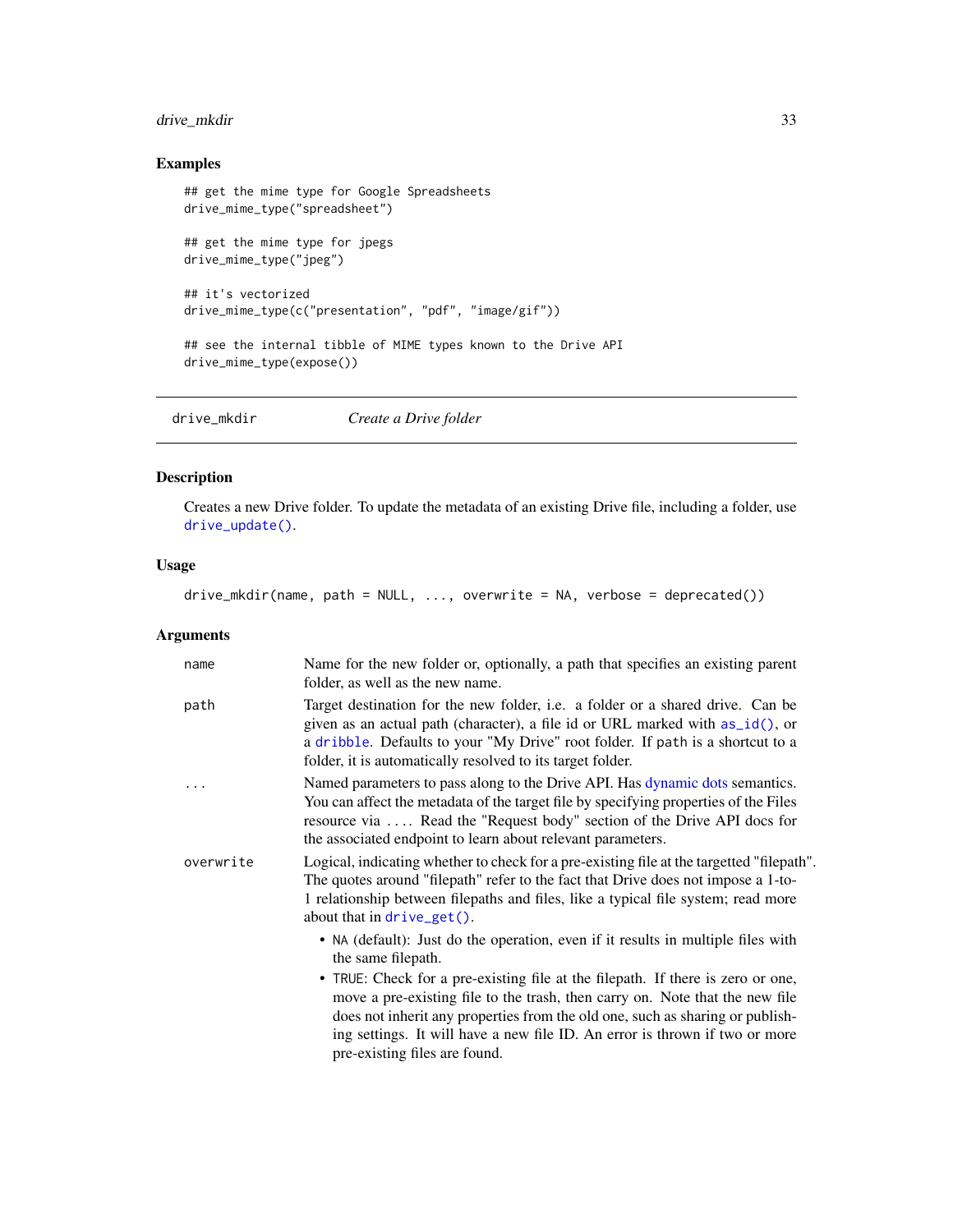<span id="page-33-0"></span>

|         | • FALSE: Error if there is any pre-existing file at the filepath.                                                                                                                                                                                                                                                                                              |
|---------|----------------------------------------------------------------------------------------------------------------------------------------------------------------------------------------------------------------------------------------------------------------------------------------------------------------------------------------------------------------|
|         | Note that existence checks, based on filepath, are expensive operations, i.e. they<br>require additional API calls.                                                                                                                                                                                                                                            |
| verbose | [Deprecated] This logical argument to individual googledrive functions is dep-<br>recated. To globally suppress googledrive messaging, use options (googledrive_quiet<br>= TRUE) (the default behaviour is to emit informational messages). To suppress<br>messaging in a more limited way, use the helpers local_drive_quiet() or<br>$with\_drive\_quiet()$ . |

#### Value

An object of class [dribble](#page-5-1), a tibble with one row per file.

#### See Also

Wraps the files.create endpoint:

• <https://developers.google.com/drive/api/v3/reference/files/create>

```
# Create folder named 'ghi', then another below named it 'jkl' and star it
ghi <- drive_mkdir("ghi")
jkl <- drive_mkdir("ghi/jkl", starred = TRUE)
# is 'jkl' really starred? YES
purrr::pluck(jkl, "drive_resource", 1, "starred")
# Another way to create folder 'mno' in folder 'ghi'
drive_mkdir("mno", path = "ghi")
# Yet another way to create a folder named 'pqr' in folder 'ghi',
# this time with parent folder stored in a dribble,
# and setting the new folder's description
pqr <- drive_mkdir("pqr", path = ghi, description = "I am a folder")
# Did we really set the description? YES
purrr::pluck(pqr, "drive_resource", 1, "description")
# `overwrite = FALSE` errors if something already exists at target filepath
# THIS WILL ERROR!
drive_create("name-squatter", path = ghi)
drive_mkdir("name-squatter", path = ghi, overwrite = FALSE)
# `overwrite = TRUE` moves the existing item to trash, then proceeds
drive_mkdir("name-squatter", path = ghi, overwrite = TRUE)
# list everything inside 'ghi'
drive_ls('ghi')
```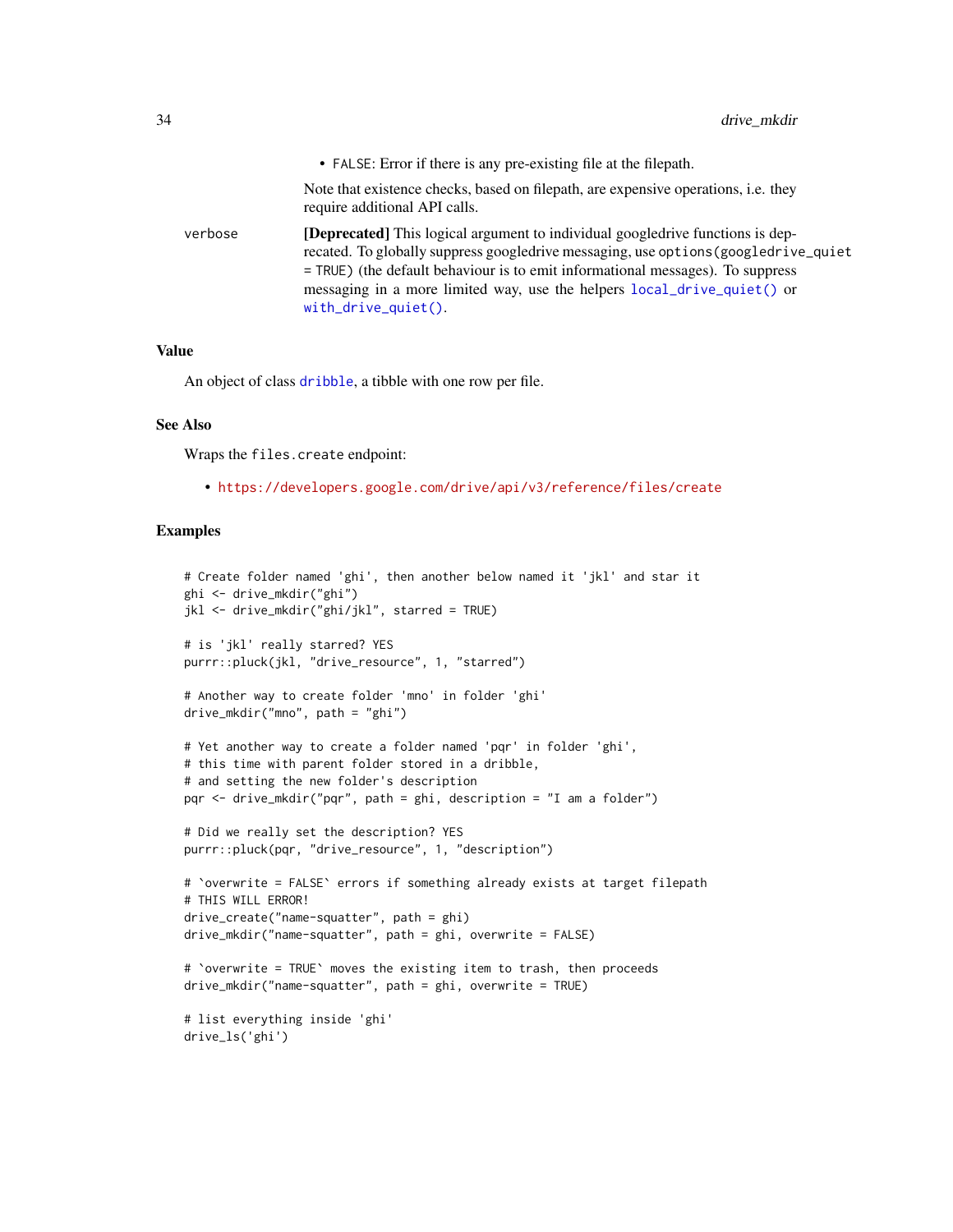#### <span id="page-34-0"></span>drive\_mv 35

# clean up drive\_rm(ghi)

<span id="page-34-1"></span>drive\_mv *Move a Drive file*

## Description

Move a Drive file to a different folder, give it a different name, or both.

## Usage

```
drive_mv(
 file,
 path = NULL,
 name = NULL,overwrite = NA,
 verbose = deprecated()
)
```
## Arguments

| file      | Something that identifies the file of interest on your Google Drive. Can be a<br>name or path, a file id or URL marked with as_id(), or a dribble.                                                                                                                                                                                                               |
|-----------|------------------------------------------------------------------------------------------------------------------------------------------------------------------------------------------------------------------------------------------------------------------------------------------------------------------------------------------------------------------|
| path      | Specifies target destination for the file on Google Drive. Can be an actual path<br>(character), a file id marked with $as_id()$ , or a dribble.                                                                                                                                                                                                                 |
|           | If path is a shortcut to a folder, it is automatically resolved to its target folder.                                                                                                                                                                                                                                                                            |
|           | If path is given as a path (as opposed to a dribble or an id), it is best to explic-<br>itly indicate if it's a folder by including a trailing slash, since it cannot always be<br>worked out from the context of the call. By default, the file stays in its current<br>folder.                                                                                 |
| name      | Character, new file name if not specified as part of path. This will force path<br>to be interpreted as a folder, even if it is character and lacks a trailing slash. By<br>default, the file keeps its current name.                                                                                                                                            |
| overwrite | Logical, indicating whether to check for a pre-existing file at the targetted "filepath".<br>The quotes around "filepath" refer to the fact that Drive does not impose a 1-to-<br>1 relationship between filepaths and files, like a typical file system; read more<br>about that in drive_get().                                                                |
|           | • NA (default): Just do the operation, even if it results in multiple files with<br>the same filepath.                                                                                                                                                                                                                                                           |
|           | • TRUE: Check for a pre-existing file at the filepath. If there is zero or one,<br>move a pre-existing file to the trash, then carry on. Note that the new file<br>does not inherit any properties from the old one, such as sharing or publish-<br>ing settings. It will have a new file ID. An error is thrown if two or more<br>pre-existing files are found. |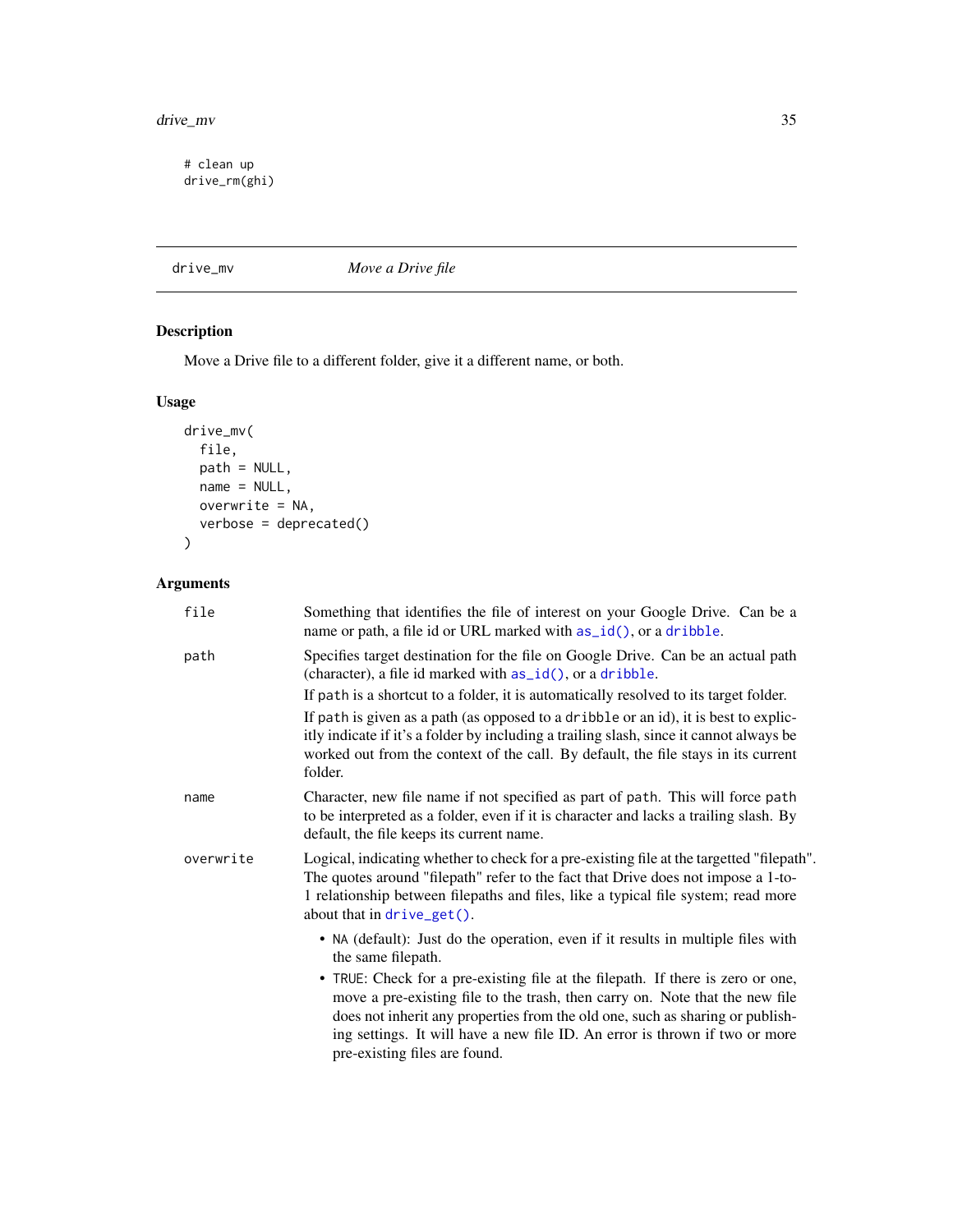<span id="page-35-0"></span>

|         | • FALSE: Error if there is any pre-existing file at the filepath.                                                                                                                                                                                                                                                                                                     |
|---------|-----------------------------------------------------------------------------------------------------------------------------------------------------------------------------------------------------------------------------------------------------------------------------------------------------------------------------------------------------------------------|
|         | Note that existence checks, based on filepath, are expensive operations, i.e. they<br>require additional API calls.                                                                                                                                                                                                                                                   |
| verbose | <b>[Deprecated]</b> This logical argument to individual googledrive functions is dep-<br>recated. To globally suppress googledrive messaging, use options (googledrive_quiet<br>= TRUE) (the default behaviour is to emit informational messages). To suppress<br>messaging in a more limited way, use the helpers local_drive_quiet() or<br>$with\_drive\_quiet()$ . |

## Value

An object of class [dribble](#page-5-1), a tibble with one row per file.

#### See Also

Makes a metadata-only request to the files.update endpoint:

• <https://developers.google.com/drive/api/v3/reference/files/update>

```
# create a file to move
file <- drive_example_remote("chicken.txt") %>%
  drive_cp("chicken-mv.txt")
# rename it, but leave in current folder (root folder, in this case)
file <- drive_mv(file, "chicken-mv-renamed.txt")
# create a folder to move the file into
folder <- drive_mkdir("mv-folder")
# move the file and rename it again,
# specify destination as a dribble
file <- drive_mv(file, path = folder, name = "chicken-mv-re-renamed.txt")
# verify renamed file is now in the folder
drive_ls(folder)
# move the file back to root folder
file <- drive_mv(file, "~/")
# move it again
# specify destination as path with trailing slash
# to ensure we get a move vs. renaming it to "mv-folder"
file <- drive_mv(file, "mv-folder/")
# `overwrite = FALSE` errors if something already exists at target filepath
# THIS WILL ERROR!
drive_ccreate("name-squatter", path = "~/")drive_mv(file, path = "~/", name = "name-squatter", overwrite = FALSE)
```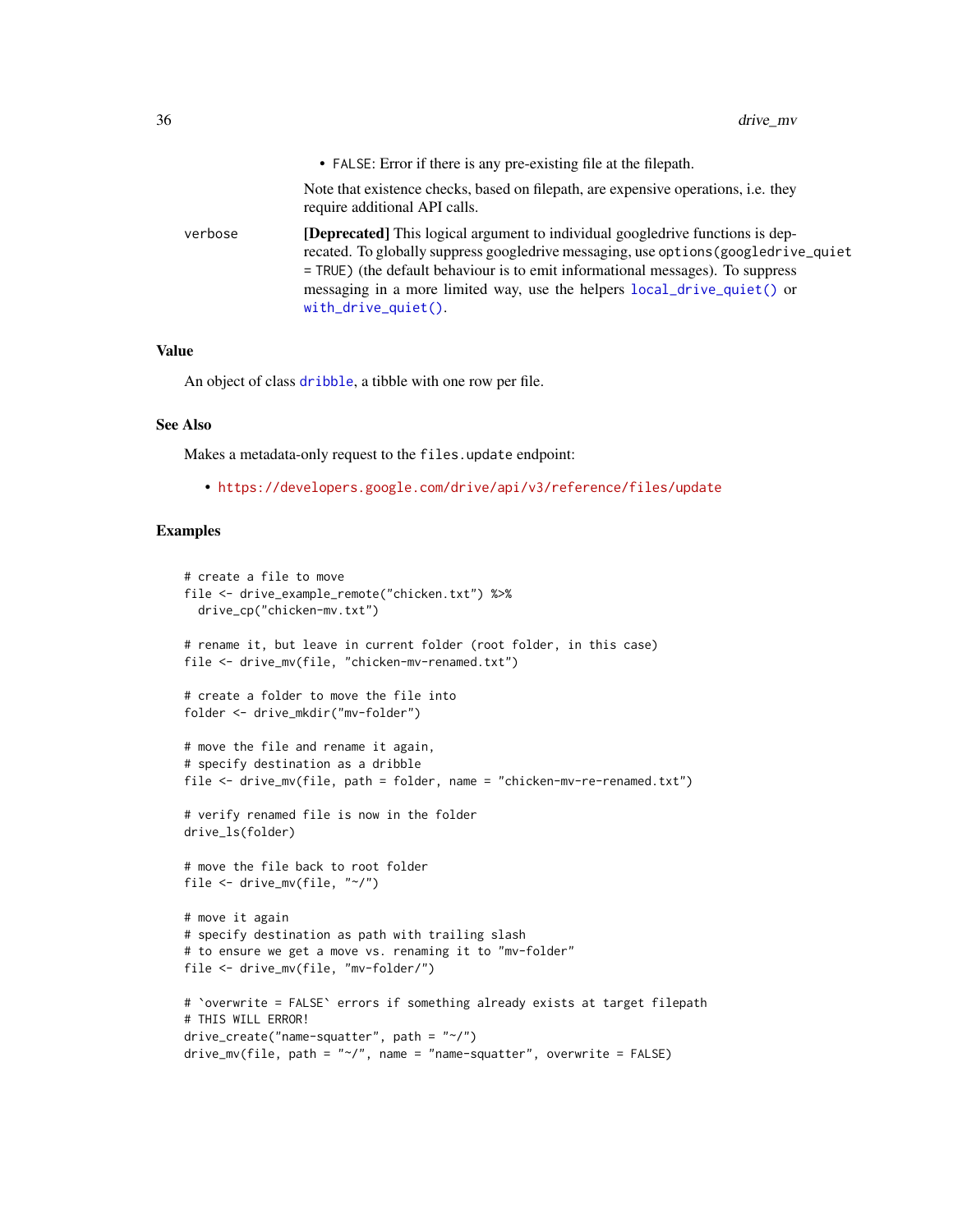## <span id="page-36-0"></span>drive\_publish 37

```
# `overwrite = TRUE` moves the existing item to trash, then proceeds
drive_mv(file, path = "~/", name = "name-squatter", overwrite = TRUE)
# Clean up
drive_rm(file, folder)
```
drive\_publish *Publish native Google files*

## Description

Publish (or un-publish) native Google files to the web. Native Google files include Google Docs, Google Sheets, and Google Slides. The returned [dribble](#page-5-1) will have extra columns, published and revisions\_resource. Read more in [drive\\_reveal\(\)](#page-41-1).

#### Usage

```
drive_publish(file, ..., verbose = deprecated())
```
drive\_unpublish(file, ..., verbose = deprecated())

#### Arguments

| file                    | Something that identifies the file(s) of interest on your Google Drive. Can be a<br>character vector of names/paths, a character vector of file ids or URLs marked<br>with $as_id()$ , or a dribble.                                                                                                                                                                  |
|-------------------------|-----------------------------------------------------------------------------------------------------------------------------------------------------------------------------------------------------------------------------------------------------------------------------------------------------------------------------------------------------------------------|
| $\cdot$ $\cdot$ $\cdot$ | Name-value pairs to add to the API request body (see API docs linked be-<br>low for details). For drive_publish(), we include publishAuto = TRUE and<br>published Outside Domain = TRUE, if user does not specify other values.                                                                                                                                       |
| verbose                 | <b>[Deprecated]</b> This logical argument to individual googledrive functions is dep-<br>recated. To globally suppress googledrive messaging, use options (googledrive_quiet<br>= TRUE) (the default behaviour is to emit informational messages). To suppress<br>messaging in a more limited way, use the helpers local_drive_quiet() or<br>$with\_drive\_quiet()$ . |

#### Value

An object of class [dribble](#page-5-1), a tibble with one row per file. There will be extra columns, published and revisions\_resource.

#### See Also

Wraps the revisions.update endpoint:

• <https://developers.google.com/drive/api/v3/reference/revisions/update>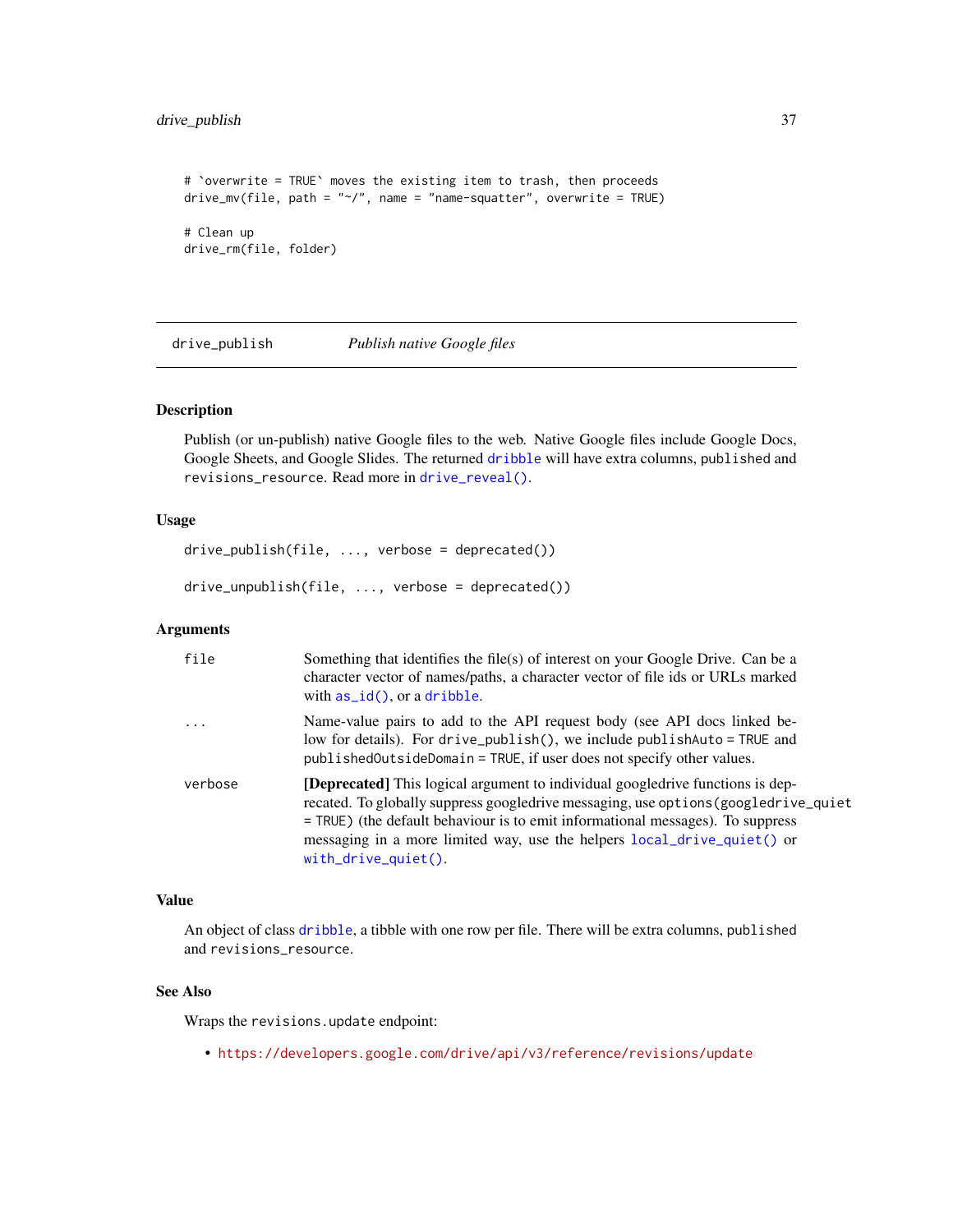#### Examples

```
# Create a file to publish
file <- drive_example_remote("chicken_sheet") %>%
  drive_cp()
# Publish file
file <- drive_publish(file)
file$published
# Unpublish file
file <- drive_unpublish(file)
file$published
# Clean up
drive_rm(file)
```
<span id="page-37-1"></span>drive\_put *PUT new media into a Drive file*

## Description

PUTs new media into a Drive file, in the HTTP sense:

- If the file already exists, we replace its content.
- If the file does not already exist, we create a new file.

This is a convenience wrapper around [drive\\_upload\(\)](#page-50-1) and [drive\\_update\(\)](#page-49-1). In pseudo-code:

```
target_filepath <- <determined from `path`, `name`, and `media`>
hits <- <get all Drive files at target_filepath>
if (no hits) {
 drive_upload(media, path, name, type, ...)
} else if (exactly 1 hit) {
 drive_update(hit, media, ...)
} else {
 ERROR
}
```
#### Usage

```
drive_put(
 media,
 path = NULL,name = NULL,
  ...,
 type = NULL,
  verbose = deprecated()
)
```
<span id="page-37-0"></span>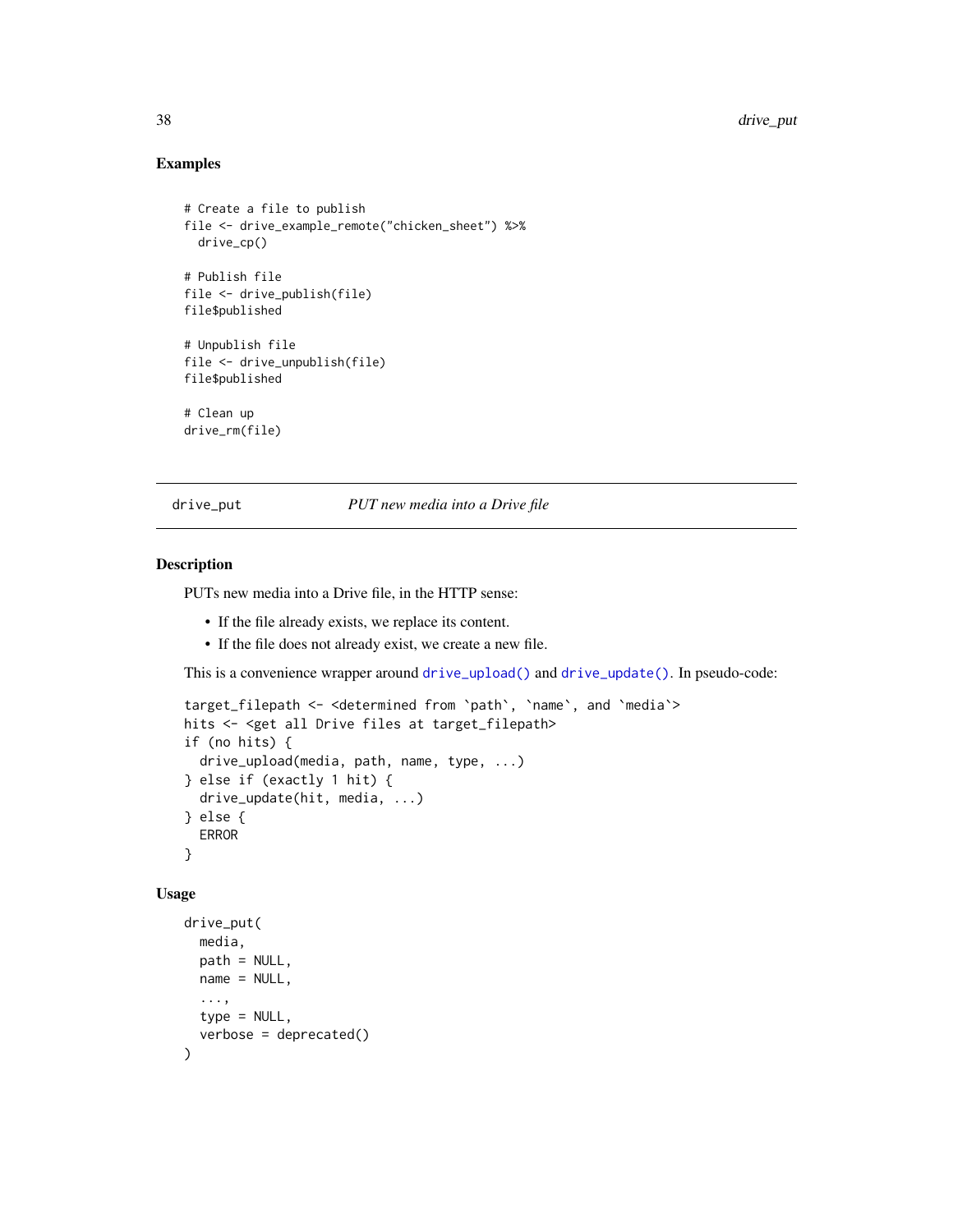#### <span id="page-38-0"></span>drive\_put 39

#### Arguments

| media   | Character, path to the local file to upload.                                                                                                                                                                                                                                                                                                                               |
|---------|----------------------------------------------------------------------------------------------------------------------------------------------------------------------------------------------------------------------------------------------------------------------------------------------------------------------------------------------------------------------------|
| path    | Specifies target destination for the new file on Google Drive. Can be an actual<br>path (character), a file id marked with as_id(), or a dribble.                                                                                                                                                                                                                          |
|         | If path is a shortcut to a folder, it is automatically resolved to its target folder.                                                                                                                                                                                                                                                                                      |
|         | If path is given as a path (as opposed to a dribble or an id), it is best to explic-<br>itly indicate if it's a folder by including a trailing slash, since it cannot always<br>be worked out from the context of the call. By default, the file is created in the<br>current user's "My Drive" root folder.                                                               |
| name    | Character, new file name if not specified as part of path. This will force path<br>to be interpreted as a folder, even if it is character and lacks a trailing slash.<br>Defaults to the file's local name.                                                                                                                                                                |
|         | Named parameters to pass along to the Drive API. Has dynamic dots semantics.<br>You can affect the metadata of the target file by specifying properties of the Files<br>resource via  Read the "Request body" section of the Drive API docs for<br>the associated endpoint to learn about relevant parameters.                                                             |
| type    | Character. If type = NULL, a MIME type is automatically determined from the<br>file extension, if possible. If the source file is of a suitable type, you can re-<br>quest conversion to Google Doc, Sheet or Slides by setting type to document,<br>spreadsheet, or presentation, respectively. All non-NULL values for type<br>are pre-processed with drive_mime_type(). |
| verbose | [Deprecated] This logical argument to individual googledrive functions is dep-<br>recated. To globally suppress googledrive messaging, use options (googledrive_quiet<br>= TRUE) (the default behaviour is to emit informational messages). To suppress<br>messaging in a more limited way, use the helpers local_drive_quiet() or<br>with_drive_quiet().                  |

## Value

An object of class [dribble](#page-5-1), a tibble with one row per file.

```
# create a local file to work with
local_file <- tempfile("drive_put_", fileext = ".txt")
writeLines(c("beginning", "middle"), local_file)
# PUT to a novel filepath --> drive_put() delegates to drive_upload()
file <- drive_put(local_file)
# update the local file
cat("end", file = local_file, sep = "\\n", append = TRUE)# PUT again --> drive_put() delegates to drive_update()
file <- drive_put(local_file)
# create a second file at this filepath
```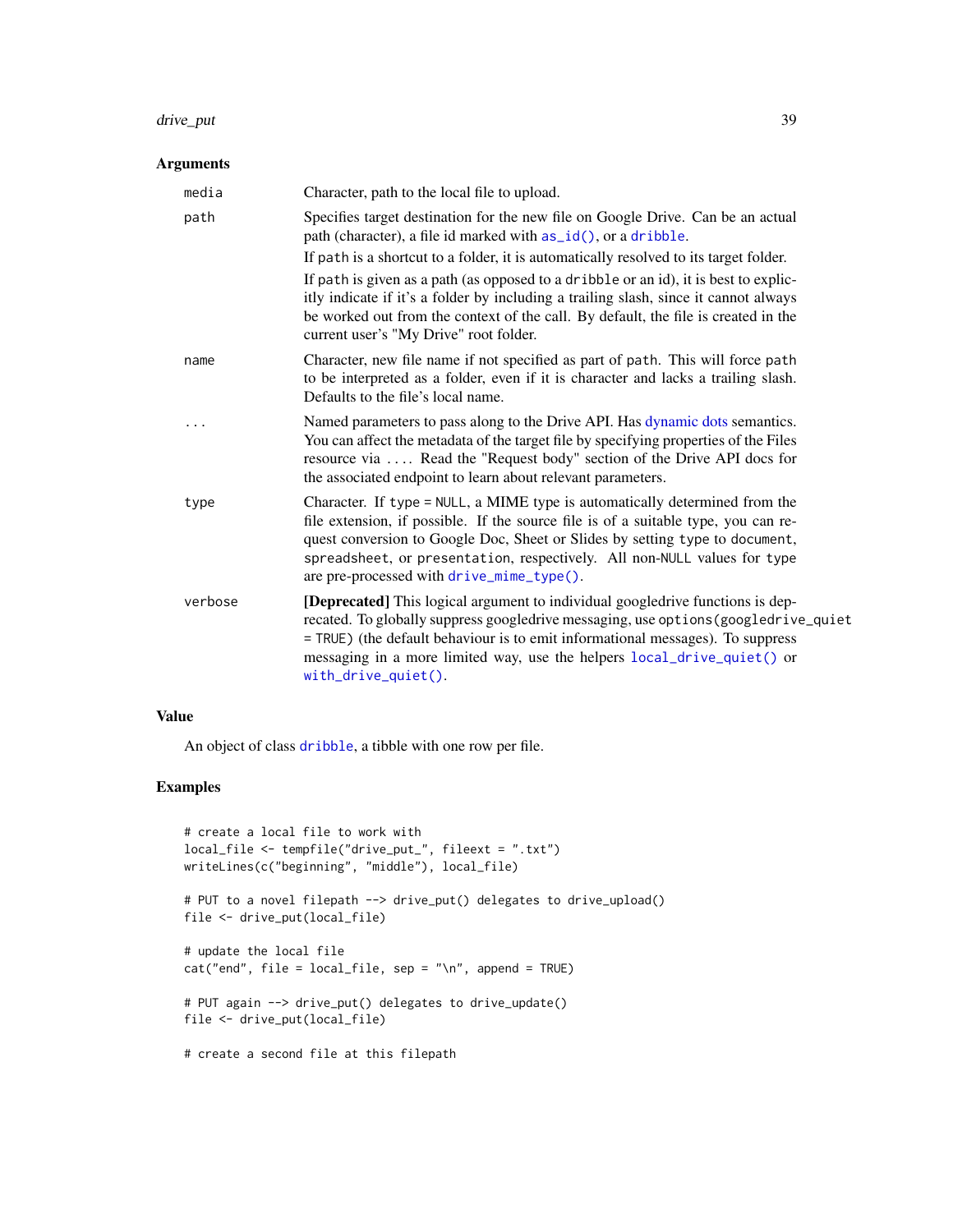```
file2 <- drive_create(basename(local_file))
# PUT again --> ERROR
drive_put(local_file)
# clean-up
drive_find("drive_put_.+[.]txt") %>% drive_rm()
unlink(local_file)
```
drive\_read\_string *Read the content of a Drive file*

#### Description

These functions return the content of a Drive file as either a string or raw bytes. You will likely need to do additional work to parse the content into a useful R object.

[drive\\_download\(\)](#page-17-1) is the more generally useful function, but for certain file types, such as commaseparated values (MIME type text/csv), it can be handy to read data directly from Google Drive and avoid writing to disk.

Just as for [drive\\_download\(\)](#page-17-1), native Google file types, such as Google Sheets or Docs, must be exported as a conventional MIME type. See the help for [drive\\_download\(\)](#page-17-1) for more.

#### Usage

```
drive_read_string(file, type = NULL, encoding = NULL)
```

```
drive_read_raw(file, type = NULL)
```
#### Arguments

| file     | Something that identifies the file of interest on your Google Drive. Can be a<br>name or path, a file id or URL marked with $as_id()$ , or a dribble.                                                                                                                          |
|----------|--------------------------------------------------------------------------------------------------------------------------------------------------------------------------------------------------------------------------------------------------------------------------------|
| type     | Character. Only consulted if file is a native Google file. Specifies the desired<br>type of the exported file. Will be processed via drive $\text{mine}_\text{type}()$ , so either<br>a file extension like "pdf" or a full MIME type like "application/pdf" is<br>acceptable. |
| encoding | Passed along to httr::content(). Describes the encoding of the <i>input</i> file.                                                                                                                                                                                              |

#### Value

- read\_drive\_string(): a UTF-8 encoded string
- read\_drive\_[raw\(\)](#page-0-0): a raw() vector

<span id="page-39-0"></span>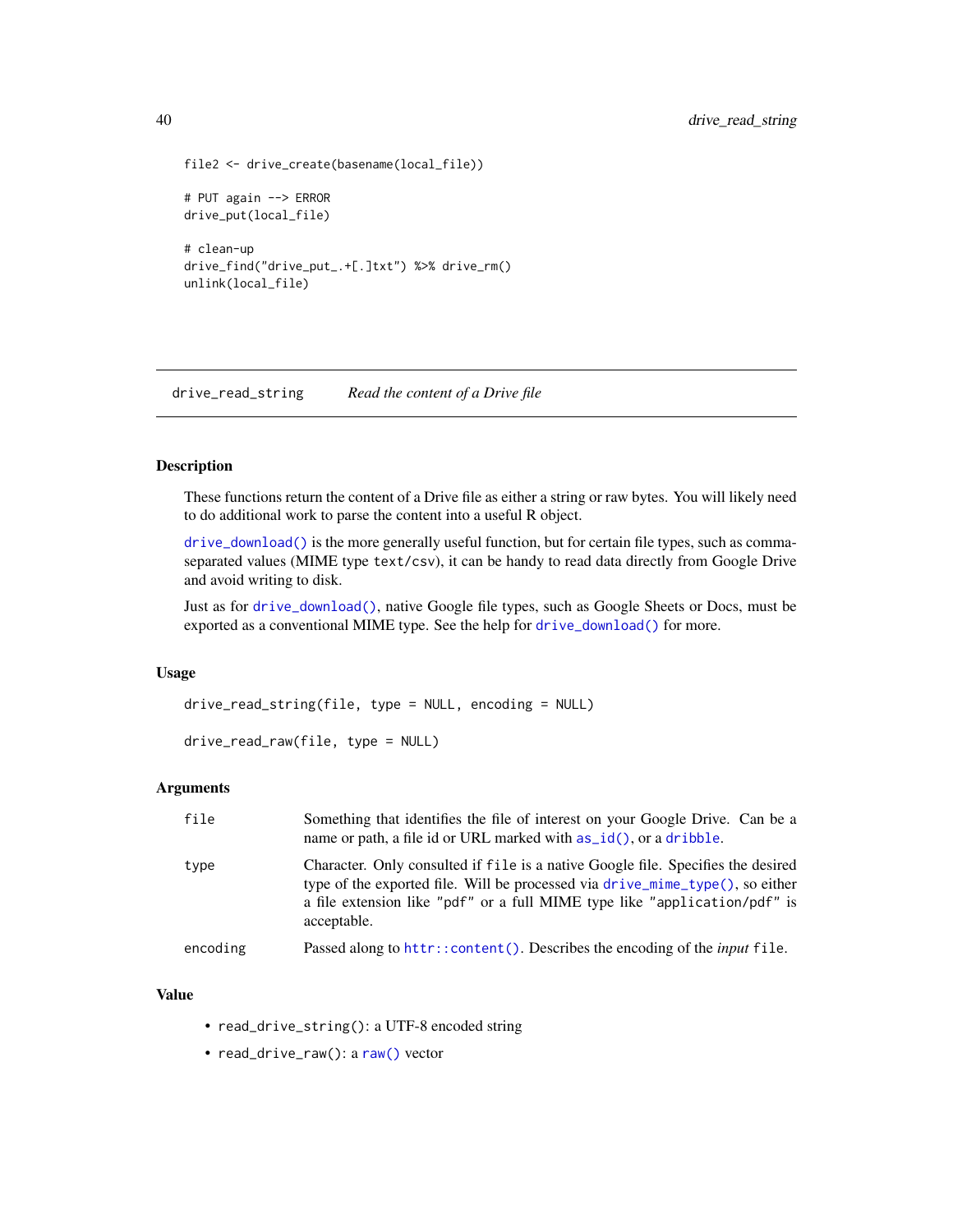## <span id="page-40-0"></span>drive\_rename 41

## Examples

```
# comma-separated values --> data.frame or tibble
(chicken_csv <- drive_example_remote("chicken.csv"))
chicken_csv %>%
  drive_read_string() %>%
 read.csv(text = .)
# Google Doc --> character vector
(chicken_doc <- drive_example_remote("chicken_doc"))
chicken_doc %>%
  # NOTE: we must specify an export MIME type
  drive_read_string(type = "text/plain") %>%
  strsplit(split = "(\r\n|\r|\n)") %>%
  .[[1]]
```
drive\_rename *Rename a Drive file*

## Description

This is a wrapper for [drive\\_mv\(\)](#page-34-1) that only renames a file. If you would like to rename AND move the file, see [drive\\_mv\(\)](#page-34-1).

#### Usage

```
drive_rename(file, name = NULL, overwrite = NA, verbose = deprecated())
```
## Arguments

| file      | Something that identifies the file of interest on your Google Drive. Can be a<br>name or path, a file id or URL marked with as_id(), or a dribble.                                                                                                                                                                                                               |
|-----------|------------------------------------------------------------------------------------------------------------------------------------------------------------------------------------------------------------------------------------------------------------------------------------------------------------------------------------------------------------------|
| name      | Character. Name you would like the file to have.                                                                                                                                                                                                                                                                                                                 |
| overwrite | Logical, indicating whether to check for a pre-existing file at the targetted "filepath".<br>The quotes around "filepath" refer to the fact that Drive does not impose a 1-to-<br>1 relationship between filepaths and files, like a typical file system; read more<br>about that in $drive\_get()$ .                                                            |
|           | • NA (default): Just do the operation, even if it results in multiple files with<br>the same filepath.                                                                                                                                                                                                                                                           |
|           | • TRUE: Check for a pre-existing file at the filepath. If there is zero or one,<br>move a pre-existing file to the trash, then carry on. Note that the new file<br>does not inherit any properties from the old one, such as sharing or publish-<br>ing settings. It will have a new file ID. An error is thrown if two or more<br>pre-existing files are found. |
|           | • FALSE: Error if there is any pre-existing file at the filepath.                                                                                                                                                                                                                                                                                                |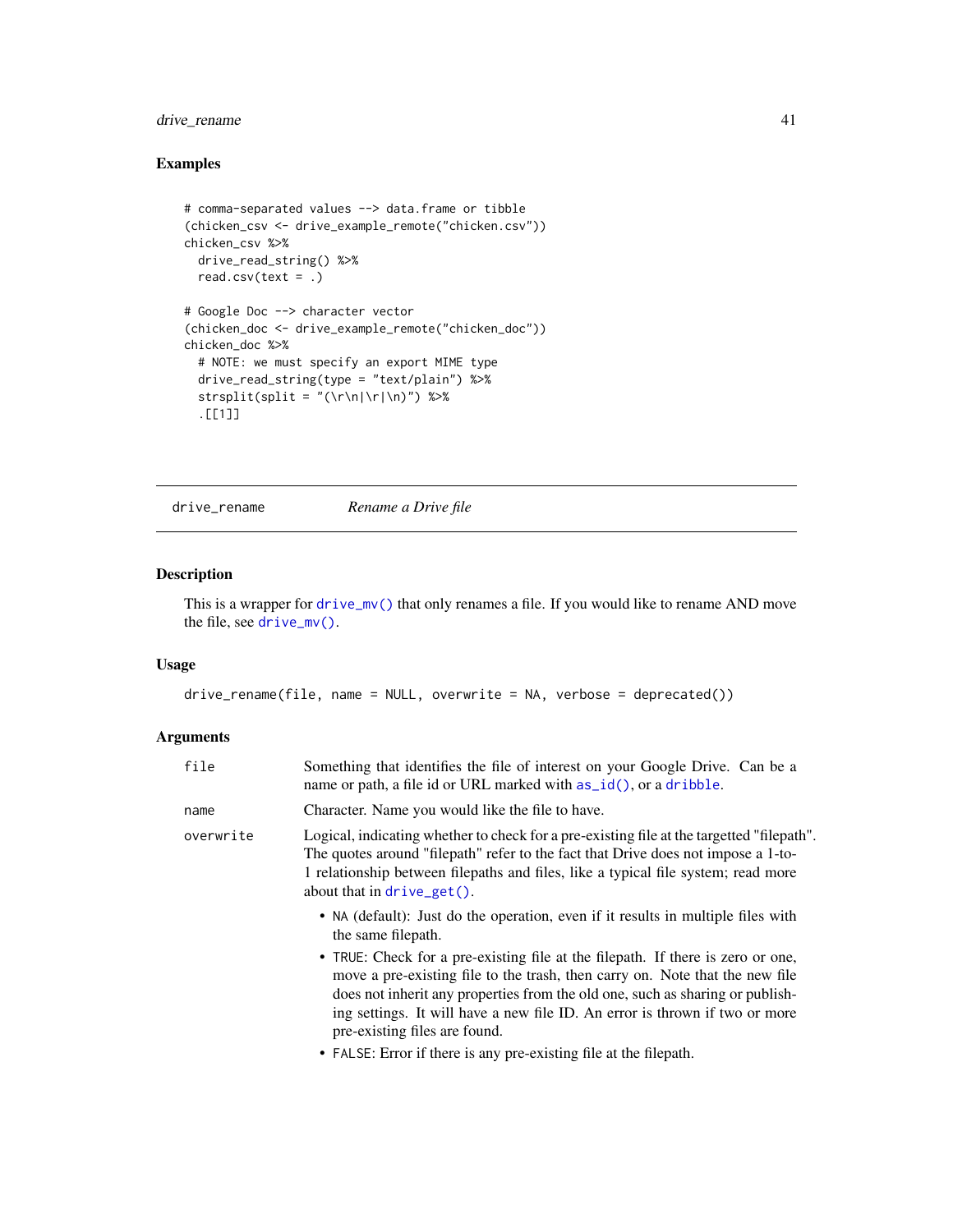<span id="page-41-0"></span>

|         | Note that existence checks, based on filepath, are expensive operations, <i>i.e.</i> they<br>require additional API calls.                                                                                                                                                                                                                                       |
|---------|------------------------------------------------------------------------------------------------------------------------------------------------------------------------------------------------------------------------------------------------------------------------------------------------------------------------------------------------------------------|
| verbose | [Deprecated] This logical argument to individual googledrive functions is dep-<br>recated. To globally suppress googledrive messaging, use options (googledrive_quiet<br>$=$ TRUE) (the default behaviour is to emit informational messages). To suppress<br>messaging in a more limited way, use the helpers local_drive_quiet() or<br>$with\_drive\_quiet()$ . |

## Value

An object of class [dribble](#page-5-1), a tibble with one row per file.

#### Examples

```
# Create a file to rename
file <- drive_create("file-to-rename")
# Rename it
file <- drive_rename(file, name = "renamed-file")
# `overwrite = FALSE` errors if something already exists at target filepath
# THIS WILL ERROR!
drive_create("name-squatter")
drive_rename(file, name = "name-squatter", overwrite = FALSE)
# `overwrite = TRUE` moves the existing item to trash, then proceeds
file <- drive_rename(file, name = "name-squatter", overwrite = TRUE)
# Clean up
drive_rm(file)
```
<span id="page-41-1"></span>drive\_reveal *Add a new column of Drive file information*

## Description

drive\_reveal() adds extra information about your Drive files that is not readily available in the default [dribble](#page-5-1) produced by googledrive. Why is this info not always included in the default dribble?

- You don't always care about it. There is a lot of esoteric information in the drive\_resource that has little value for most users.
- It might be "expensive" to get this information and put it into a usable form. For example, revealing a file's "path", "permissions", or "published" status all require additional API calls.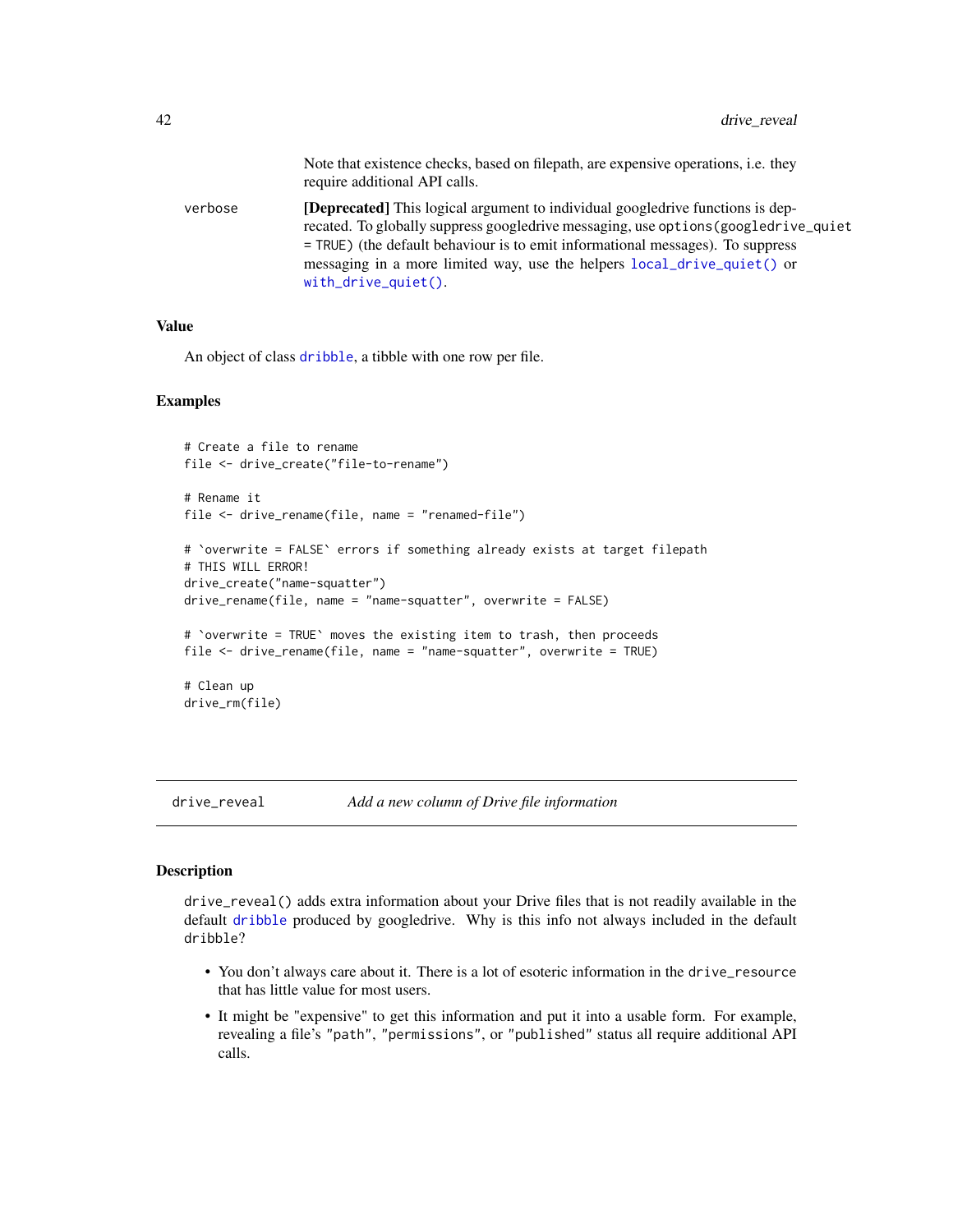## <span id="page-42-0"></span>drive\_reveal 43

drive\_reveal() can also hoist any property out of the drive\_resource list-column, when the property's name is passed as the what argument. The resulting new column is simplified if it is easy to do so, e.g., if the individual elements are all string or logical. If what extracts a date-time, we return [POSIXct](#page-0-0). Otherwise, you'll get a list-column. If this makes you sad, consider using tidyr::hoist() instead. It is more powerful due to a richer "plucking specification" and its ptype and transform arguments. Another useful function is tidyr::unnest\_wider().

#### Usage

```
drive_reveal(file, what = c("path", "permissions", "published", "parent"))
```
#### Arguments

| file | Something that identifies the file(s) of interest on your Google Drive. Can be a<br>character vector of names/paths, a character vector of file ids or URLs marked<br>with $as_id()$ , or a dribble.   |
|------|--------------------------------------------------------------------------------------------------------------------------------------------------------------------------------------------------------|
| what | Character, describing the type of info you want to add. These values get special<br>handling (more details below):                                                                                     |
|      | $\bullet$ path                                                                                                                                                                                         |
|      | • permissions                                                                                                                                                                                          |
|      | • published                                                                                                                                                                                            |
|      | • parent                                                                                                                                                                                               |
|      | You can also request any property in the drive_resource column by name.<br>The request can be in camelCase or snake_case, but the new column name<br>will always be snake_case. Some examples of what: |
|      | • mime_type (or mimeType)                                                                                                                                                                              |
|      | • trashed                                                                                                                                                                                              |
|      | • starred                                                                                                                                                                                              |
|      | • description                                                                                                                                                                                          |
|      | • version                                                                                                                                                                                              |
|      | • web_view_link (or webViewLink)                                                                                                                                                                       |
|      | • modified_time (or modifiedTime)                                                                                                                                                                      |
|      | • created_time (or createdTime)                                                                                                                                                                        |
|      | • owned_by_me (or ownedByMe)                                                                                                                                                                           |
|      | • size                                                                                                                                                                                                 |

• quota\_bytes\_used (or quotaBytesUsed)

#### Value

An object of class [dribble](#page-5-1), a tibble with one row per file. The additional info requested via what appears in one (or more) extra columns.

#### File path

When what = "path" the [dribble](#page-5-1) gains a character column holding each file's path. This can be *very slow*, so use with caution.

The example path  $\sim$ /a/b/ illustrates two conventions used in googledrive: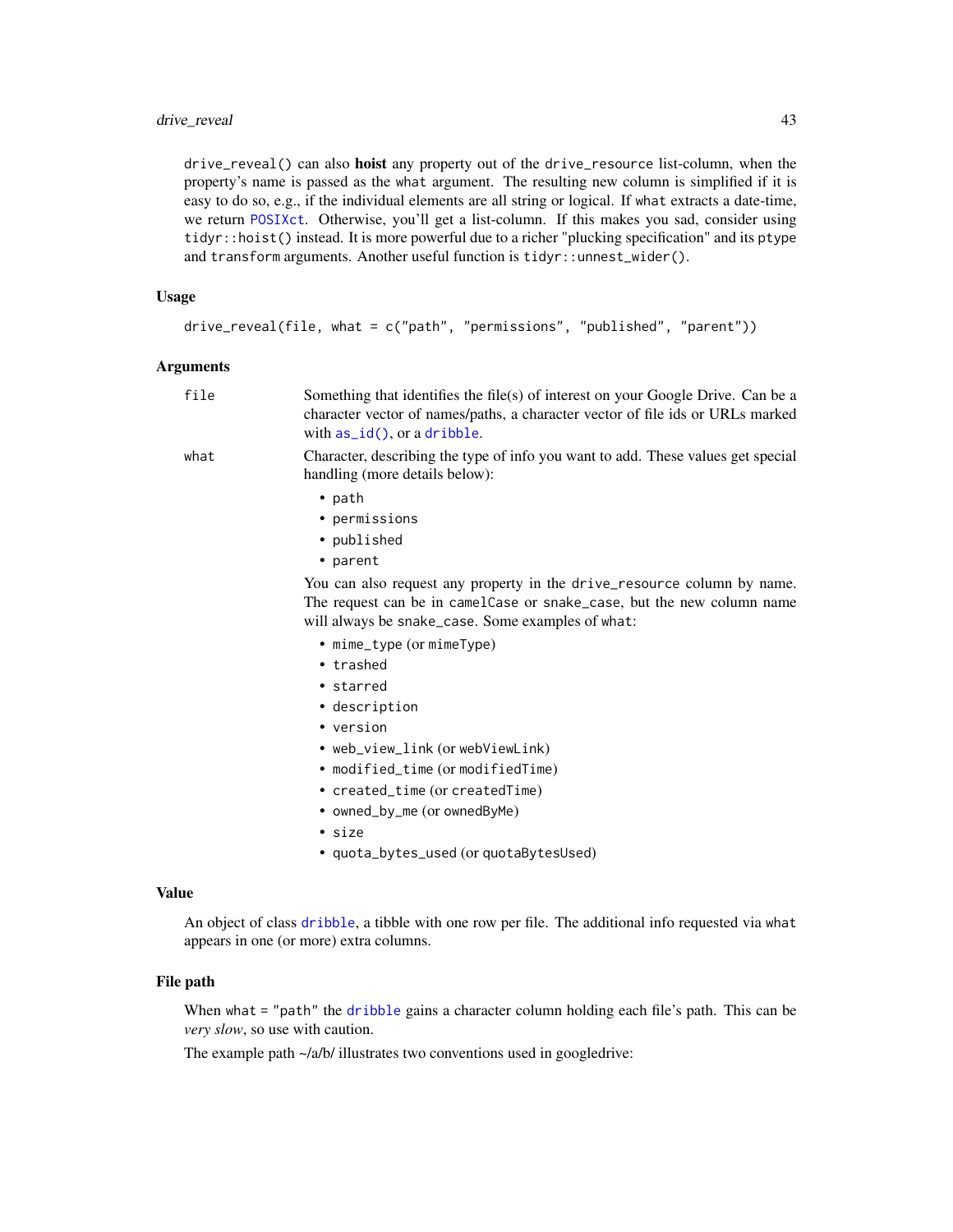- The leading  $\sim$ / means that the folder a is located in the current user's "My Drive" root folder.
- The trailing / means that b, located in a, is *a folder or a folder shortcut*.

## Permissions

When what = "permissions" the [dribble](#page-5-1) gains a logical column shared that indicates whether a file is shared and a new list-column permissions\_resource containing lists of [Permissions re](https://developers.google.com/drive/api/v3/reference/permissions)[sources.](https://developers.google.com/drive/api/v3/reference/permissions)

#### Publishing

When what = "published" the [dribble](#page-5-1) gains a logical column published that indicates whether a file is published and a new list-column revision\_resource containing lists of [Revisions resources.](https://developers.google.com/drive/api/v3/reference/revisions)

## Parent

When what = "parent" the [dribble](#page-5-1) gains a character column id\_parent that is the file id of this item's parent folder. This information is available in the drive\_resource, but can't just be hoisted out:

- Google Drive used to allow files to have multiple parents, but this is no longer supported and googledrive now assumes this is impossible. However, we have seen (very old) files that still have  $>1$  parent folder. If we see this we message about it and drop all but the first parent.
- The parents property in drive\_resource has an "extra" layer of nesting and needs to be flattened.

If you really want the raw parents property, call drive\_reveal(what = "parents").

#### See Also

To learn more about the properties present in the metadata of a Drive file (which is what's in the drive\_resource list-column of a [dribble](#page-5-1)), see the API docs:

• <https://developers.google.com/drive/api/v3/reference/files#resource-representations>

```
# Get a few of your files
files \le drive_find(n_max = 10, trashed = NA)
# the "special" cases that require additional API calls and can be slow
drive_reveal(files, "path")
drive_reveal(files, "permissions")
drive_reveal(files, "published")
# a "special" case of digging info out of `drive_resource`, then processing
# a bit
drive_reveal(files, "parent")
# the "simple" cases of digging info out of `drive_resource`
```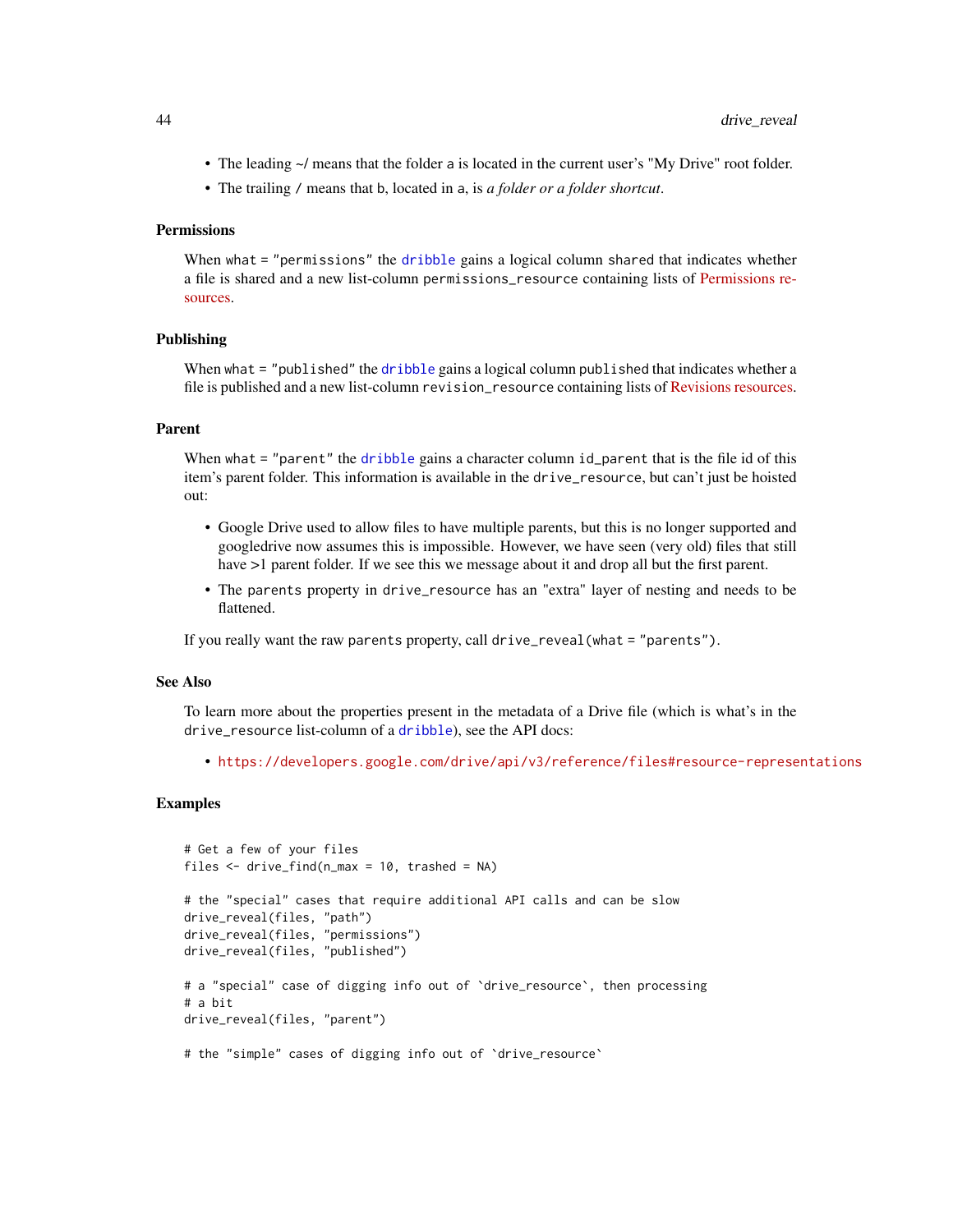<span id="page-44-0"></span>drive\_rm and the contract of the contract of the contract of the contract of the contract of the contract of the contract of the contract of the contract of the contract of the contract of the contract of the contract of t

```
drive_reveal(files, "trashed")
drive_reveal(files, "mime_type")
drive_reveal(files, "starred")
drive_reveal(files, "description")
drive_reveal(files, "version")
drive_reveal(files, "web_view_link")
drive_reveal(files, "modified_time")
drive_reveal(files, "created_time")
drive_reveal(files, "owned_by_me")
drive_reveal(files, "size")
drive_reveal(files, "quota_bytes_used")
# 'root' is a special file id that represents your My Drive root folder
drive\_get(id = "root") %>%
  drive_reveal("path")
```
drive\_rm *Delete files from Drive*

## Description

Caution: this will permanently delete your files! For a safer, reversible option, see [drive\\_trash\(\)](#page-48-1).

#### Usage

drive\_rm(..., verbose = deprecated())

#### Arguments

| .       | One or more Drive files, specified in any valid way, i.e. as a dribble, by name<br>or path, or by file id or URL marked with $as_id()$ . Or any combination thereof.<br>Elements are processed with as_dribble() and row-bound prior to deletion.                                                                                                                  |
|---------|--------------------------------------------------------------------------------------------------------------------------------------------------------------------------------------------------------------------------------------------------------------------------------------------------------------------------------------------------------------------|
| verbose | <b>[Deprecated]</b> This logical argument to individual googledrive functions is dep-<br>recated. To globally suppress googledrive messaging, use options (googledrive_quiet<br>= TRUE) (the default behaviour is to emit informational messages). To suppress<br>messaging in a more limited way, use the helpers local_drive_quiet() or<br>$with$ drive_quiet(). |

#### Value

Logical vector, indicating whether the delete succeeded.

## See Also

Wraps the files.delete endpoint:

• <https://developers.google.com/drive/api/v3/reference/files/delete>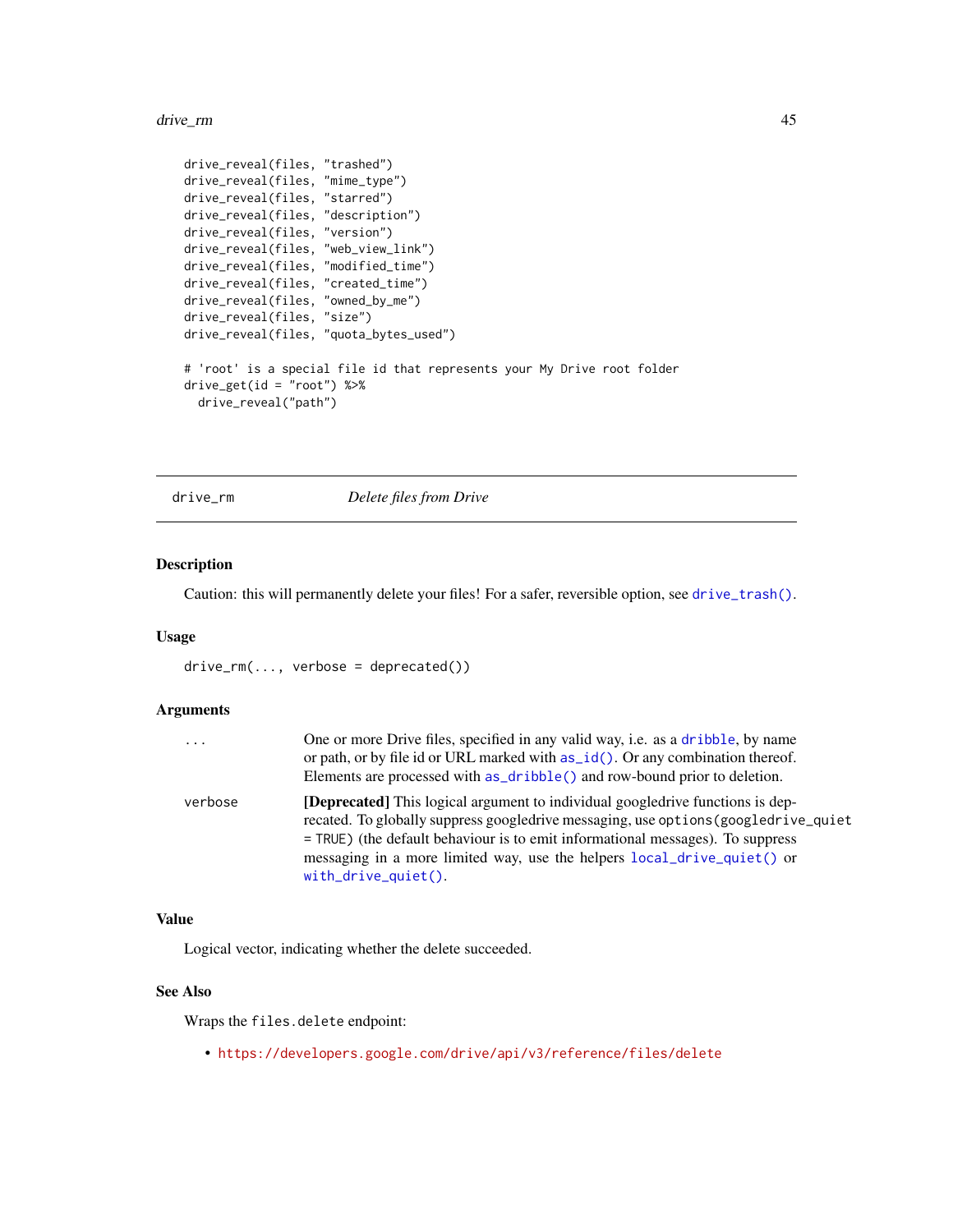#### Examples

```
# Target one of the official example files to copy (then remove)
(src_file <- drive_example_remote("chicken.txt"))
# Create a copy, then remove it by name
src_file %>%
  drive_cpp(name = "chicken-rm.txt")drive_rm("chicken-rm.txt")
# Create several more copies
x1 <- src_file %>%
  drive_cp(name = "chicken-abc.txt")
drive_cp(src_file, name = "chicken-def.txt")
x2 \le src_file %>%
  drive_cp(name = "chicken-ghi.txt")
# Remove the copies all at once, specified in different ways
drive_rm(x1, "chicken-def.txt", as_id(x2))
```
drive\_share *Share Drive files*

#### **Description**

Grant individuals or other groups access to files, including permission to read, comment, or edit. The returned [dribble](#page-5-1) will have extra columns, shared and permissions\_resource. Read more in [drive\\_reveal\(\)](#page-41-1).

drive\_share\_anyone() is a convenience wrapper for a common special case: "make this file readable by 'anyone with a link'".

## Usage

```
drive_share(
 file,
 role = c("reader", "commenter", "writer", "fileOrganizer", "owner", "organizer"),
  type = c("user", "group", "domain", "anyone"),
  ...,
  verbose = deprecated()
\lambda
```
drive\_share\_anyone(file, verbose = deprecated())

#### Arguments

file Something that identifies the file(s) of interest on your Google Drive. Can be a character vector of names/paths, a character vector of file ids or URLs marked with [as\\_id\(\)](#page-3-1), or a [dribble](#page-5-1).

<span id="page-45-0"></span>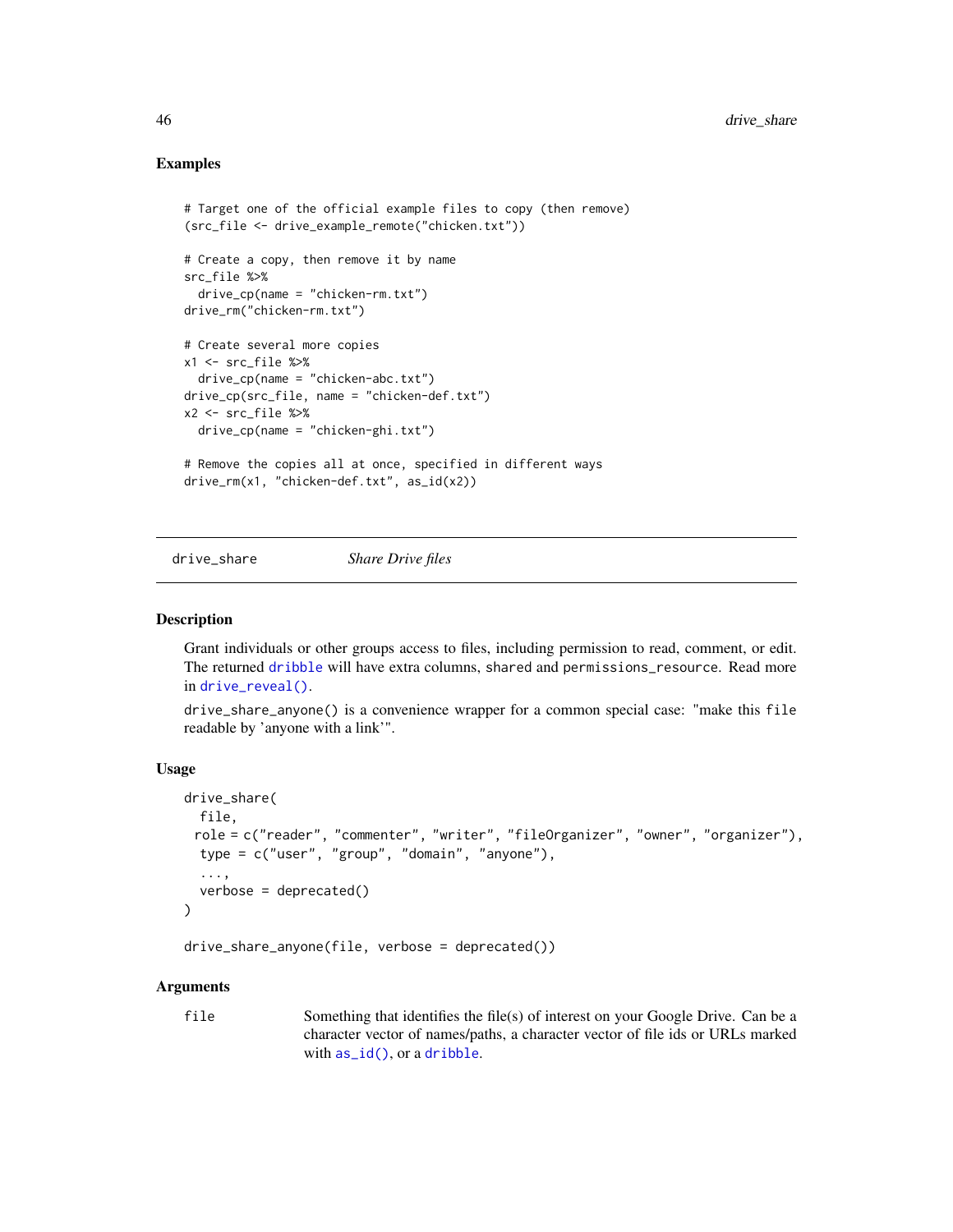## <span id="page-46-0"></span>drive\_share 47

| Character. The role to grant. Must be one of:                                                                                                                                                                                                                                                                                                                  |
|----------------------------------------------------------------------------------------------------------------------------------------------------------------------------------------------------------------------------------------------------------------------------------------------------------------------------------------------------------------|
| • owner (not allowed in shared drives)                                                                                                                                                                                                                                                                                                                         |
| • organizer (applies to shared drives)                                                                                                                                                                                                                                                                                                                         |
| • fileOrganizer (applies to shared drives)                                                                                                                                                                                                                                                                                                                     |
| • writer                                                                                                                                                                                                                                                                                                                                                       |
| • commenter                                                                                                                                                                                                                                                                                                                                                    |
| • reader                                                                                                                                                                                                                                                                                                                                                       |
| Character. Describes the grantee. Must be one of:                                                                                                                                                                                                                                                                                                              |
| • user                                                                                                                                                                                                                                                                                                                                                         |
| • group                                                                                                                                                                                                                                                                                                                                                        |
| $\bullet$ domain                                                                                                                                                                                                                                                                                                                                               |
| • anyone                                                                                                                                                                                                                                                                                                                                                       |
| Name-value pairs to add to the API request. This is where you provide addi-<br>tional information, such as the emailAddress (when grantee type is "group"<br>or "user") or the domain (when grantee type is "domain"). Read the API docs<br>linked below for more details.                                                                                     |
| [Deprecated] This logical argument to individual googledrive functions is dep-<br>recated. To globally suppress googledrive messaging, use options (googledrive_quiet<br>= TRUE) (the default behaviour is to emit informational messages). To suppress<br>messaging in a more limited way, use the helpers local_drive_quiet() or<br>$with\_drive\_quiet()$ . |
|                                                                                                                                                                                                                                                                                                                                                                |

## Value

An object of class [dribble](#page-5-1), a tibble with one row per file. There will be extra columns, shared and permissions\_resource.

## See Also

Wraps the permissions.create endpoint:

• <https://developers.google.com/drive/api/v3/reference/permissions/create>

Drive roles and permissions are described here:

• <https://developers.google.com/drive/api/v3/ref-roles>

```
# Create a file to share
file <- drive_example_remote("chicken_doc") %>%
  drive_cp(name = "chicken-share.txt")
# Let a specific person comment
file <- file %>%
 drive_share(
   role = "commenter",
```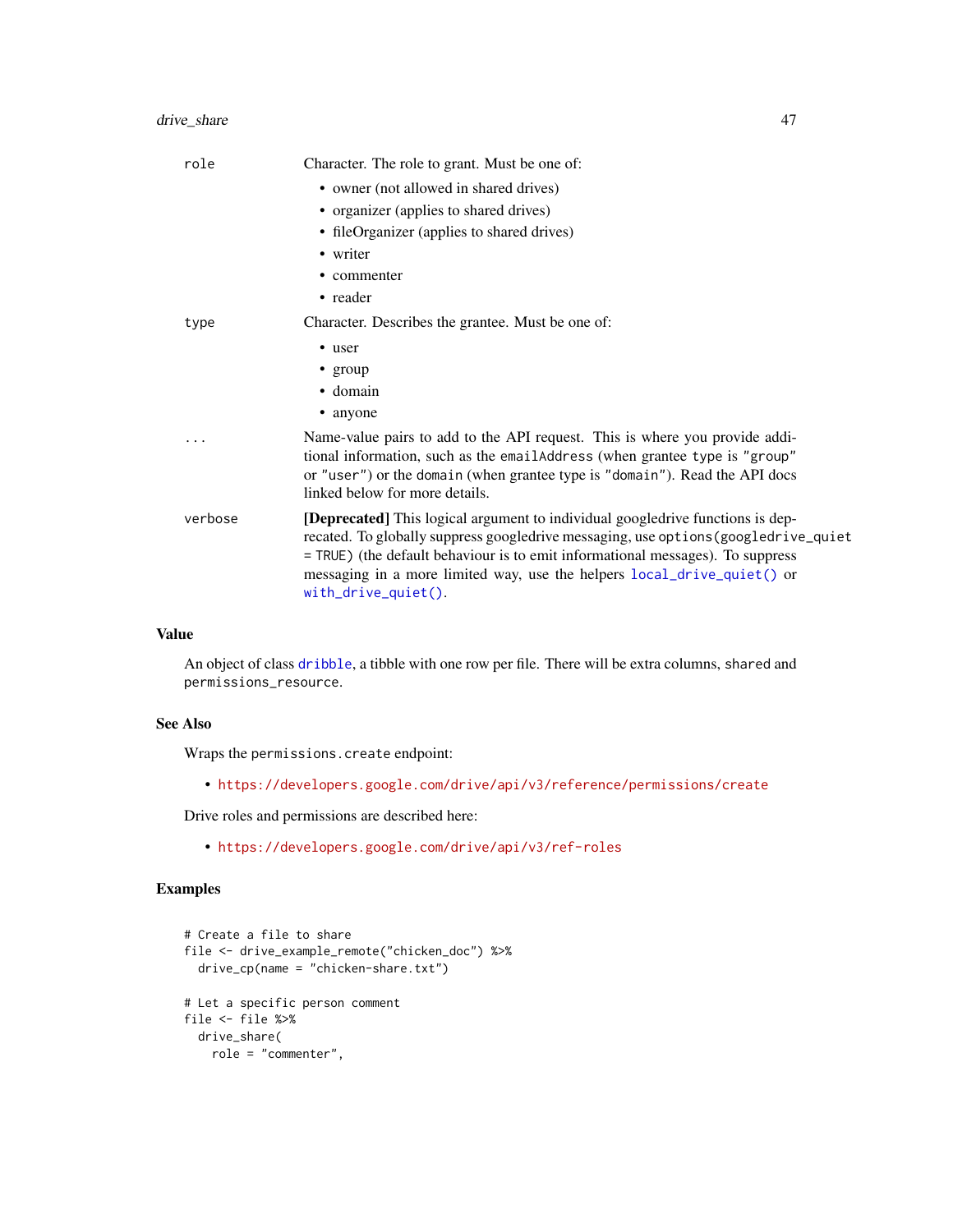```
type = "user",
    emailAddress = "susan@example.com"
 )
# Let a different specific person edit and customize the email notification
file <- file %>%
 drive_share(
   role = "writer",
   type = "user",
   emailAddress = "carol@example.com",
   emailMessage = "Would appreciate your feedback on this!"
 \lambda# Let anyone read the file
file <- file %>%
 drive_share(role = "reader", type = "anyone")
# Single-purpose wrapper function for this
drive_share_anyone(file)
# Clean up
drive_rm(file)
```
<span id="page-47-1"></span>drive\_token *Produce configured token*

## Description

For internal use or for those programming around the Drive API. Returns a token pre-processed with [httr::config\(\)](#page-0-0). Most users do not need to handle tokens "by hand" or, even if they need some control, [drive\\_auth\(\)](#page-7-1) is what they need. If there is no current token, [drive\\_auth\(\)](#page-7-1) is called to either load from cache or initiate OAuth2.0 flow. If auth has been deactivated via [drive\\_deauth\(\)](#page-16-1), drive\_token() returns NULL.

#### Usage

```
drive_token()
```
#### Value

A request object (an S3 class provided by [httr\)](#page-0-0).

#### See Also

Other low-level API functions: [drive\\_has\\_token\(](#page-29-2)), [request\\_generate\(](#page-56-1)), [request\\_make\(](#page-57-1))

<span id="page-47-0"></span>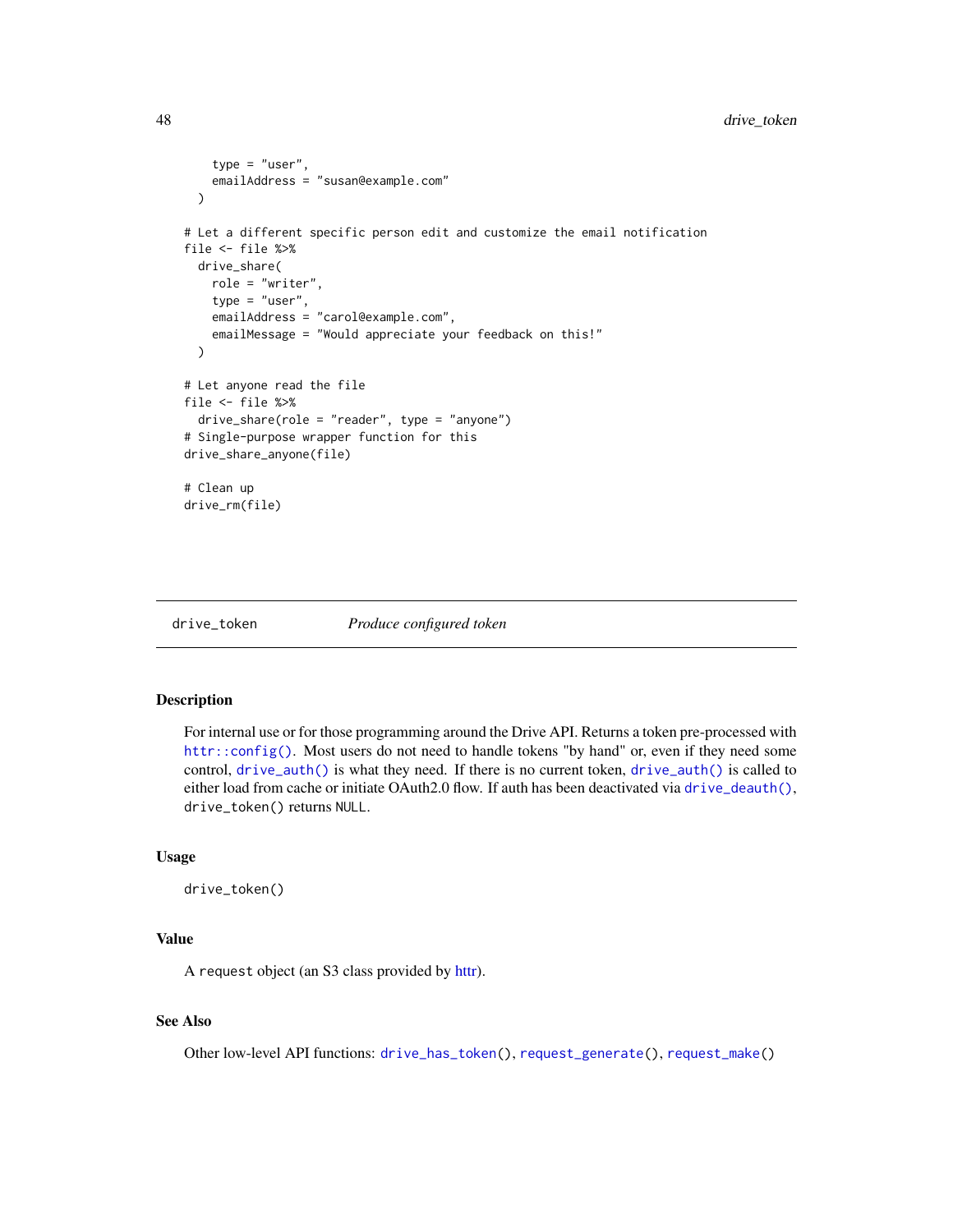## <span id="page-48-0"></span>drive\_trash 49

## Examples

```
req <- request_generate(
  "drive.files.get",
 list(fileId = "abc"),
  token = drive_token()
\lambdareq
```
<span id="page-48-1"></span>drive\_trash *Move Drive files to or from trash*

## Description

Move Drive files to or from trash

## Usage

```
drive_trash(file, verbose = deprecated())
```
drive\_untrash(file, verbose = deprecated())

## Arguments

| file    | Something that identifies the file(s) of interest on your Google Drive. Can be a<br>character vector of names/paths, a character vector of file ids or URLs marked<br>with $as_id()$ , or a dribble.                                                                                                                                                      |
|---------|-----------------------------------------------------------------------------------------------------------------------------------------------------------------------------------------------------------------------------------------------------------------------------------------------------------------------------------------------------------|
| verbose | [Deprecated] This logical argument to individual googledrive functions is dep-<br>recated. To globally suppress googledrive messaging, use options (googledrive_quiet<br>= TRUE) (the default behaviour is to emit informational messages). To suppress<br>messaging in a more limited way, use the helpers local_drive_quiet() or<br>with_drive_quiet(). |

## Value

An object of class [dribble](#page-5-1), a tibble with one row per file.

```
# Create a file and put it in the trash.
file <- drive_example_remote("chicken.txt") %>%
  drive_cp("chicken-trash.txt")
drive_trash("chicken-trash.txt")
# Confirm it's in the trash
drive_find(trashed = TRUE)
```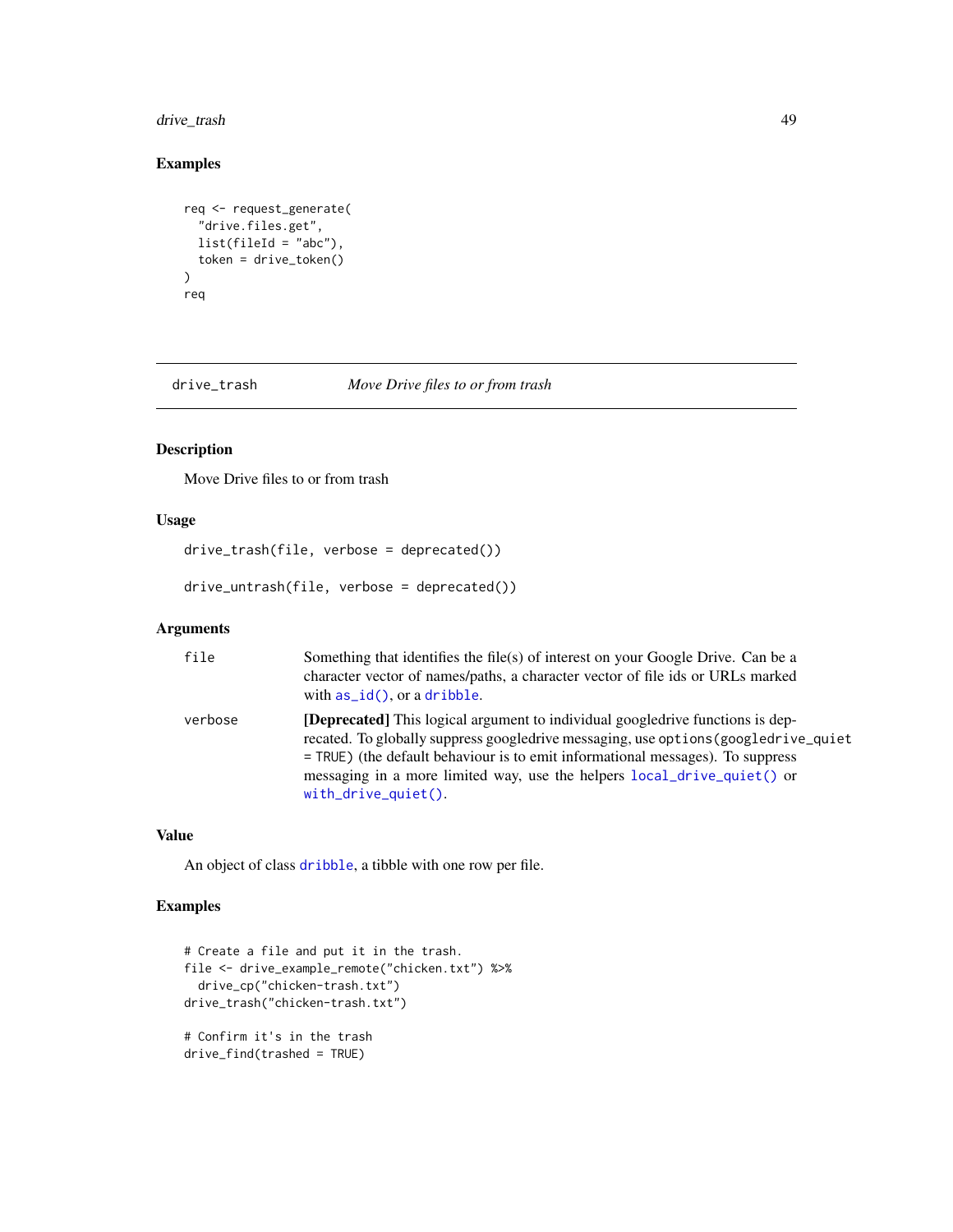```
# Remove it from the trash and confirm
drive_untrash("chicken-trash.txt")
drive_find(trashed = TRUE)
# Clean up
```

```
drive_rm("chicken-trash.txt")
```
<span id="page-49-1"></span>drive\_update *Update an existing Drive file*

#### Description

Update an existing Drive file id with new content ("media" in Drive API-speak), new metadata, or both. To create a new file or update existing, depending on whether the Drive file already exists, see [drive\\_put\(\)](#page-37-1).

#### Usage

```
drive_update(file, media = NULL, ..., verbose = deprecated())
```
#### Arguments

| file    | Something that identifies the file of interest on your Google Drive. Can be a<br>name or path, a file id or URL marked with $as_id(),$ or a dribble.                                                                                                                                                                                                                  |
|---------|-----------------------------------------------------------------------------------------------------------------------------------------------------------------------------------------------------------------------------------------------------------------------------------------------------------------------------------------------------------------------|
| media   | Character, path to the local file to upload.                                                                                                                                                                                                                                                                                                                          |
| $\cdot$ | Named parameters to pass along to the Drive API. Has dynamic dots semantics.<br>You can affect the metadata of the target file by specifying properties of the Files<br>resource via  Read the "Request body" section of the Drive API docs for<br>the associated endpoint to learn about relevant parameters.                                                        |
| verbose | <b>[Deprecated]</b> This logical argument to individual googledrive functions is dep-<br>recated. To globally suppress googledrive messaging, use options (googledrive_quiet<br>= TRUE) (the default behaviour is to emit informational messages). To suppress<br>messaging in a more limited way, use the helpers local_drive_quiet() or<br>$with\_drive\_quiet()$ . |

#### Value

An object of class [dribble](#page-5-1), a tibble with one row per file.

#### See Also

Wraps the files.update endpoint:

• <https://developers.google.com/drive/api/v3/reference/files/update>

This function supports media upload:

• <https://developers.google.com/drive/api/v3/manage-uploads>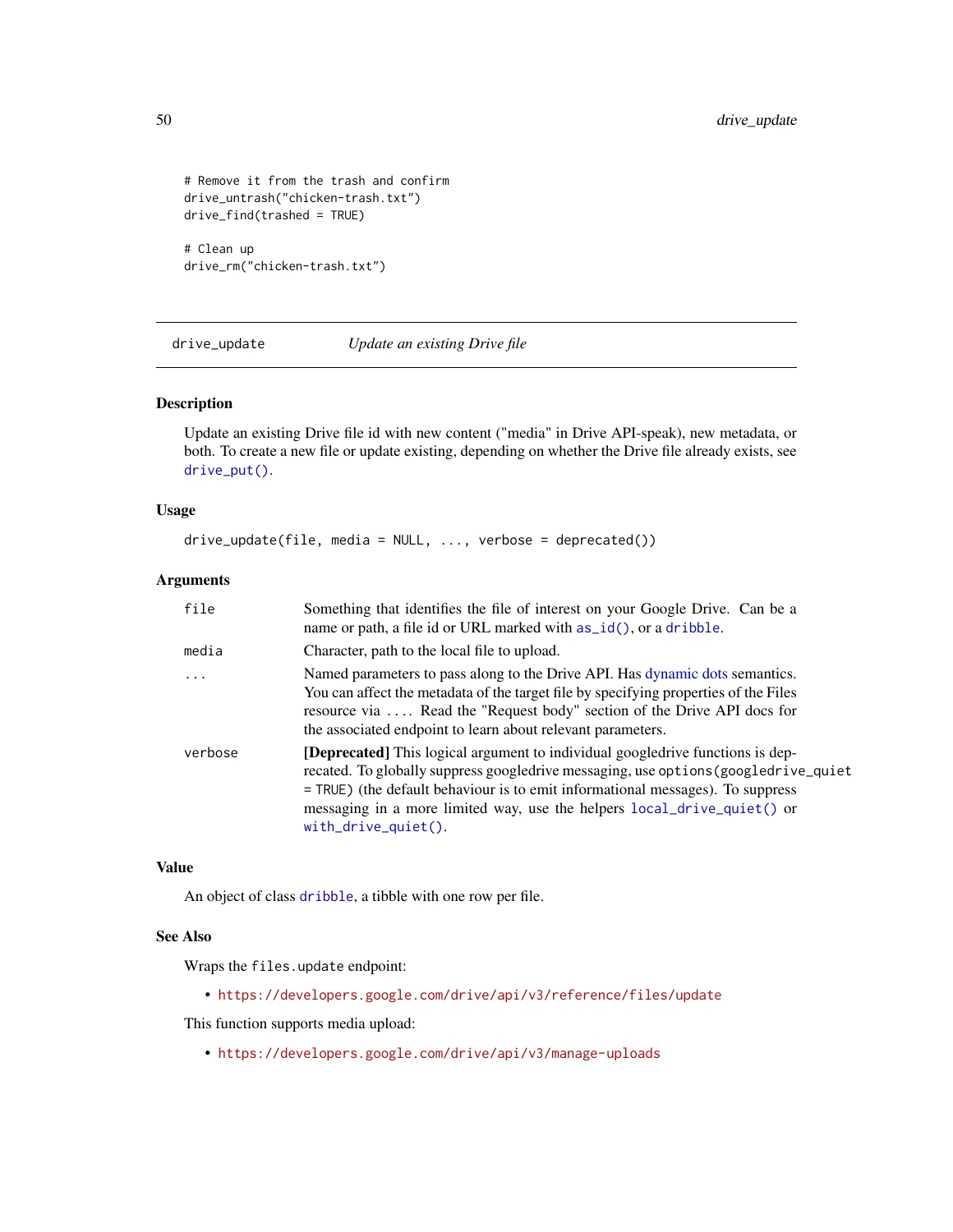## <span id="page-50-0"></span>drive\_upload 51

## Examples

```
# Create a new file, so we can update it
x <- drive_example_remote("chicken.csv") %>%
  drive_cp()
# Update the file with new media
x \le - x \frac{9}{20}drive_update(drive_example_local("chicken.txt"))
# Update the file with new metadata.
# Notice here `name` is not an argument of `drive_update()`, we are passing
# this to the API via the `...``
x \le - x \frac{9}{20}drive_update(name = "CHICKENS!")
# Update the file with new media AND new metadata
x \le -x \frac{9}{20}drive_update(
    drive_example_local("chicken.txt"),
    name = "chicken-poem-again.txt"
  )
# Clean up
drive_rm(x)
```
<span id="page-50-1"></span>

drive\_upload *Upload into a new Drive file*

## Description

Uploads a local file into a new Drive file. To update the content or metadata of an existing Drive file, use [drive\\_update\(\)](#page-49-1). To upload or update, depending on whether the Drive file already exists, see [drive\\_put\(\)](#page-37-1).

## Usage

```
drive_upload(
  media,
 path = NULL,
  name = NULL,type = NULL,
  ...,
 overwrite = NA,
  verbose = deprecated()
)
```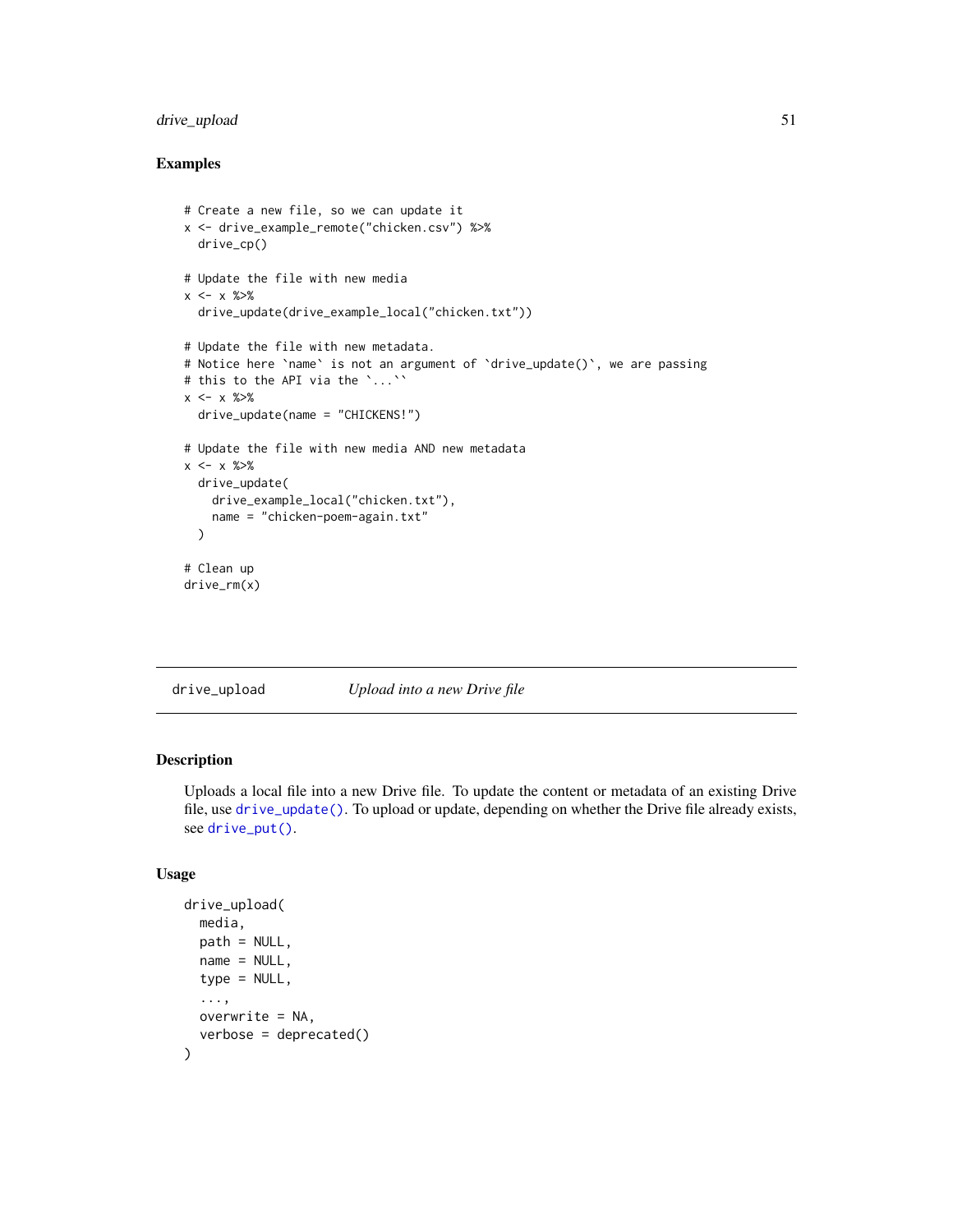## <span id="page-51-0"></span>Arguments

| media     | Character, path to the local file to upload.                                                                                                                                                                                                                                                                                                                               |
|-----------|----------------------------------------------------------------------------------------------------------------------------------------------------------------------------------------------------------------------------------------------------------------------------------------------------------------------------------------------------------------------------|
| path      | Specifies target destination for the new file on Google Drive. Can be an actual<br>path (character), a file id marked with as_id(), or a dribble.                                                                                                                                                                                                                          |
|           | If path is a shortcut to a folder, it is automatically resolved to its target folder.                                                                                                                                                                                                                                                                                      |
|           | If path is given as a path (as opposed to a dribble or an id), it is best to explic-<br>itly indicate if it's a folder by including a trailing slash, since it cannot always<br>be worked out from the context of the call. By default, the file is created in the<br>current user's "My Drive" root folder.                                                               |
| name      | Character, new file name if not specified as part of path. This will force path<br>to be interpreted as a folder, even if it is character and lacks a trailing slash.<br>Defaults to the file's local name.                                                                                                                                                                |
| type      | Character. If type = NULL, a MIME type is automatically determined from the<br>file extension, if possible. If the source file is of a suitable type, you can re-<br>quest conversion to Google Doc, Sheet or Slides by setting type to document,<br>spreadsheet, or presentation, respectively. All non-NULL values for type<br>are pre-processed with drive_mime_type(). |
| $\cdots$  | Named parameters to pass along to the Drive API. Has dynamic dots semantics.<br>You can affect the metadata of the target file by specifying properties of the Files<br>resource via  Read the "Request body" section of the Drive API docs for<br>the associated endpoint to learn about relevant parameters.                                                             |
| overwrite | Logical, indicating whether to check for a pre-existing file at the targetted "filepath".<br>The quotes around "filepath" refer to the fact that Drive does not impose a 1-to-<br>1 relationship between filepaths and files, like a typical file system; read more<br>about that in drive_get().                                                                          |
|           | • NA (default): Just do the operation, even if it results in multiple files with<br>the same filepath.                                                                                                                                                                                                                                                                     |
|           | • TRUE: Check for a pre-existing file at the filepath. If there is zero or one,<br>move a pre-existing file to the trash, then carry on. Note that the new file<br>does not inherit any properties from the old one, such as sharing or publish-<br>ing settings. It will have a new file ID. An error is thrown if two or more<br>pre-existing files are found.           |
|           | • FALSE: Error if there is any pre-existing file at the filepath.                                                                                                                                                                                                                                                                                                          |
|           | Note that existence checks, based on filepath, are expensive operations, i.e. they<br>require additional API calls.                                                                                                                                                                                                                                                        |
| verbose   | [Deprecated] This logical argument to individual googledrive functions is dep-<br>recated. To globally suppress googledrive messaging, use options (googledrive_quiet<br>= TRUE) (the default behaviour is to emit informational messages). To suppress<br>messaging in a more limited way, use the helpers local_drive_quiet() or<br>$with\_drive\_quiet()$ .             |

## Value

An object of class [dribble](#page-5-1), a tibble with one row per file.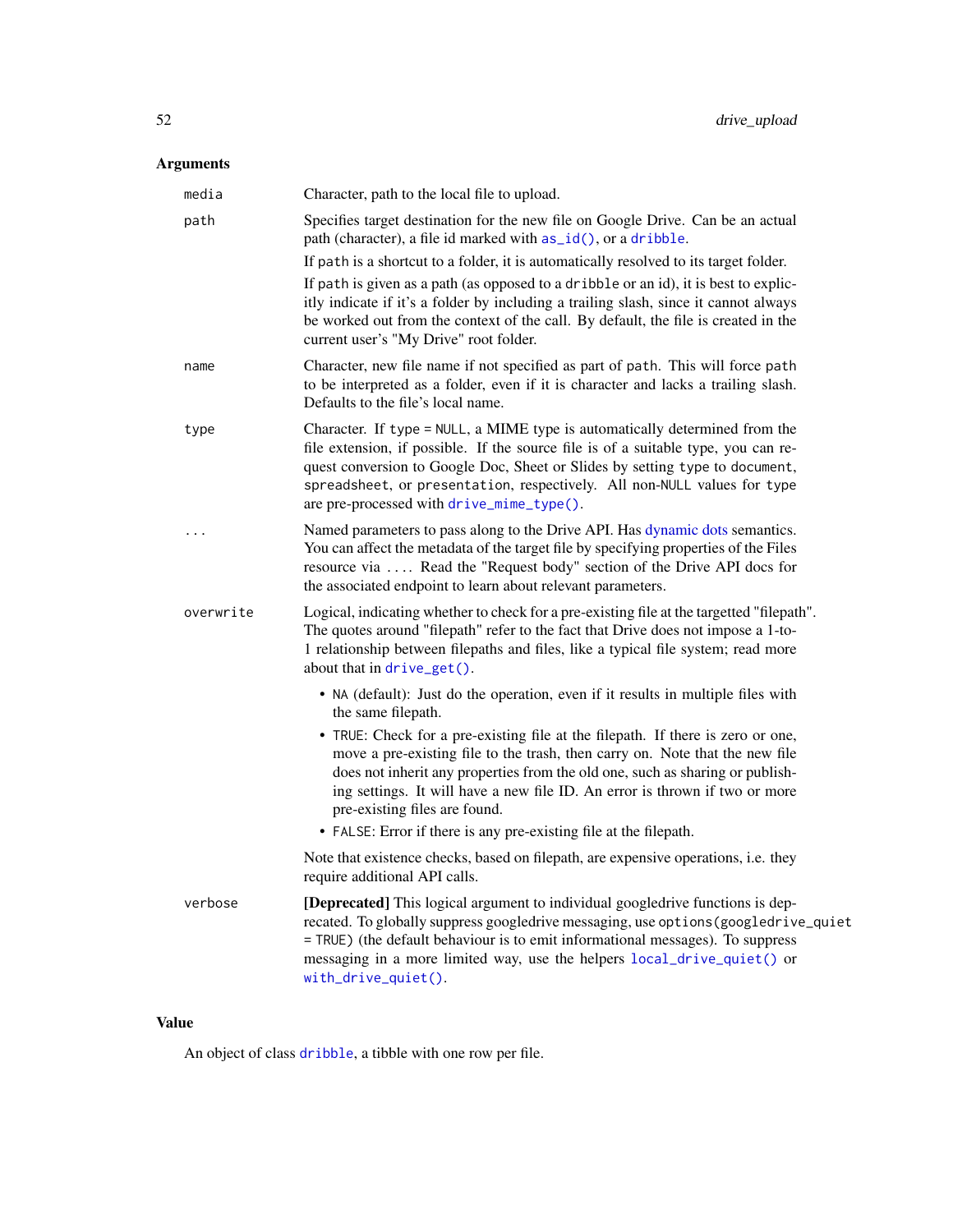drive\_upload 53

## See Also

Wraps the files.create endpoint:

• <https://developers.google.com/drive/api/v3/reference/files/create>

MIME types that can be converted to native Google formats:

• [https://developers.google.com/drive/api/v3/manage-uploads#import\\_to\\_google\\_](https://developers.google.com/drive/api/v3/manage-uploads#import_to_google_docs_types) [docs\\_types](https://developers.google.com/drive/api/v3/manage-uploads#import_to_google_docs_types)

```
# upload a csv file
chicken_csv <- drive_example_local("chicken.csv") %>%
  drive_upload("chicken-upload.csv")
# or convert it to a Google Sheet
chicken_sheet <- drive_example_local("chicken.csv") %>%
  drive_upload(
   name = "chicken-sheet-upload.csv",
    type = "spreadsheet"
  \lambda# check out the new Sheet!
drive_browse(chicken_sheet)
# clean-up
drive_find("chicken.*upload") %>% drive_rm()
# Upload a file and, at the same time, star it
chicken <- drive_example_local("chicken.jpg") %>%
  drive_upload(starred = "true")
# Is is really starred? YES
purrr::pluck(chicken, "drive_resource", 1, "starred")
# Clean up
drive_rm(chicken)
# `overwrite = FALSE` errors if something already exists at target filepath
# THIS WILL ERROR!
drive_create("name-squatter")
drive_example_local("chicken.jpg") %>%
  drive_upload(
   name = "name-squatter",
   overwrite = FALSE
  )
# `overwrite = TRUE` moves the existing item to trash, then proceeds
chicken <- drive_example_local("chicken.jpg") %>%
  drive_upload(
   name = "name-squatter",
```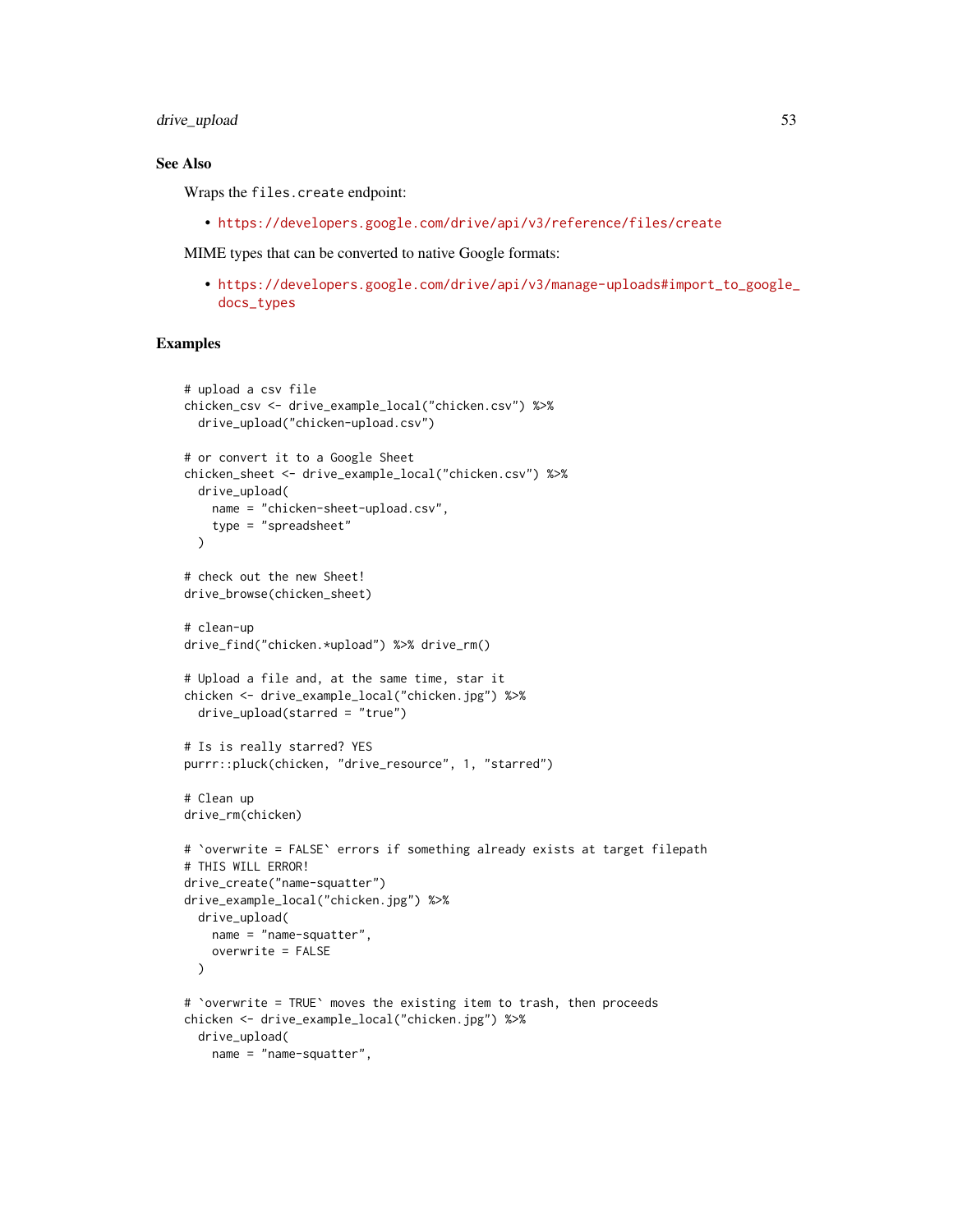```
overwrite = TRUE
 )
# Clean up
drive_rm(chicken)
## Not run:
# Upload to a shared drive:
# * Shared drives are only available if your account is associated with a
# Google Workspace
# * The shared drive (or shared-drive-hosted folder) MUST be captured as a
# dribble first and provided via `path`
sd <- shared_drive_get("Marketing")
drive_upload("fascinating.csv", path = sd)
## End(Not run)
```
<span id="page-53-1"></span>

drive\_user *Get info on current user*

#### Description

Reveals information about the user associated with the current token. This is a thin wrapper around [drive\\_about\(\)](#page-6-1) that just extracts the most useful information (the information on current user) and prints it nicely.

#### Usage

```
drive_user(verbose = deprecated())
```
## Arguments

verbose [Deprecated] This logical argument to individual googledrive functions is deprecated. To globally suppress googledrive messaging, use options(googledrive\_quiet = TRUE) (the default behaviour is to emit informational messages). To suppress messaging in a more limited way, use the helpers [local\\_drive\\_quiet\(\)](#page-54-1) or [with\\_drive\\_quiet\(\)](#page-54-1).

## Value

```
A list of class drive_user.
```
#### See Also

Wraps the about.get endpoint:

• <https://developers.google.com/drive/api/v3/reference/about/get>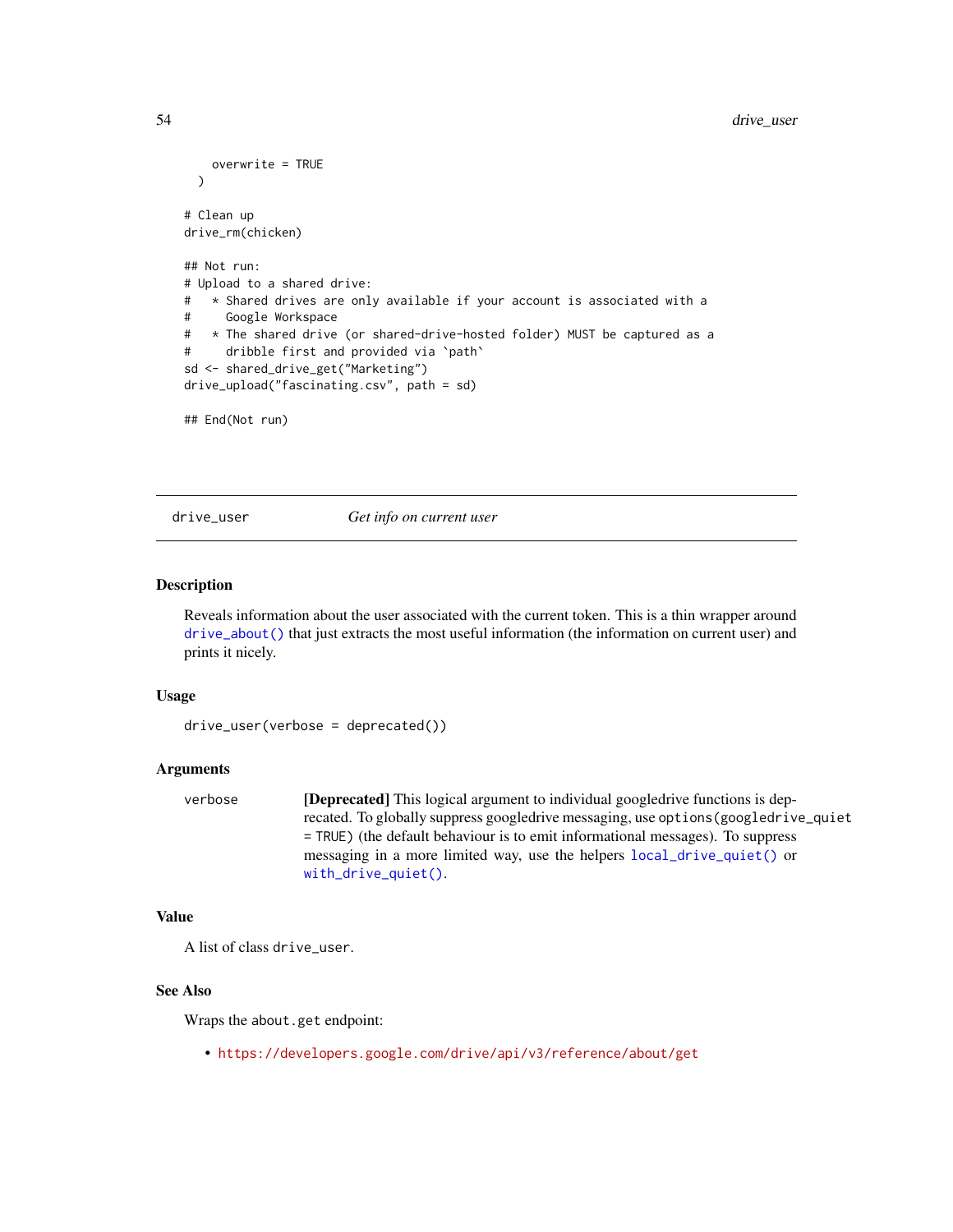## <span id="page-54-0"></span>googledrive-configuration 55

#### Examples

drive\_user()

```
# more info is returned than is printed
user <- drive_user()
str(user)
```
googledrive-configuration

*googledrive configuration*

#### <span id="page-54-1"></span>Description

Some aspects of googledrive behaviour can be controlled via an option.

## Usage

```
local_drive_quiet(env = parent.frame())
```
with\_drive\_quiet(code)

#### Arguments

| env  | The environment to use for scoping |
|------|------------------------------------|
| code | Code to execute quietly            |

## Auth

Read about googledrive's main auth function, [drive\\_auth\(\)](#page-7-1). It is powered by the gargle package, which consults several options:

- Default Google user or, more precisely, email: see [gargle::gargle\\_oauth\\_email\(\)](#page-0-0)
- Whether or where to cache OAuth tokens: see [gargle::gargle\\_oauth\\_cache\(\)](#page-0-0)
- Whether to prefer "out-of-band" auth: see [gargle::gargle\\_oob\\_default\(\)](#page-0-0)
- Application Default Credentials: see [gargle::credentials\\_app\\_default\(\)](#page-0-0)

## **Messages**

The googledrive\_quiet option can be used to suppress messages from googledrive. By default, googledrive always messages, i.e. it is *not* quiet.

Set googledrive\_quiet to TRUE to suppress messages, by one of these means, in order of decreasing scope:

• Put options(googledrive\_quiet = TRUE) in a start-up file, such as .Rprofile, or at the top of your R script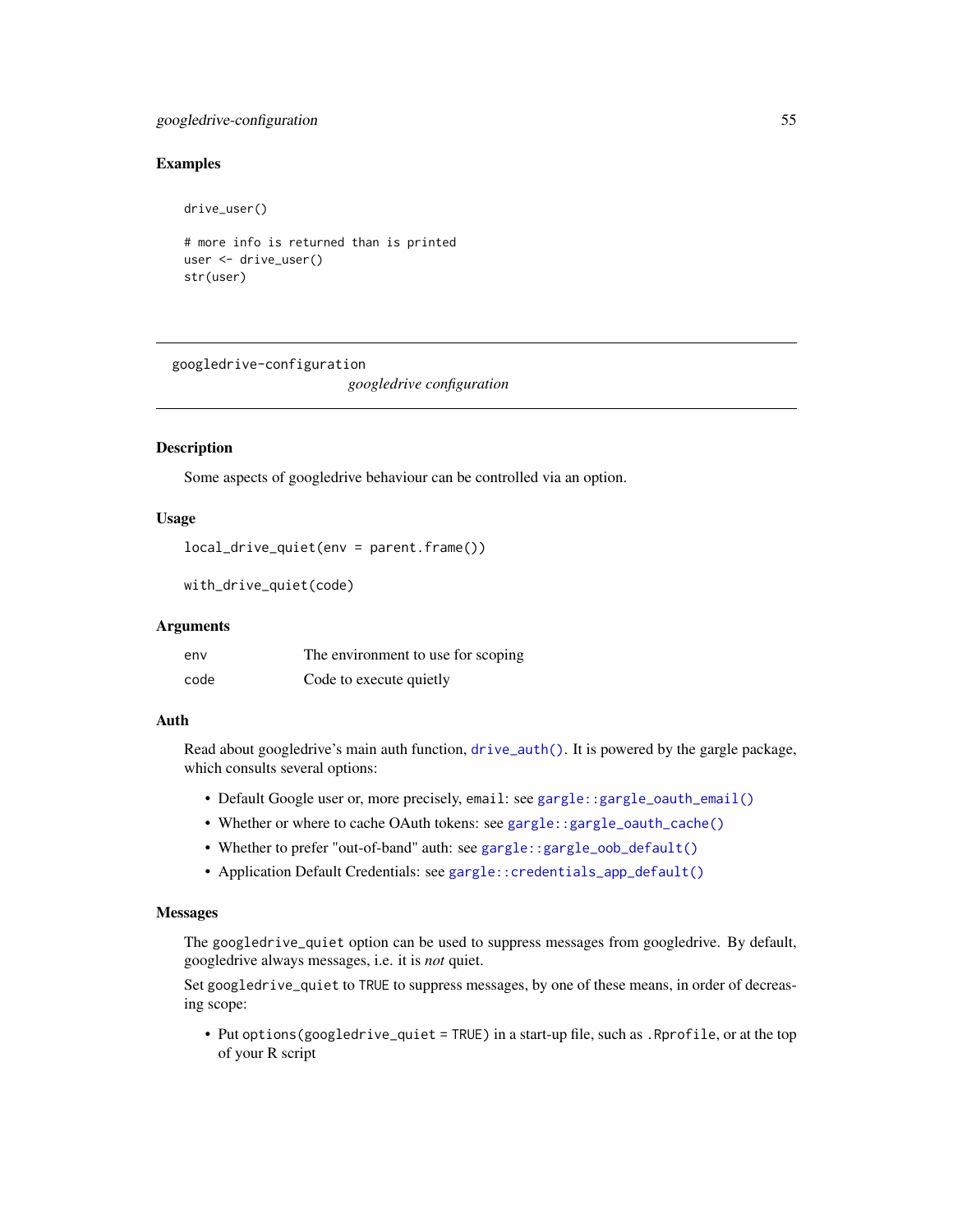• Use local\_drive\_quiet() to silence googledrive in a specific scope

```
foo <- function() {
  ...
  local_drive_quiet()
 drive_this(...)
  drive_that(...)
  ...
}
```
• Use with\_drive\_quiet() to run a small bit of code silently

```
with_drive_quiet(
  drive_something(...)
)
```
local\_drive\_quiet() and with\_drive\_quiet() follow the conventions of the the withr package (<https://withr.r-lib.org>).

```
# message: "Created Drive file"
(x <- drive_create("drive-quiet-demo", type = "document"))
# message: "File updated"
x \le - drive_update(x, starred = TRUE)
drive_reveal(x, "starred")
# suppress messages for a small amount of code
with_drive_quiet(
  x \le - drive_update(x, name = "drive-quiet-works")
\lambdax$name
# message: "File updated"
x \le drive_update(x, media = drive_example_local("chicken.txt"))
# suppress messages within a specific scope, e.g. function
unstar \leq function(y) {
 local_drive_quiet()
 drive_update(y, starred = FALSE)
}
x \leftarrow unstar(x)drive_reveal(x, "starred")
# clean up
drive_rm(x)
```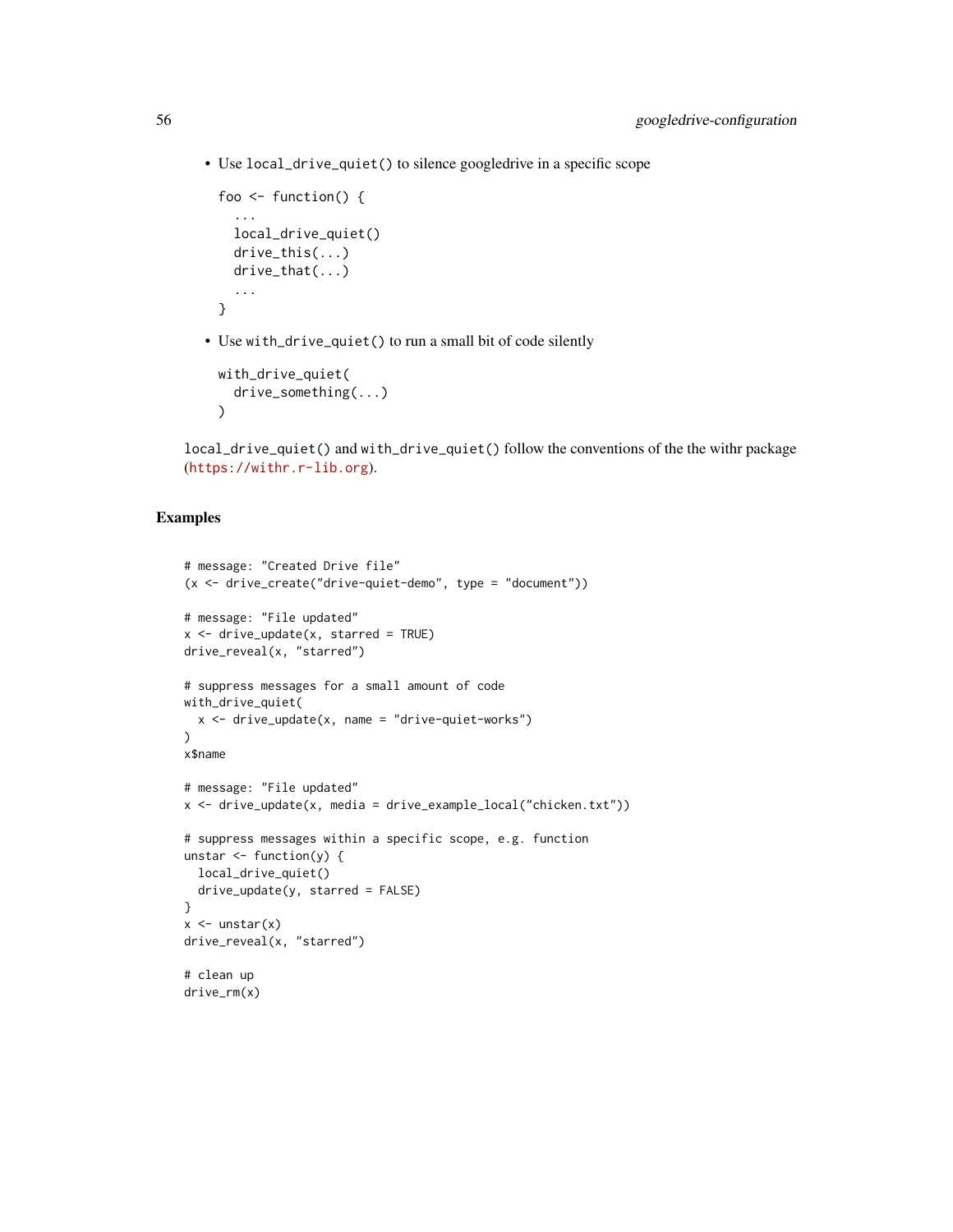<span id="page-56-1"></span><span id="page-56-0"></span>

### Description

Build a request, using knowledge of the [Drive v3 API](https://developers.google.com/drive/api/v3/about-sdk) from its [Discovery Document.](https://www.googleapis.com/discovery/v1/apis/drive/v3/rest) Most users should, instead, use higher-level wrappers that facilitate common tasks, such as uploading or downloading Drive files. The functions here are intended for internal use and for programming around the Drive API.

request\_generate() lets you provide the bare minimum of input. It takes a nickname for an endpoint and:

- Uses the API spec to look up the path, method, and base URL.
- Checks params for validity and completeness with respect to the endpoint. Separates parameters into those destined for the body, the query, and URL endpoint substitution (which is also enacted).
- Adds an API key to the query if and only if token = NULL.
- Adds supportsAllDrives = TRUE to the query if the endpoint requires.

#### Usage

```
request_generate(
  endpoint = character(),
  params = list(),key = NULL,token = drive_token()
)
```
#### Arguments

| endpoint | Character. Nickname for one of the selected Drive v3 API endpoints built into<br>googledrive. Learn more in drive_endpoints().                                                                                                                                                                                                                                                                                                                                                     |
|----------|------------------------------------------------------------------------------------------------------------------------------------------------------------------------------------------------------------------------------------------------------------------------------------------------------------------------------------------------------------------------------------------------------------------------------------------------------------------------------------|
| params   | Named list. Parameters destined for endpoint URL substitution, the query, or<br>the body.                                                                                                                                                                                                                                                                                                                                                                                          |
| key      | API key. Needed for requests that don't contain a token. The need for an API key<br>in the absence of a token is explained in Google's document Credentials, access,<br>security, and identity. In order of precedence, these sources are consulted: the<br>formal key argument, a key parameter in params, a user-configured API key<br>fetched via drive_api_key(), a built-in key shipped with googledrive. See<br>drive_auth_configure() for details on a user-configured key. |
| token    | Drive token. Set to NULL to suppress the inclusion of a token. Note that, if auth<br>has been de-activated via drive_deauth(), drive_token() will actually return<br>NULL.                                                                                                                                                                                                                                                                                                         |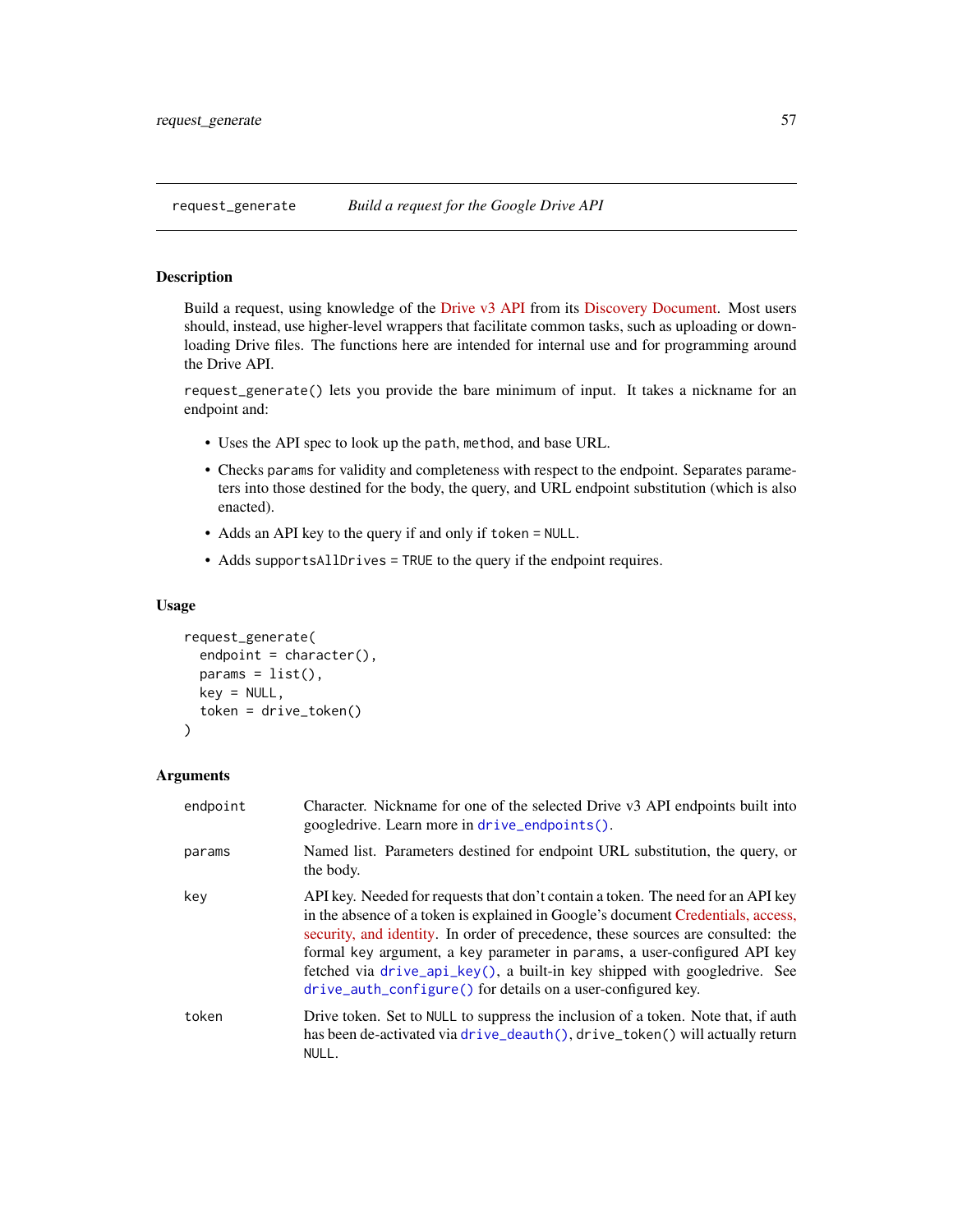## Value

list()

Components are method, path, query, body, token, and url, suitable as input for [request\\_make\(\)](#page-57-1).

### See Also

[gargle::request\\_develop\(\)](#page-0-0), [gargle::request\\_build\(\)](#page-0-0)

Other low-level API functions: [drive\\_has\\_token\(](#page-29-2)), [drive\\_token\(](#page-47-1)), [request\\_make\(](#page-57-1))

#### Examples

```
req <- request_generate(
  "drive.files.get",
 list(fileId = "abc"),
 token = drive_token()
)
req
```
<span id="page-57-1"></span>request\_make *Make a request for the Google Drive v3 API*

#### Description

Low-level functions to execute one or more Drive API requests and, perhaps, process the response(s). Most users should, instead, use higher-level wrappers that facilitate common tasks, such as uploading or downloading Drive files. The functions here are intended for internal use and for programming around the Drive API. Three functions are documented here:

- request\_make() does the bare minimum: calls [gargle::request\\_make\(\)](#page-0-0), only adding the googledrive user agent. Typically the input is created with [request\\_generate\(\)](#page-56-1) and the output is processed with [gargle::response\\_process\(\)](#page-0-0).
- do\_request() is simply gargle::response\_process(request\_make(x,...)). It exists only because we had to make do\_paginated\_request() and it felt weird to not make the equivalent for a single request.
- do\_paginated\_request() executes the input request with page traversal. It is impossible to separate paginated requests into a "make request" step and a "process request" step, because the token for the next page must be extracted from the content of the current page. Therefore this function does both and returns a list of processed responses, one per page.

#### Usage

```
request_make(x, ...)
```
<span id="page-57-0"></span>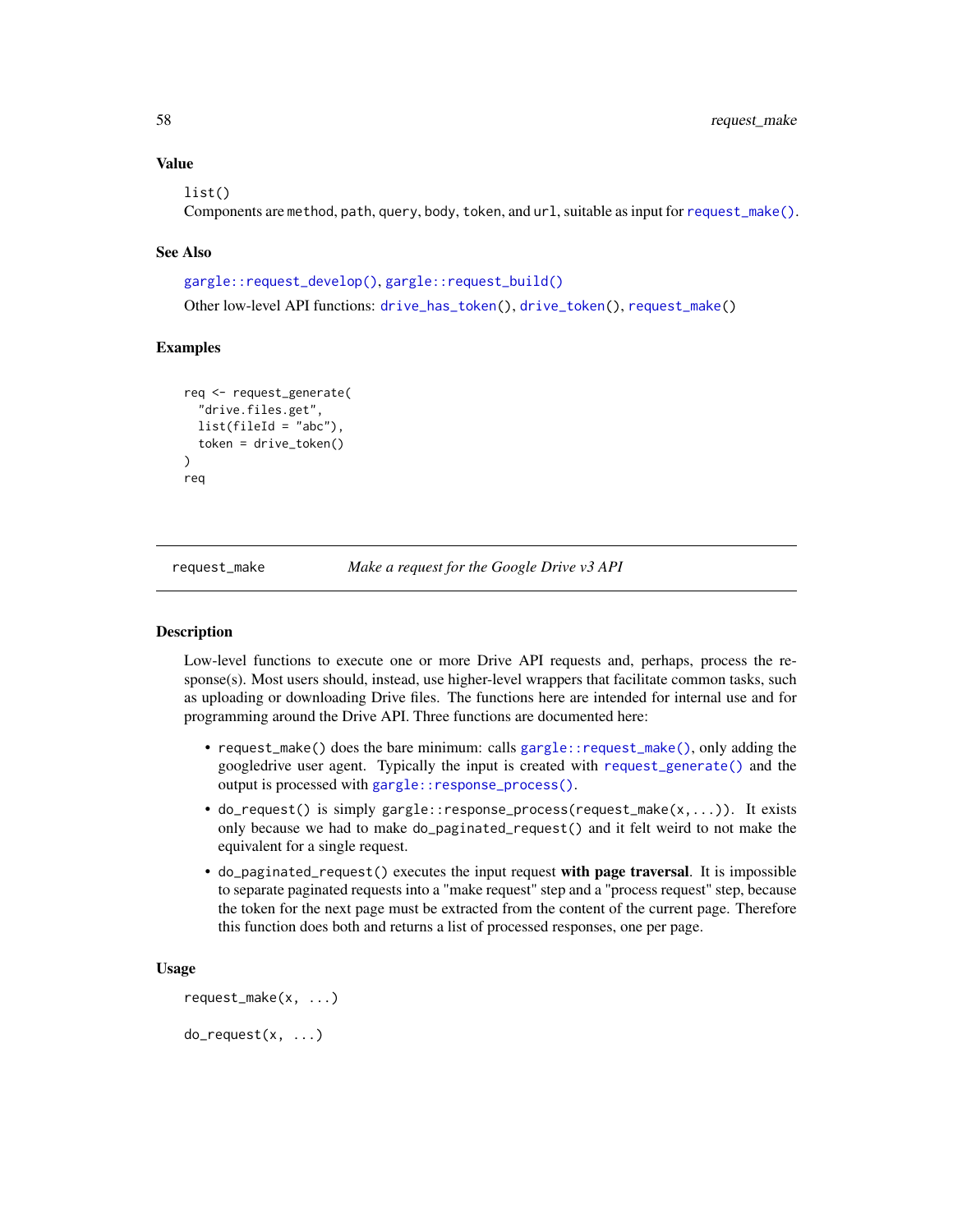## <span id="page-58-0"></span>request\_make 59

```
do_paginated_request(
 x,
  ...,
 n_{max} = Inf,n = function(res) 1,
 verbose = deprecated()
\lambda
```
## Arguments

| $\mathsf{x}$ | List, holding the components for an HTTP request, presumably created with<br>request_generate() Should contain the method, url, body, and token.                                                                                                                                                                                                                        |
|--------------|-------------------------------------------------------------------------------------------------------------------------------------------------------------------------------------------------------------------------------------------------------------------------------------------------------------------------------------------------------------------------|
| $\ddotsc$    | Optional arguments passed through to the HTTP method.                                                                                                                                                                                                                                                                                                                   |
| $n_{max}$    | Maximum number of items to return. Defaults to Inf, i.e. there is no limit and<br>we keep making requests until we get all items.                                                                                                                                                                                                                                       |
| n            | Function that computes the number of items in one response or page. The default<br>function always returns 1 and therefore treats each page as an item. If you know<br>more about the structure of the response, you can pass another function to count<br>and threshhold, for example, the number of files or comments.                                                |
| verbose      | <b>[Deprecated]</b> This logical argument to individual googledrive functions is dep-<br>recated. To globally suppress googledrive messaging, use options (googledrive_quiet<br>$=$ TRUE) (the default behaviour is to emit informational messages). To suppress<br>messaging in a more limited way, use the helpers local_drive_quiet() or<br>$with\_drive\_quiet()$ . |

## Value

request\_make(): Object of class response from [httr.](#page-0-0)

do\_request(): List representing the content returned by a single request.

do\_paginated\_request(): List of lists, representing the returned content, one component per page.

## See Also

Other low-level API functions: [drive\\_has\\_token\(](#page-29-2)), [drive\\_token\(](#page-47-1)), [request\\_generate\(](#page-56-1))

```
## Not run:
# build a request for an endpoint that is:
# * paginated
# * NOT privileged in googledrive, i.e. not covered by request_generate()
# "comments" are a great example
# https://developers.google.com/drive/v3/reference/comments
#
# Practice with a target file with > 2 comments
# Note that we request 2 items (comments) per page
req <- build_request(
```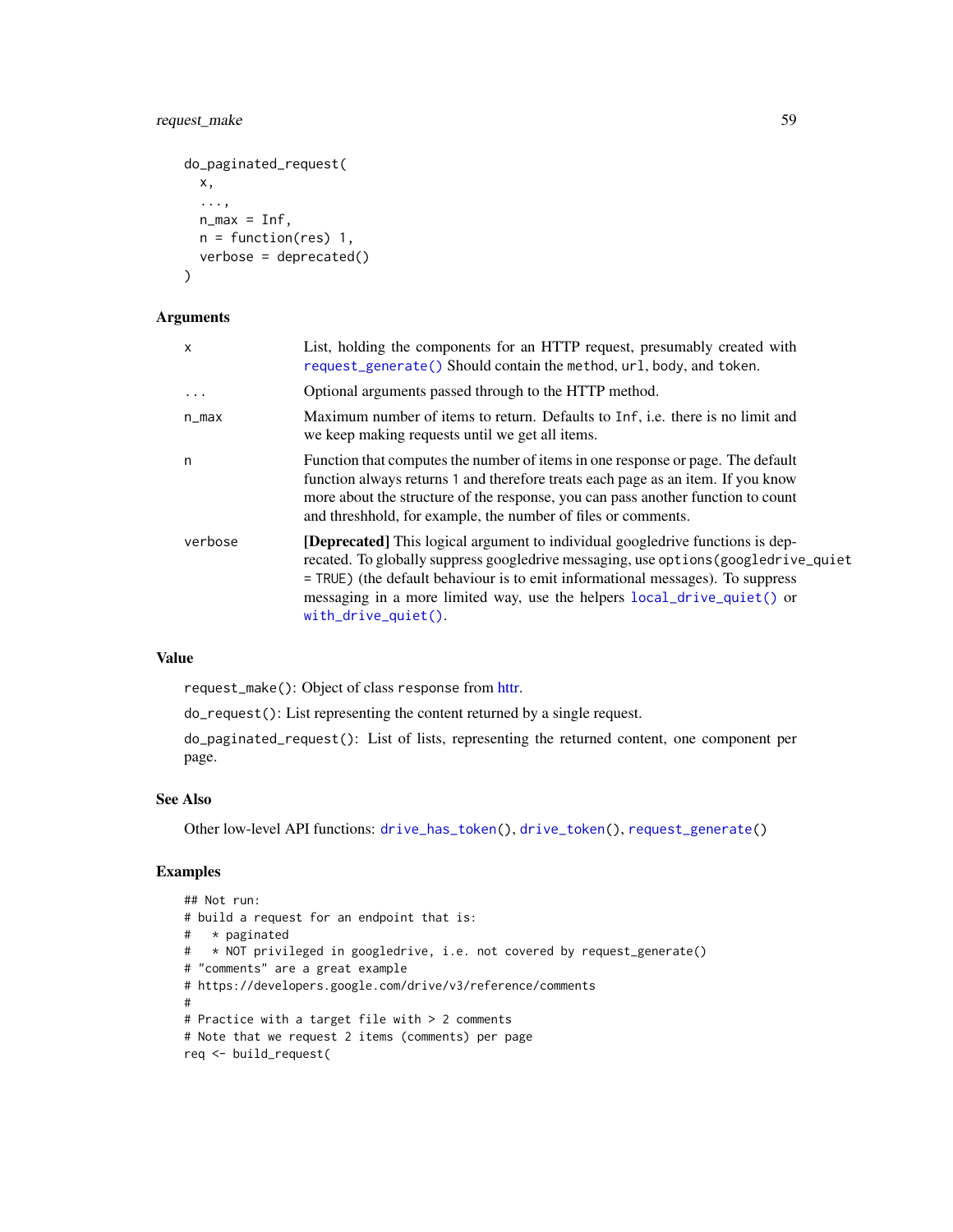```
path = "drive/v3/files/{fileId}/comments",
 method = "GET",params = list(
    fileId = "your-file-id-goes-here",
   fields = "*",
   pageSize = 2
 ),
 token = googledrive::drive_token()
)
# make the paginated request, but cap it at 1 page
# should get back exactly two comments
do_paginated_request(req, n_max = 1)
## End(Not run)
```
<span id="page-59-1"></span>shared\_drives *Access shared drives*

#### Description

A shared drive supports files owned by an organization rather than an individual user. Shared drives follow different sharing and ownership models from a specific user's "My Drive". Shared drives are the successors to the earlier concept of Team Drives.

How to capture a shared drive or files/folders that live on a shared drive for downstream use:

- [shared\\_drive\\_find\(\)](#page-62-1) and [shared\\_drive\\_get\(\)](#page-63-1) return a [dribble](#page-5-1) with metadata on shared drives themselves. You will need this in order to use a shared drive in certain file operations. For example, you can specify a shared drive as the parent folder via the path argument for upload, move, copy, etc. In that context, the id of a shared drive functions like the id of its top-level or root folder.
- [drive\\_find\(\)](#page-23-1) and [drive\\_get\(\)](#page-26-1) return a [dribble](#page-5-1) with metadata on files, including folders. Both can be directed to search for files on shared drives using the optional arguments shared\_drive or corpus (documented below).

Regard the functions mentioned above as the official "port of entry" for working with shared drives. Use these functions to capture your target(s) in a [dribble](#page-5-1) to pass along to other googledrive functions. The flexibility to refer to files by name or path does not apply as broadly to shared drives. While it's always a good idea to get things into a [dribble](#page-5-1) early, for shared drives it's often required.

#### Specific shared drive

To search one specific shared drive, pass its name, marked id, or [dribble](#page-5-1) to shared\_drive somewhere in the call, like so:

```
drive_find(..., shared_drive = "i_am_a_shared_drive_name")
drive_find(..., shared_drive = as_id("i_am_a_shared_drive_id"))
drive_find(..., shared_drive = i_am_a_shared_drive_dribble)
```
The value provided to shared\_drive is pre-processed with [as\\_shared\\_drive\(\)](#page-4-1).

<span id="page-59-0"></span>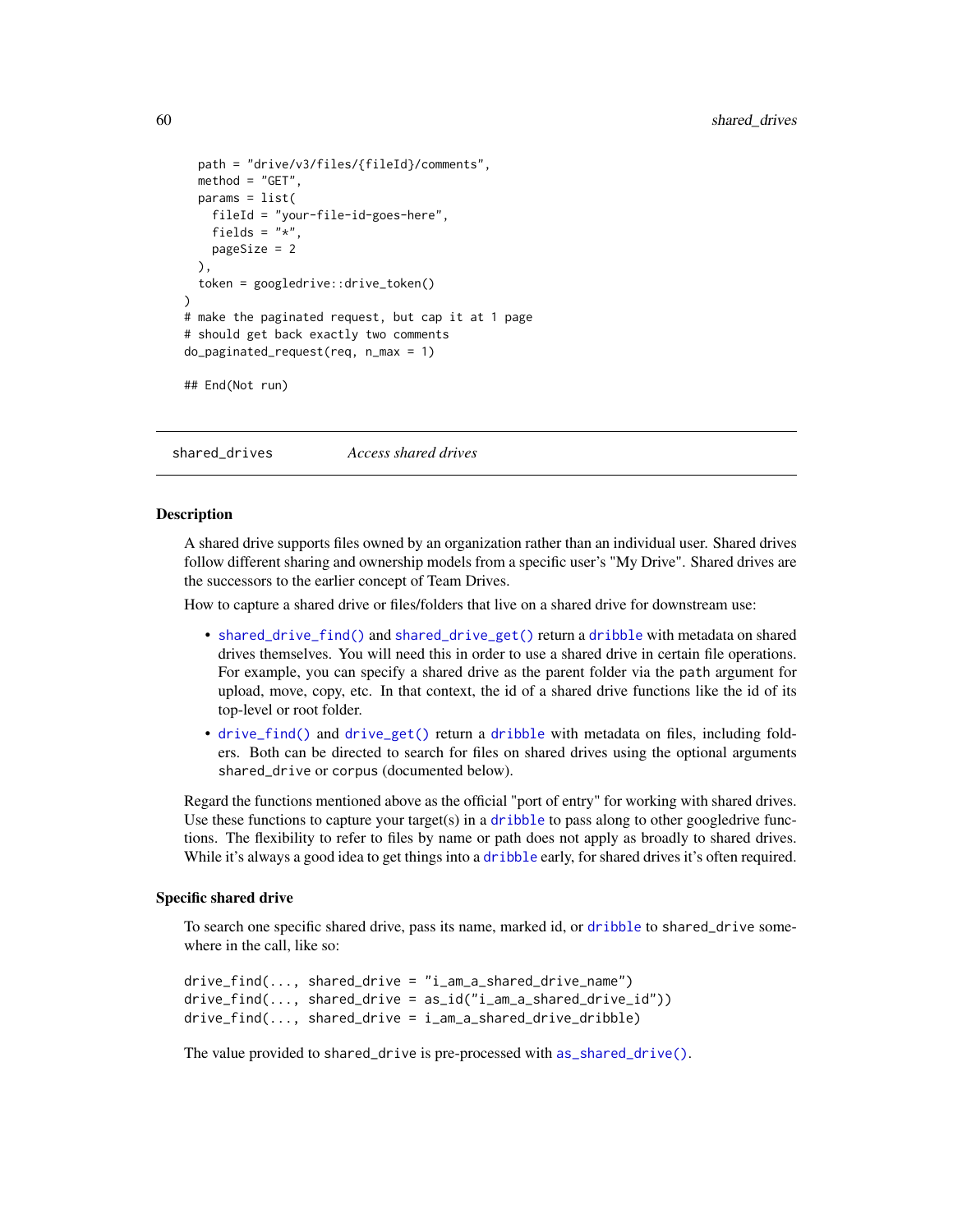#### shared\_drives 61

#### Other collections

To search other collections, pass the corpus parameter somewhere in the call, like so:

```
drive_find(..., corpus = "user")drive_find(..., corpus = "allDrives")
drive_find(..., corpus = "domain")
```
Possible values of corpus and what they mean:

- "user": Queries files that the user has accessed, including both shared drive and My Drive files.
- "drive": Queries all items in the shared drive specified via shared\_drive. googledrive automatically fills this in whenever shared\_drive is not NULL.
- "allDrives": Queries files that the user has accessed and all shared drives in which they are a member. Note that the response may include incompleteSearch : true, indicating that some corpora were not searched for this request (currently, googledrive does not surface this). Prefer "user" or "drive" to "allDrives" for efficiency.
- "domain": Queries files that are shared to the domain, including both shared drive and My Drive files.

#### Google blogs and docs

Here is some of the best official Google reading about shared drives:

- [Team Drives is being renamed to shared drives](https://workspaceupdates.googleblog.com/2019/04/shared-drives.html) from Google Workspace blog
- [Upcoming changes to the Google Drive API and Google Picker API](https://cloud.google.com/blog/products/application-development/upcoming-changes-to-the-google-drive-api-and-google-picker-api) from the Google Cloud blog
- <https://developers.google.com/drive/api/v3/about-shareddrives>
- <https://developers.google.com/drive/api/v3/shared-drives-diffs>
- [Get started with shared drives](https://support.google.com/a/users/answer/9310351) from Google Workspace Learning Center
- [Best practices for shared drives](https://support.google.com/a/users/answer/9310156) from Google Workspace Learning Center

## API docs

googledrive implements shared drive support as outlined here:

• <https://developers.google.com/drive/api/v3/enable-shareddrives>

Users shouldn't need to know any of this, but here are details for the curious. The extra information needed to search shared drives consists of the following query parameters:

- corpora: Where to search? Formed from googledrive's corpus argument.
- driveId: The id of a specific shared drive. Only allowed and also absolutely required when corpora = "drive". When user specifies a shared\_drive, googledrive sends its id and also infers that corpora should be set to "drive".
- includeItemsFromAllDrives: Do you want to see shared drive items? Obviously, this should be TRUE and googledrive sends this whenever shared drive parameters are detected.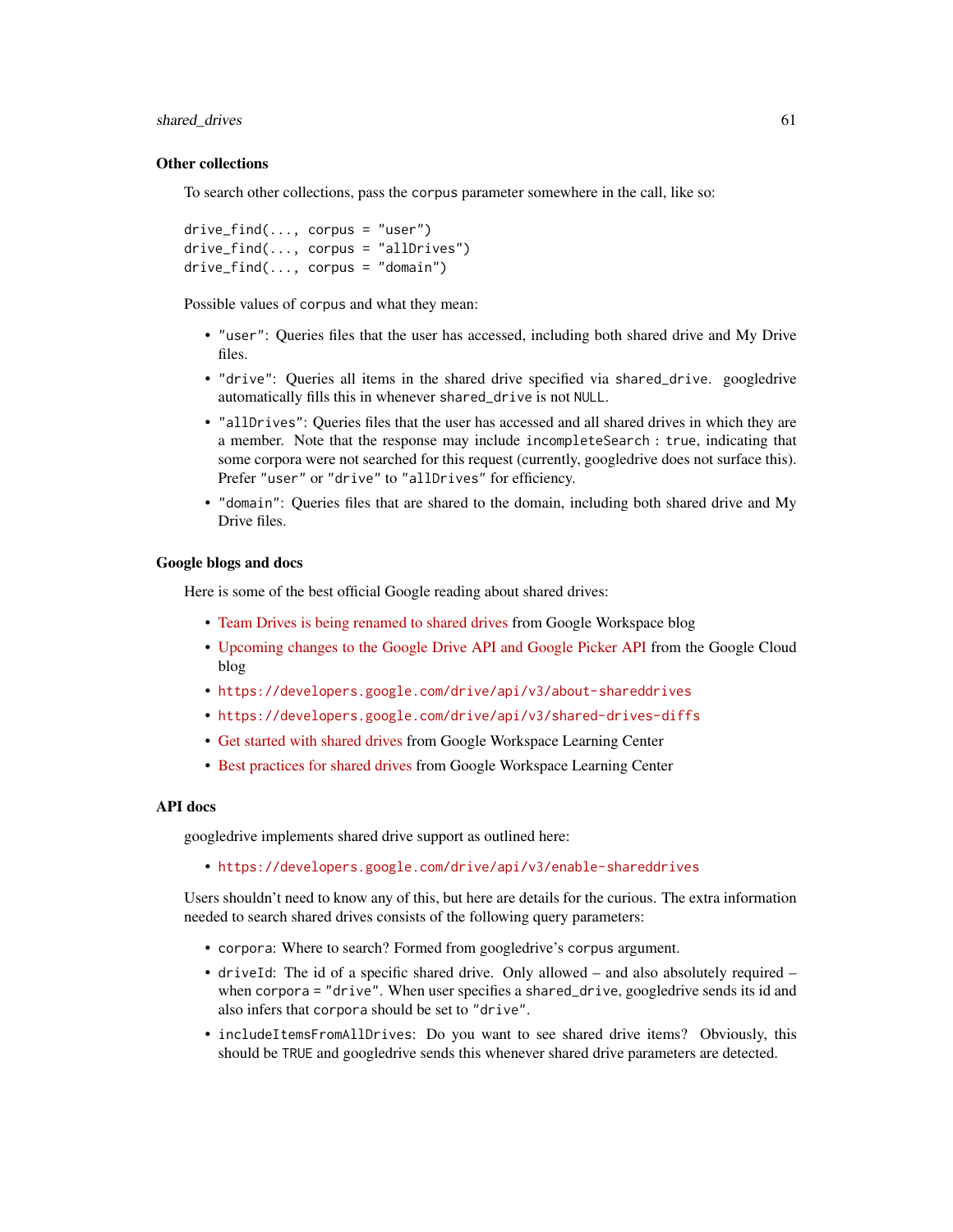<span id="page-61-0"></span>• supportsAllDrives: Does the sending application (googledrive, in this case) know about shared drive? Obviously, this should be TRUE and googledrive sends it for all applicable endpoints, all the time.

shared\_drive\_create *Create a new shared drive*

## Description

A shared drive supports files owned by an organization rather than an individual user. Shared drives follow different sharing and ownership models from a specific user's "My Drive". Shared drives are the successors to the earlier concept of Team Drives. Learn more about [shared drives.](#page-59-1)

#### Usage

```
shared_drive_create(name)
```
#### Arguments

name Character. Name of the new shared drive. Must be non-empty and not entirely whitespace.

### Value

An object of class [dribble](#page-5-1), a tibble with one row per shared drive.

#### See Also

Wraps the drives.create endpoint:

• <https://developers.google.com/drive/api/v3/reference/drives/create>

#### Examples

```
## Not run:
shared_drive_create("my-awesome-shared-drive")
```
# clean up shared\_drive\_rm("my-awesome-shared-drive")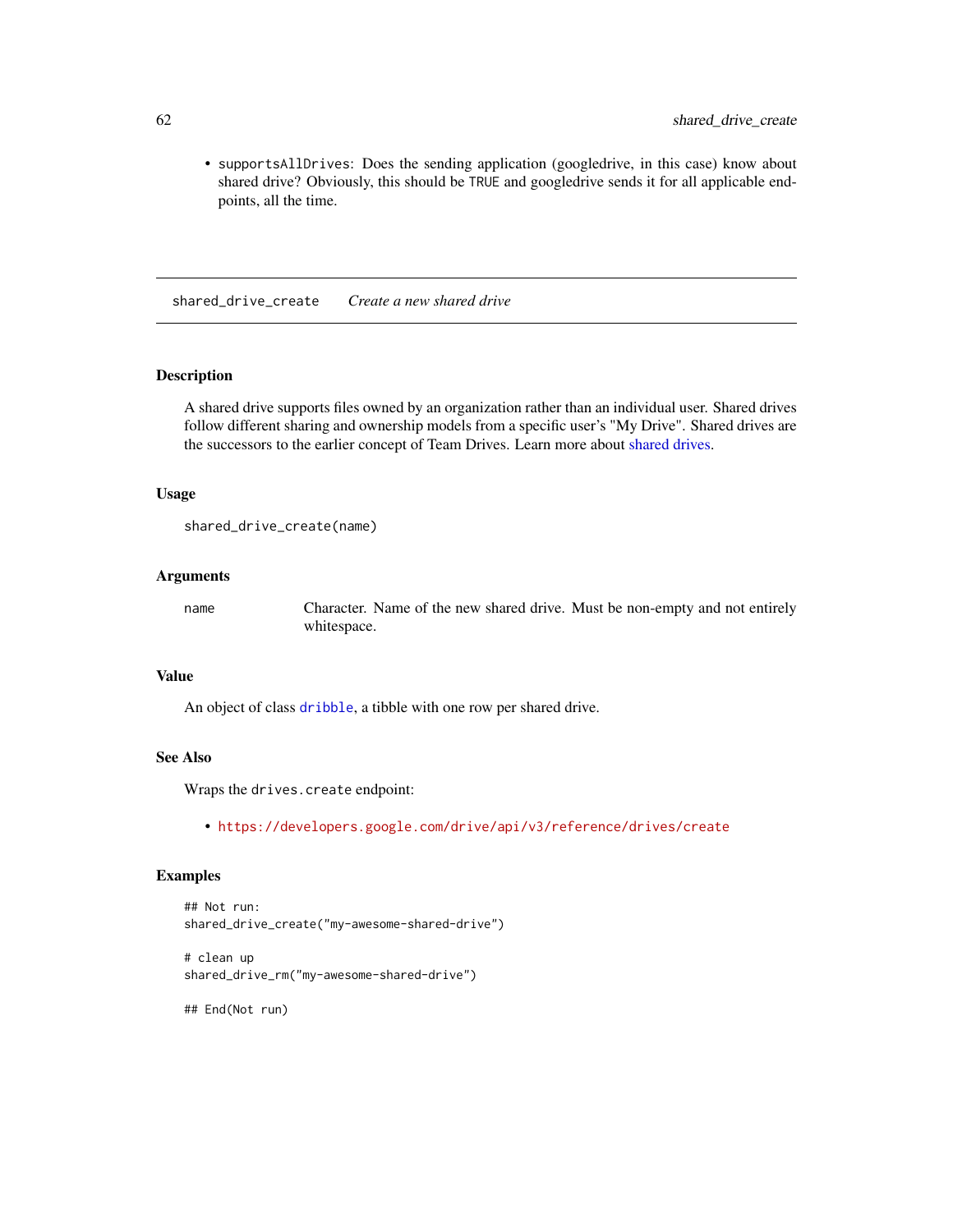## <span id="page-62-1"></span><span id="page-62-0"></span>Description

This is the closest googledrive function to what you get from visiting <https://drive.google.com> and clicking "Shared drives".

A shared drive supports files owned by an organization rather than an individual user. Shared drives follow different sharing and ownership models from a specific user's "My Drive". Shared drives are the successors to the earlier concept of Team Drives. Learn more about [shared drives.](#page-59-1)

## Usage

```
shared_drive_find(pattern = NULL, n_max = Inf, ...)
```
#### Arguments

| pattern  | Character. If provided, only the items whose names match this regular expres-<br>sion are returned. This is implemented locally on the results returned by the<br>API.               |
|----------|--------------------------------------------------------------------------------------------------------------------------------------------------------------------------------------|
| n_max    | Integer. An upper bound on the number of items to return. This applies to the<br>results requested from the API, which may be further filtered locally, via the<br>pattern argument. |
| $\cdots$ | Other parameters to pass along in the request, such as pageSize or useDomainAdminAccess.                                                                                             |

## Value

An object of class [dribble](#page-5-1), a tibble with one row per shared drive.

## See Also

Wraps the drives.list endpoint:

• <https://developers.google.com/drive/api/v3/reference/drives/list>

## Examples

```
## Not run:
shared_drive_find()
```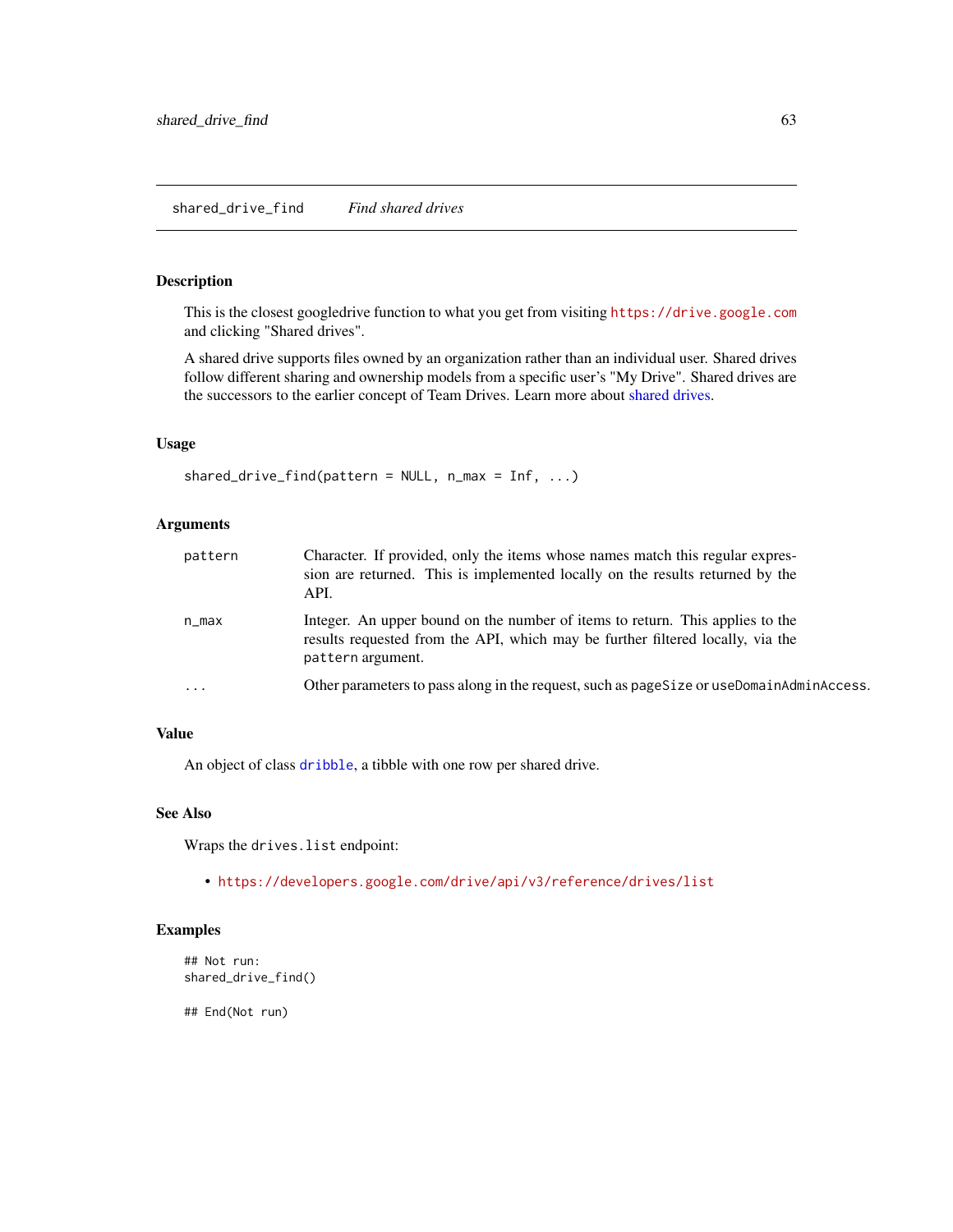<span id="page-63-1"></span><span id="page-63-0"></span>shared\_drive\_get *Get shared drives by name or id*

#### Description

Retrieve metadata for shared drives specified by name or id. Note that Google Drive does NOT behave like your local file system:

• You can get zero, one, or more shared drives back for each name! Shared drive names need not be unique.

A shared drive supports files owned by an organization rather than an individual user. Shared drives follow different sharing and ownership models from a specific user's "My Drive". Shared drives are the successors to the earlier concept of Team Drives. Learn more about [shared drives.](#page-59-1)

## Usage

```
shared_drive_get(name = NULL, id = NULL)
```
#### **Arguments**

| name | Character vector of names. A character vector marked with as $id()$ is treated<br>as if it was provided via the 1d argument. |
|------|------------------------------------------------------------------------------------------------------------------------------|
| id   | Character vector of shared drive ids or URLs (it is first processed with as_id()).                                           |
|      | If both name and id are non-NULL, id is silently ignored.                                                                    |

#### Value

An object of class [dribble](#page-5-1), a tibble with one row per shared drive.

## Examples

```
## Not run:
shared_drive_get("my-awesome-shared-drive")
shared_drive_get(c("apple", "orange", "banana"))
shared_drive_get(as_id("KCmiHLXUk9PVA-0AJNG"))
shared_drive_get(as_id("https://drive.google.com/drive/u/0/folders/KCmiHLXUk9PVA-0AJNG"))
shared_drive_get(id = "KCmiHLXUk9PVA-0AJNG")
shared_drive_get(id = "https://drive.google.com/drive/u/0/folders/KCmiHLXUk9PVA-0AJNG")
```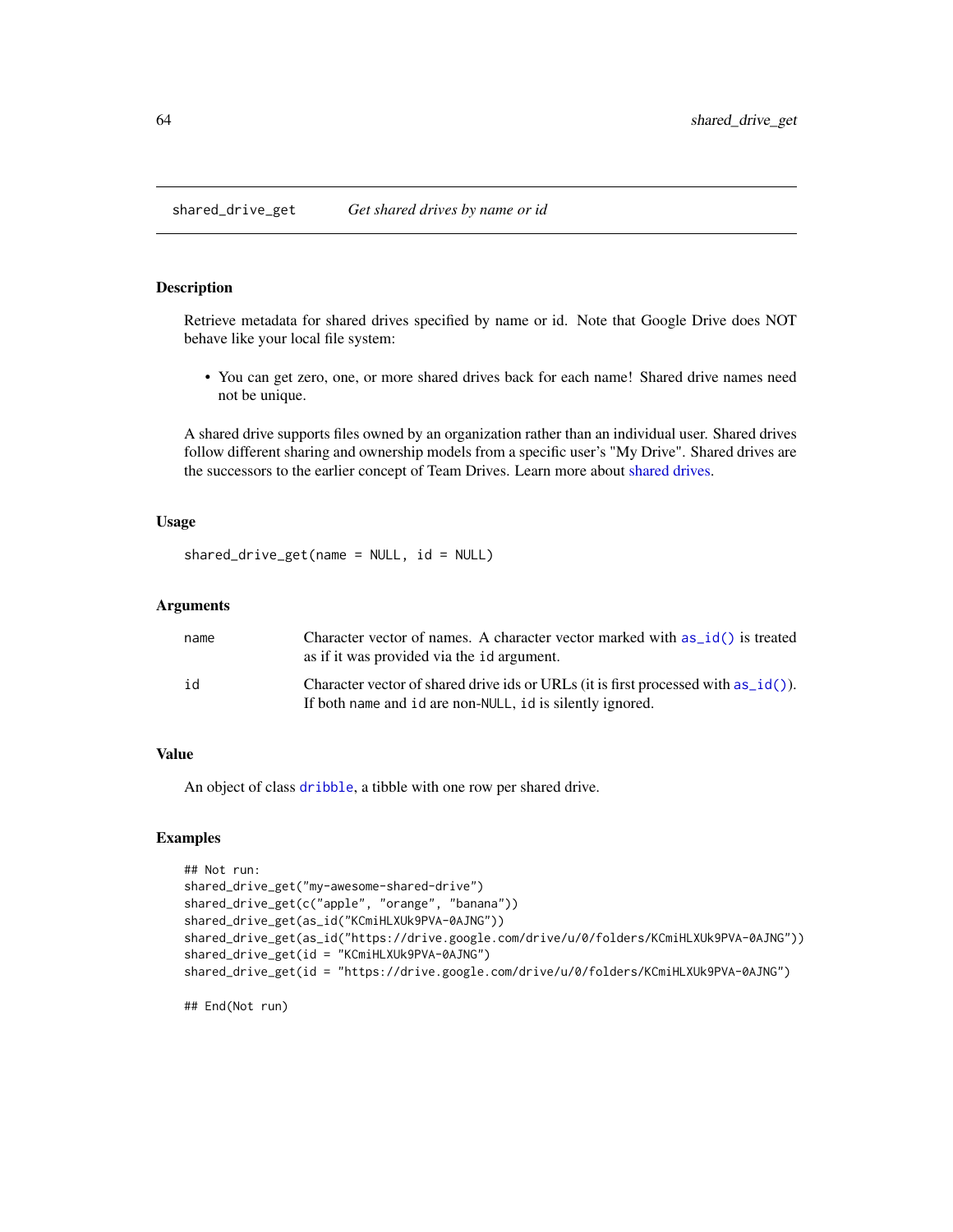<span id="page-64-0"></span>shared\_drive\_rm *Delete shared drives*

#### **Description**

A shared drive supports files owned by an organization rather than an individual user. Shared drives follow different sharing and ownership models from a specific user's "My Drive". Shared drives are the successors to the earlier concept of Team Drives. Learn more about [shared drives.](#page-59-1)

#### Usage

```
shared_drive_rm(drive = NULL)
```
#### Arguments

drive Anything that identifies the shared drive(s) of interest. Can be a character vector of names, a character vector of file ids or URLs marked with [as\\_id\(\)](#page-3-1), or a [dribble](#page-5-1) consisting only of shared drives.

#### Value

Logical vector, indicating whether the delete succeeded.

## See Also

Wraps the drives.delete endpoint:

• <https://developers.google.com/drive/api/v3/reference/drives/delete>

#### Examples

```
## Not run:
# Create shared drives to remove in various ways
shared_drive_create("testdrive-01")
sd02 <- shared_drive_create("testdrive-02")
shared_drive_create("testdrive-03")
sd04 <- shared_drive_create("testdrive-04")
# remove by name
shared_drive_rm("testdrive-01")
# remove by id
shared_drive_rm(as_id(sd02))
# remove by URL (or, rather, id found in URL)
shared_drive_rm(as_id("https://drive.google.com/drive/u/0/folders/Q5DqUk9PVA"))
# remove by dribble
shared_drive_rm(sd04)
```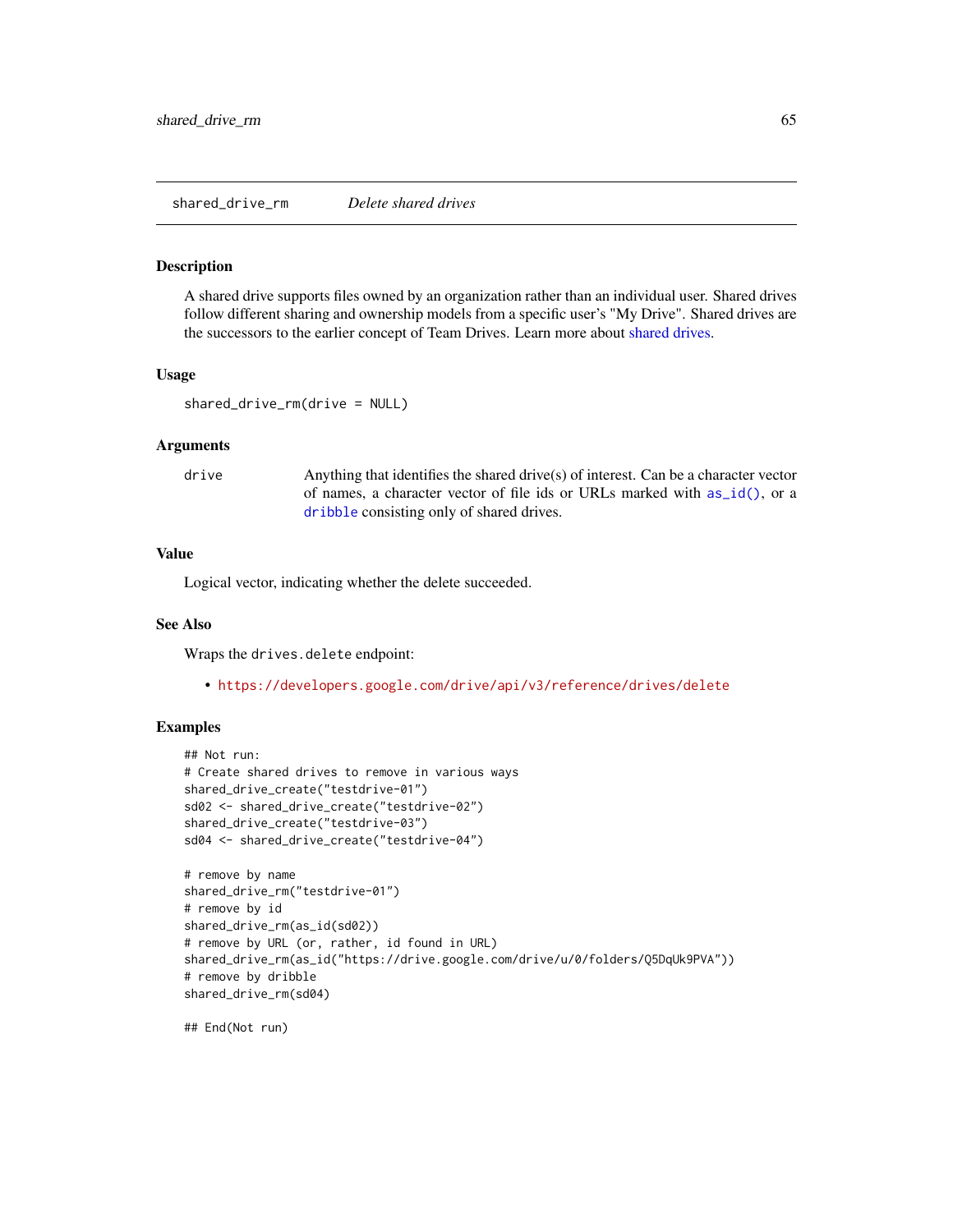<span id="page-65-0"></span>shared\_drive\_update *Update a shared drive*

#### Description

Update the metadata of an existing shared drive, e.g. its background image or theme.

A shared drive supports files owned by an organization rather than an individual user. Shared drives follow different sharing and ownership models from a specific user's "My Drive". Shared drives are the successors to the earlier concept of Team Drives. Learn more about [shared drives.](#page-59-1)

#### Usage

```
shared_drive_update(shared_drive, ...)
```
#### Arguments

| shared drive | Anything that identifies one specific shared drive: its name, its id or URL   |
|--------------|-------------------------------------------------------------------------------|
|              | marked with as id(), or a dribble. The value provided to shared drive         |
|              | is pre-processed with as_shared_drive(). Read more about shared drives.       |
| .            | Properties to set in name = value form. See the "Request body" section of the |
|              | Drive API docs for this endpoint.                                             |

#### Value

An object of class [dribble](#page-5-1), a tibble with one row per shared drive.

#### See Also

Wraps the drives.update endpoint:

• <https://developers.google.com/drive/api/v3/reference/drives/update>

```
## Not run:
# create a shared drive
sd <- shared_drive_create("I love themes!")
# see the themes available to you
themes <- drive_about()$driveThemes
purrr::map_chr(themes, "id")
# cycle through various themes for this shared drive
sd \leq shared_drive_update(sd, themeId = "bok_choy")
sd <- shared_drive_update(sd, themeId = "cocktails")
# clean up
shared_drive_rm(sd)
## End(Not run)
```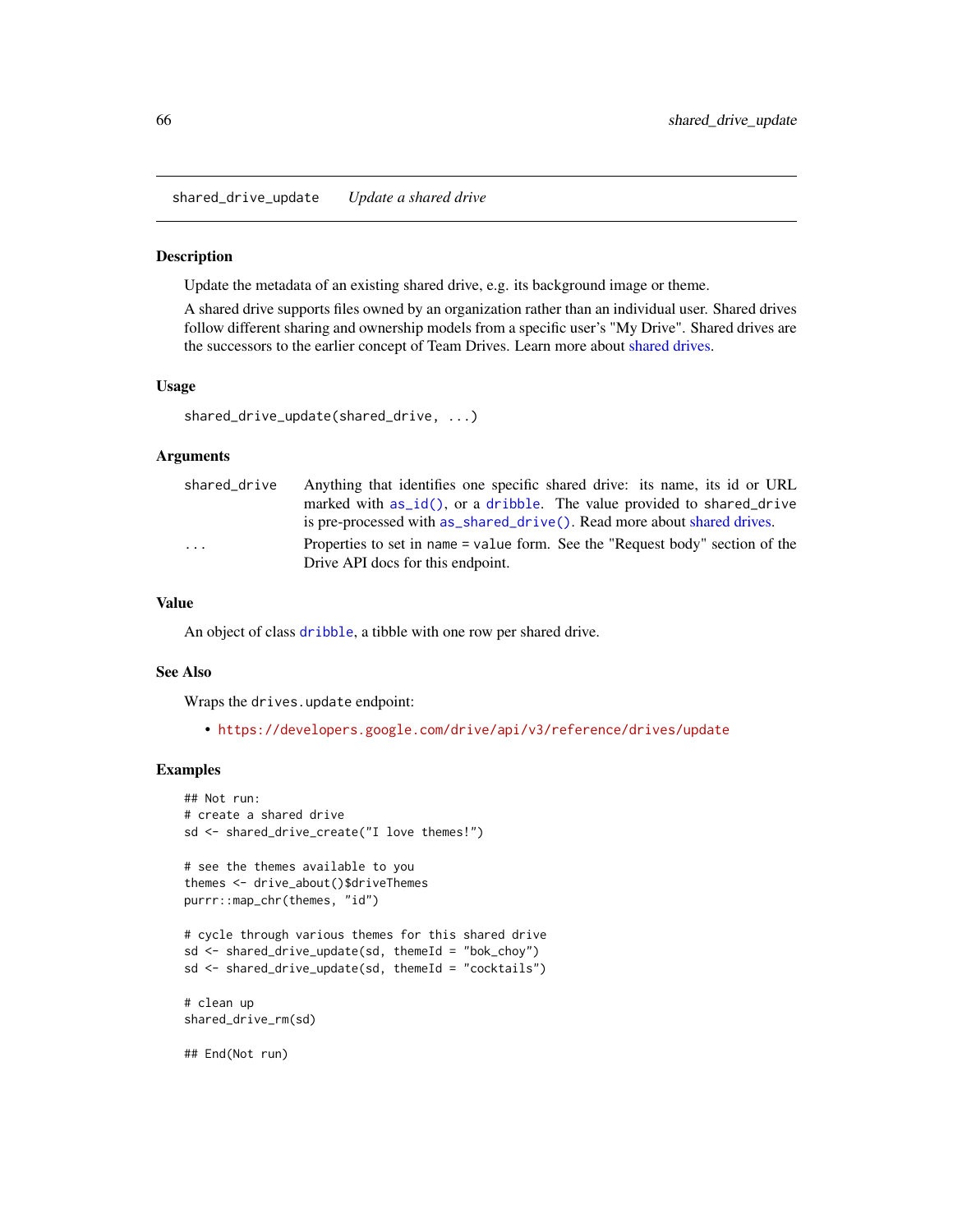<span id="page-66-0"></span>

#### Description

Creates a shortcut to the target Drive file, which could be a folder. A Drive shortcut functions like a symbolic or "soft" link and is primarily useful for creating a specific Drive user experience in the browser, i.e. to make a Drive file or folder appear in more than 1 place. Shortcuts are a relatively new feature in Drive; they were introduced when Drive stopped allowing a file to have more than 1 parent folder.

#### Usage

```
shortcut_create(file, path = NULL, name = NULL, overwrite = NA)
```
#### Arguments

| file      | Something that identifies the file of interest on your Google Drive. Can be a<br>name or path, a file id or URL marked with as_id(), or a dribble.                                                                                                                                                                                                                                                                                                                                                                                                                                                                                                                     |
|-----------|------------------------------------------------------------------------------------------------------------------------------------------------------------------------------------------------------------------------------------------------------------------------------------------------------------------------------------------------------------------------------------------------------------------------------------------------------------------------------------------------------------------------------------------------------------------------------------------------------------------------------------------------------------------------|
| path      | Target destination for the new shortcut, i.e. a folder or a shared drive. Can be<br>given as an actual path (character), a file id or URL marked with $as_id()$ , or<br>a dribble. Defaults to your "My Drive" root folder. If path is a shortcut to a<br>folder, it is automatically resolved to its target folder.                                                                                                                                                                                                                                                                                                                                                   |
| name      | Character, new shortcut name if not specified as part of path. This will force<br>path to be interpreted as a folder, even if it is character and lacks a trailing slash.<br>By default, the shortcut starts out with the same name as the target file. As a<br>consequence, if you want to use overwrite = TRUE or overwrite = FALSE, you<br>must explicitly specify the shortcut's name.                                                                                                                                                                                                                                                                             |
| overwrite | Logical, indicating whether to check for a pre-existing file at the targetted "filepath".<br>The quotes around "filepath" refer to the fact that Drive does not impose a 1-to-<br>1 relationship between filepaths and files, like a typical file system; read more<br>about that in $drive\_get()$ .                                                                                                                                                                                                                                                                                                                                                                  |
|           | • NA (default): Just do the operation, even if it results in multiple files with<br>the same filepath.<br>• TRUE: Check for a pre-existing file at the filepath. If there is zero or one,<br>move a pre-existing file to the trash, then carry on. Note that the new file<br>does not inherit any properties from the old one, such as sharing or publish-<br>ing settings. It will have a new file ID. An error is thrown if two or more<br>pre-existing files are found.<br>• FALSE: Error if there is any pre-existing file at the filepath.<br>Note that existence checks, based on filepath, are expensive operations, i.e. they<br>require additional API calls. |

## Value

An object of class [dribble](#page-5-1), a tibble with one row per file.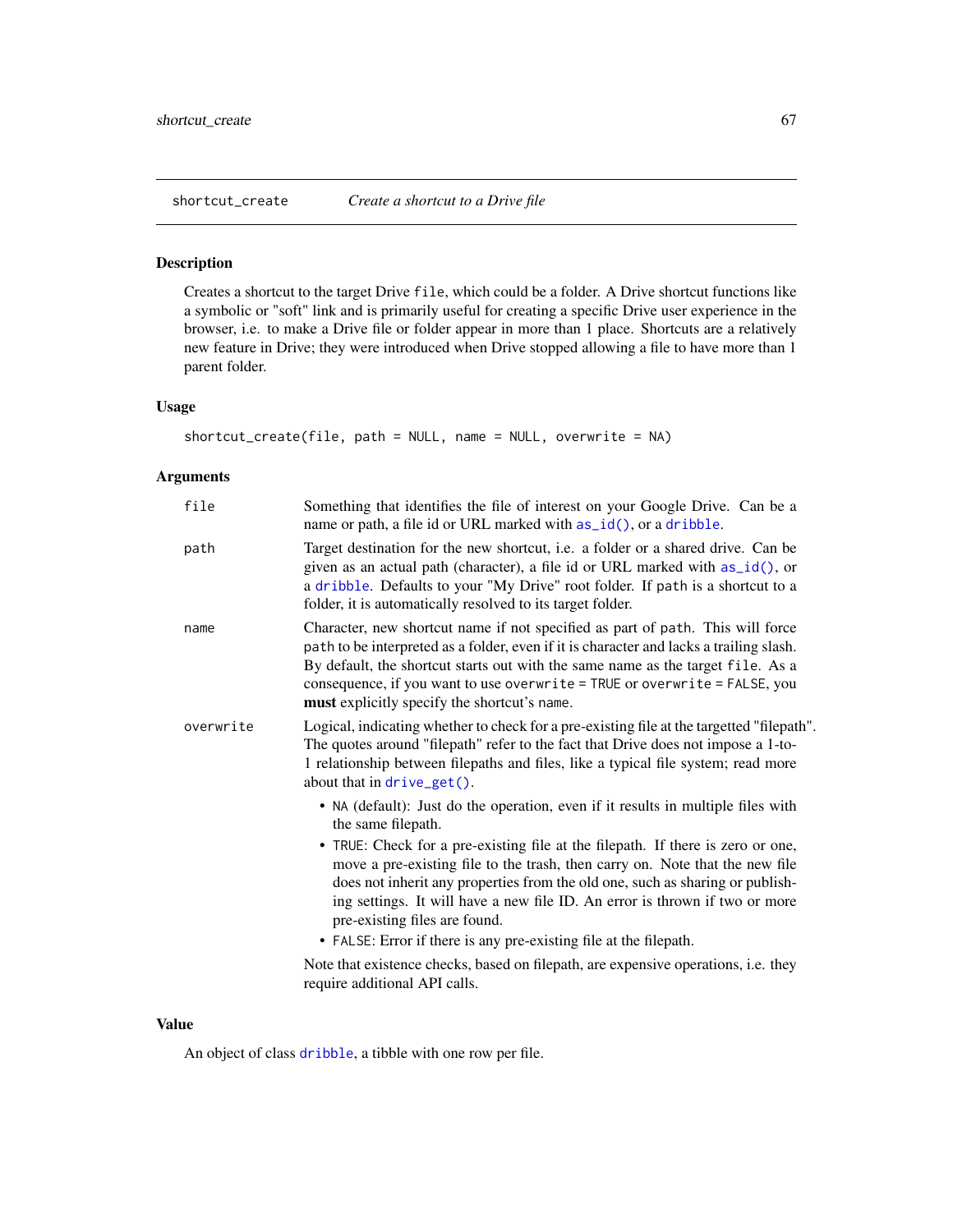## See Also

• <https://developers.google.com/drive/api/v3/shortcuts>

#### Examples

```
# Target one of the official example files
(src_file <- drive_example_remote("chicken_sheet"))
# Create a shortcut in the default location with the default name
sc1 <- shortcut_create(src_file)
# This shortcut could now be moved, renamed, etc.
# Create a shortcut in the default location with a custom name
sc2 <- src_file %>%
  shortcut_create(name = "chicken_sheet_second_shortcut")
# Create a folder, then put a shortcut there, with default name
folder <- drive_mkdir("chicken_sheet_shortcut_folder")
sc3 <- src_file %>%
  shortcut_create(folder)
# Look at all these shortcuts
(dat <- drive_find("chicken_sheet", type = "shortcut"))
# Confirm the shortcuts all target the original file
dat <- dat %>%
  drive_reveal("shortcut_details")
purrr::map_chr(dat$shortcut_details, "targetId")
as_id(src_file)
# Clean up
drive_rm(sc1, sc2, sc3, folder)
```
shortcut\_resolve *Resolve shortcuts to their targets*

## Description

Retrieves the metadata for the Drive file that a shortcut refers to, i.e. the shortcut's target. The returned [dribble](#page-5-1) has the usual columns (name, id, drive\_resource), which refer to the target. It will also include the columns name\_shortcut and id\_shortcut, which refer to the original shortcut. There are 3 possible scenarios:

- 1. file is a shortcut and user can [drive\\_get\(\)](#page-26-1) the target. All is simple and well.
- 2. file is a shortcut, but [drive\\_get\(\)](#page-26-1) fails for the target. This can happen if the user can see the shortcut, but does not have read access to the target. It can also happen if the target has been trashed or deleted. In such cases, all of the target's metadata, except for id, will be missing. Call drive\_get() on a problematic id to see the specific error.

<span id="page-67-0"></span>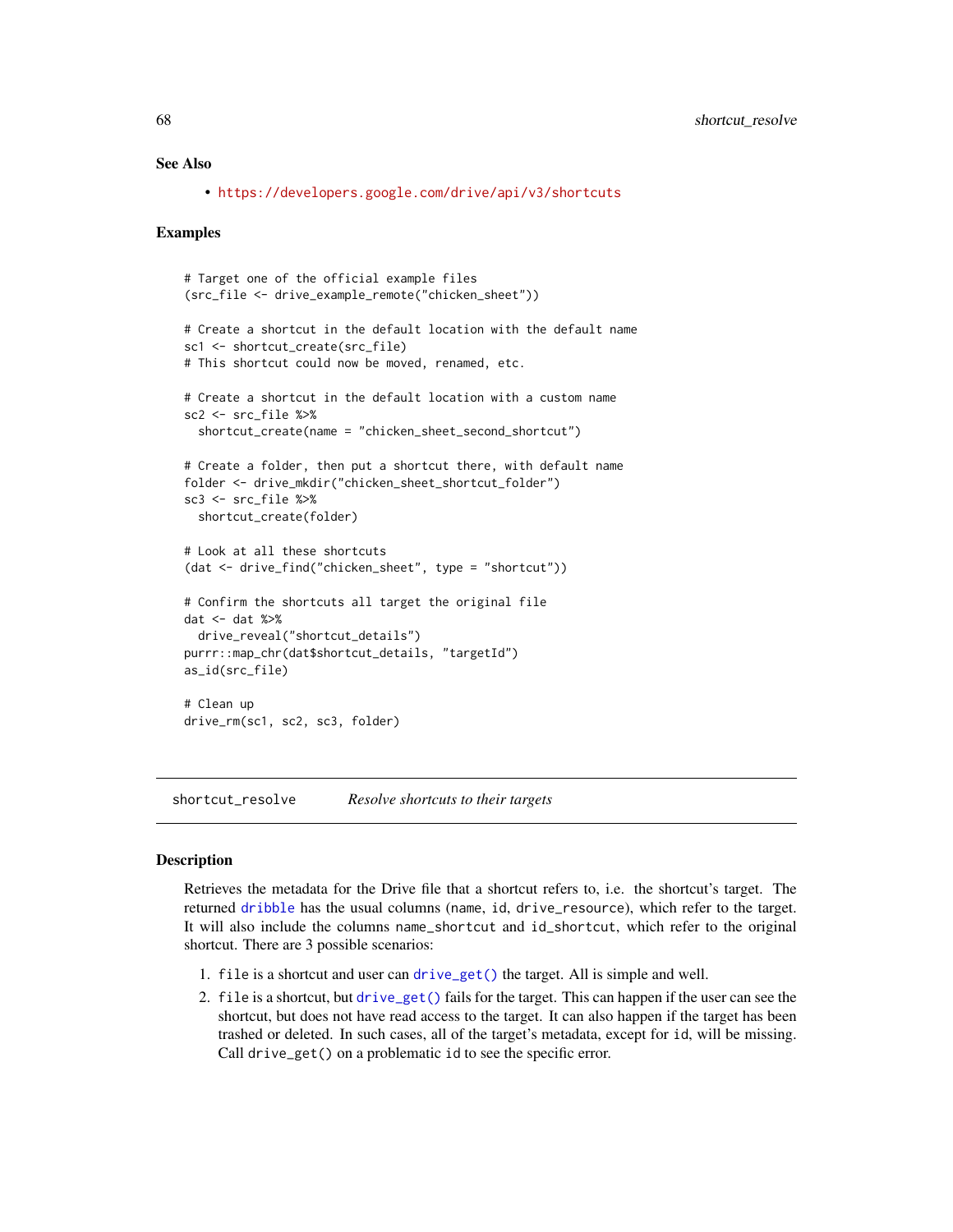## <span id="page-68-0"></span>shortcut\_resolve 69

3. file is not a shortcut. name\_shortcut and id\_shortcut will both be NA.

#### Usage

shortcut\_resolve(file)

#### Arguments

file Something that identifies the file(s) of interest on your Google Drive. Can be a character vector of names/paths, a character vector of file ids or URLs marked with [as\\_id\(\)](#page-3-1), or a [dribble](#page-5-1).

## Value

An object of class [dribble](#page-5-1), a tibble with one row per file. Extra columns name\_shortcut and id\_shortcut refer to the original shortcut.

```
# Create a file to make a shortcut to
file <- drive_example_remote("chicken_sheet") %>%
  drive_cp(name = "chicken-sheet-for-shortcut")
# Create a shortcut
sc1 <- file %>%
  shortcut_create(name = "shortcut-1")
# Create a second shortcut by copying the first
sc1 <- sc1 %>%
  drive_cp(name = "shortcut-2")
# Get the shortcuts
(sc_data < -drive_find("-[12]", type = "shortcut"))
# Resolve them
(resolved <- shortcut_resolve(sc_dat))
resolved$id
file$id
# Delete the target file
drive_rm(file)
# (Try to) resolve the shortcuts again
shortcut_resolve(sc_dat)
# No error, but resolution is unsuccessful due to non-existent target
# Clean-up
drive_rm(sc_dat)
```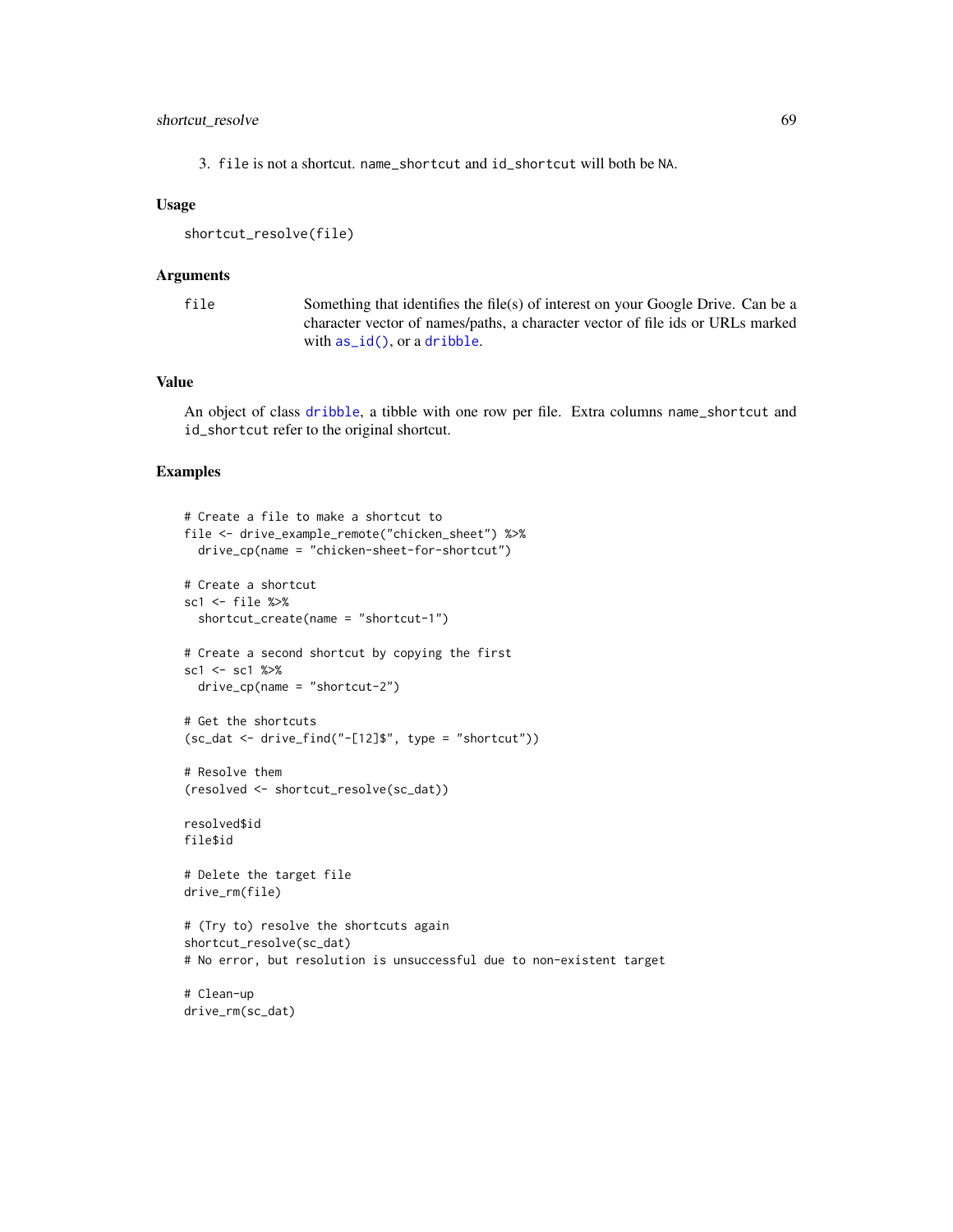# <span id="page-69-0"></span>**Index**

∗ auth functions drive\_auth, [8](#page-7-0) drive\_auth\_configure, [11](#page-10-0) drive\_deauth, [17](#page-16-0) ∗ low-level API functions drive has token. [30](#page-29-0) drive\_token, [48](#page-47-0) request\_generate, [57](#page-56-0) request\_make, [58](#page-57-0) as\_dribble, [3](#page-2-0) as\_dribble(), *[6](#page-5-0)*, *[45](#page-44-0)* as\_id, [4](#page-3-0) as\_id(), *[3](#page-2-0)*, *[5](#page-4-0)*, *[12,](#page-11-0) [13](#page-12-0)*, *[16](#page-15-0)*, *[19](#page-18-0)*, *[24](#page-23-0)*, *[27](#page-26-0)*, *[30,](#page-29-0) [31](#page-30-0)*, *[33](#page-32-0)*, *[35](#page-34-0)*, *[37](#page-36-0)*, *[39–](#page-38-0)[41](#page-40-0)*, *[43](#page-42-0)*, *[45,](#page-44-0) [46](#page-45-0)*, *[49,](#page-48-0) [50](#page-49-0)*, *[52](#page-51-0)*, *[64](#page-63-0)[–67](#page-66-0)*, *[69](#page-68-0)* as\_shared\_drive, [5](#page-4-0) as\_shared\_drive(), *[24](#page-23-0)*, *[27](#page-26-0)*, *[60](#page-59-0)*, *[66](#page-65-0)* confirm\_dribble *(*dribble-checks*)*, [6](#page-5-0) confirm\_single\_file *(*dribble-checks*)*, [6](#page-5-0) confirm\_some\_files *(*dribble-checks*)*, [6](#page-5-0) do\_paginated\_request *(*request\_make*)*, [58](#page-57-0) do\_request *(*request\_make*)*, [58](#page-57-0) dribble, *[3](#page-2-0)[–6](#page-5-0)*, [6,](#page-5-0) *[7](#page-6-0)*, *[12](#page-11-0)[–14](#page-13-0)*, *[16](#page-15-0)*, *[19](#page-18-0)*, *[24,](#page-23-0) [25](#page-24-0)*, *[27,](#page-26-0) [28](#page-27-0)*, *[30,](#page-29-0) [31](#page-30-0)*, *[33–](#page-32-0)[37](#page-36-0)*, *[39–](#page-38-0)[47](#page-46-0)*, *[49,](#page-48-0) [50](#page-49-0)*, *[52](#page-51-0)*, *[60](#page-59-0)*, *[62](#page-61-0)[–69](#page-68-0)* dribble-checks, [6](#page-5-0) drive\_about, [7](#page-6-0) drive\_about(), *[54](#page-53-0)* drive\_api\_key *(*drive\_auth\_configure*)*, [11](#page-10-0) drive\_api\_key(), *[18](#page-17-0)*, *[57](#page-56-0)* drive\_auth, [8,](#page-7-0) *[11](#page-10-0)*, *[18](#page-17-0)* drive\_auth(), *[11](#page-10-0)*, *[48](#page-47-0)*, *[55](#page-54-0)* drive\_auth\_configure, *[10](#page-9-0)*, [11,](#page-10-0) *[18](#page-17-0)* drive\_auth\_configure(), *[10](#page-9-0)*, *[18](#page-17-0)*, *[57](#page-56-0)* drive\_browse, [12](#page-11-0) drive\_cp, [13](#page-12-0) drive\_cp(), *[3](#page-2-0)*

drive\_create, [15](#page-14-0) drive\_deauth, *[10,](#page-9-0) [11](#page-10-0)*, [17](#page-16-0) drive\_deauth(), *[11](#page-10-0)*, *[48](#page-47-0)*, *[57](#page-56-0)* drive\_download, [18](#page-17-0) drive\_download(), *[40](#page-39-0)* drive\_empty\_trash, [20](#page-19-0) drive\_endpoint *(*drive\_endpoints*)*, [20](#page-19-0) drive\_endpoints, [20](#page-19-0) drive\_endpoints(), *[57](#page-56-0)* drive\_example\_local *(*drive\_examples*)*, [21](#page-20-0) drive\_example\_remote *(*drive\_examples*)*, [21](#page-20-0) drive\_examples, [21](#page-20-0) drive\_examples\_local *(*drive\_examples*)*, [21](#page-20-0) drive\_examples\_remote *(*drive\_examples*)*, [21](#page-20-0) drive\_extension, [22](#page-21-0) drive\_fields, [23](#page-22-0) drive\_find, [24](#page-23-0) drive\_find(), *[28](#page-27-0)*, *[31](#page-30-0)*, *[60](#page-59-0)* drive\_get, [27](#page-26-0) drive\_get(), *[13](#page-12-0)*, *[16](#page-15-0)*, *[24](#page-23-0)*, *[33](#page-32-0)*, *[35](#page-34-0)*, *[41](#page-40-0)*, *[52](#page-51-0)*, *[60](#page-59-0)*, *[67,](#page-66-0) [68](#page-67-0)* drive\_has\_token, [30,](#page-29-0) *[48](#page-47-0)*, *[58,](#page-57-0) [59](#page-58-0)* drive\_link, [30](#page-29-0) drive\_link(), *[12](#page-11-0)* drive\_ls, [31](#page-30-0) drive\_ls(), *[24](#page-23-0)*, *[28](#page-27-0)* drive\_mime\_type, [32](#page-31-0) drive\_mime\_type(), *[16](#page-15-0)*, *[19](#page-18-0)*, *[24,](#page-23-0) [25](#page-24-0)*, *[39,](#page-38-0) [40](#page-39-0)*, *[52](#page-51-0)* drive\_mkdir, [33](#page-32-0) drive\_mkdir(), *[3](#page-2-0)*, *[15](#page-14-0)* drive\_mv, [35](#page-34-0) drive\_mv(), *[3](#page-2-0)*, *[41](#page-40-0)* drive\_oauth\_app *(*drive\_auth\_configure*)*, [11](#page-10-0) drive\_publish, [37](#page-36-0) drive\_put, [38](#page-37-0)